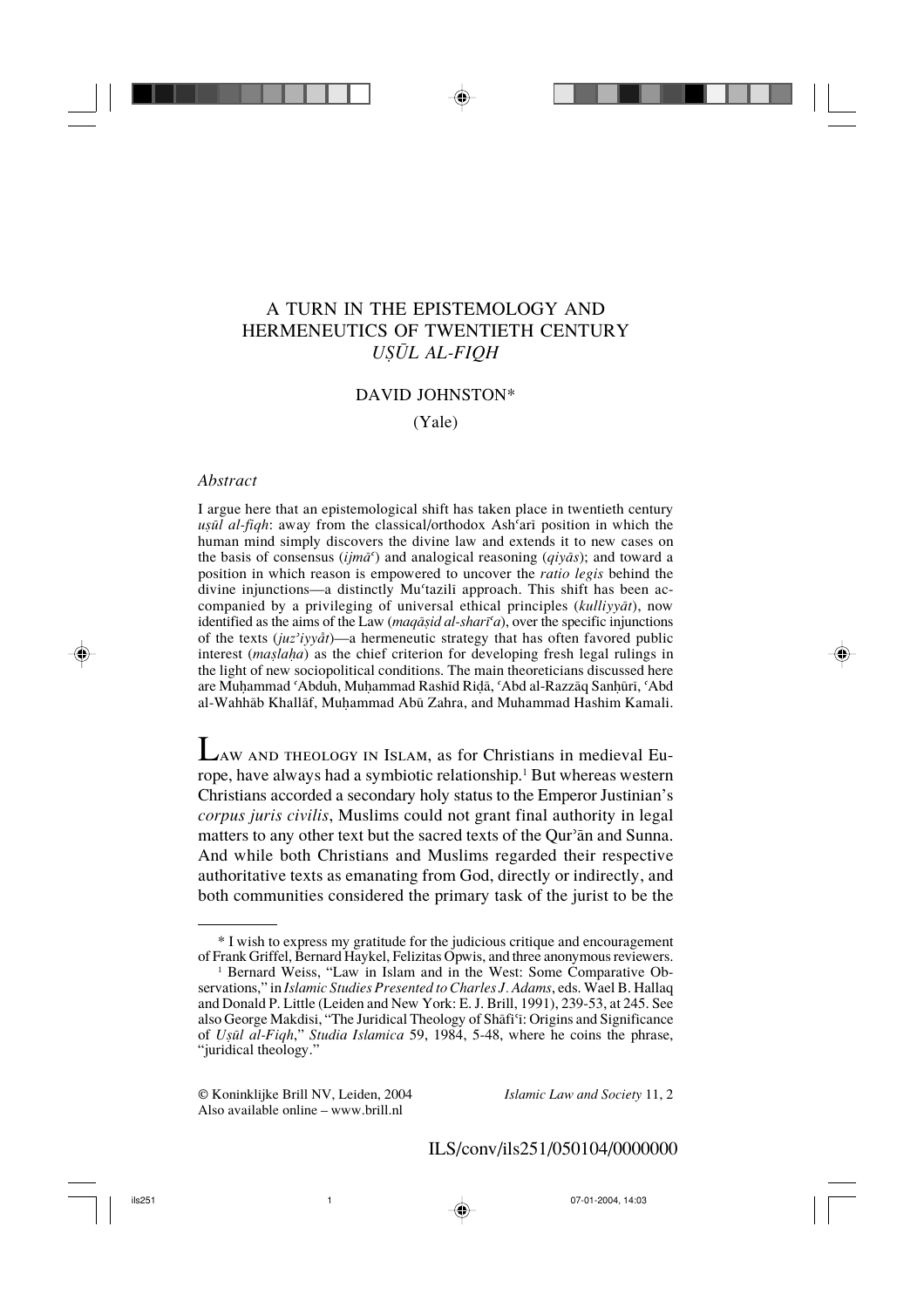exegesis and commentary of these texts, only in Islam does the sacred text of the Qur'an acquire prime theological and legal importance in its very wording.<sup>2</sup> In the classical discipline of *kalām*—the closest equivalent to "theology" in Islam, along with *uṣūl al-dīn* ("the roots," or "foundations of religion")—God's speech was regarded as one of his seven attributes which finds its perfect expression in the Qur'an ("inlibration").3

Law for Muslims is part and parcel of theology, and, as the blueprint for the believer's obedience to the divine will, it takes precedence over the latter. Human reason is an instrument of choice in Islamic theology, starting with the proofs for the existence of God. In Islamic law, however, God's directives are already embedded in the texts, and while Muslim jurists were likely more forthcoming than their Christian counterparts about the ambiguity of language—and thereby displayed great tolerance for the variety of views represented by the various schools—they nonetheless held tenaciously to the Qur'an and Sunna as sole primary sources of law.

This essay examines one aspect of Muslim legal theory, *usul alfigh* ("the roots," or "foundations of jurisprudence") in the twentieth century: the interplay between reason and revelation in the process of discovering and applying God's law to the changing conditions of modern society. My thesis is that mainstream Muslim refomers have tentatively embraced a paradigm shift, from the classical ortho $d$ ox position (Ash'arī) in which the human mind simply discovers the rulings (*al-ahkām*) of divine law and extends them to new cases on the basis of consensus (*ijmā*<sup>c</sup>) and analogical reasoning (*qiyās*), to a position in which reason, now empowered to discern right from wrong and to ferret out the *ratio legis* behind the divine injunctions a distinctly Mu<sup>stazil</sup> predilection—is granted the privilege and responsibility to make legal rulings according to the spirit of *shart<sup>c</sup>a* (literally, its aims, or purposes, *maqāṣid al-sharī<sup>c</sup>a*). This move has

 $^2$  Khaled Abou El Fadl notes that the "technique of the jurist relies on language as its primary tool by which power is asserted, legitimated, or challenged. Language is the main tool by which a jurist attempts to negotiate reality, produce domains of truth, and frustrate domains of truth or reality" (*Rebellion and Violence in Islamic Law*, Cambridge University Press, 2001), 321.

<sup>3</sup> Harry A. Wolfson, *The Philosophy of the Kalam* (Cambridge, MA: Harvard University Press, 1976). The term "inlibration" expresses for him the striking parallel between the Muslim doctrine of the Qur'an and the Christian doctrine of incarnation.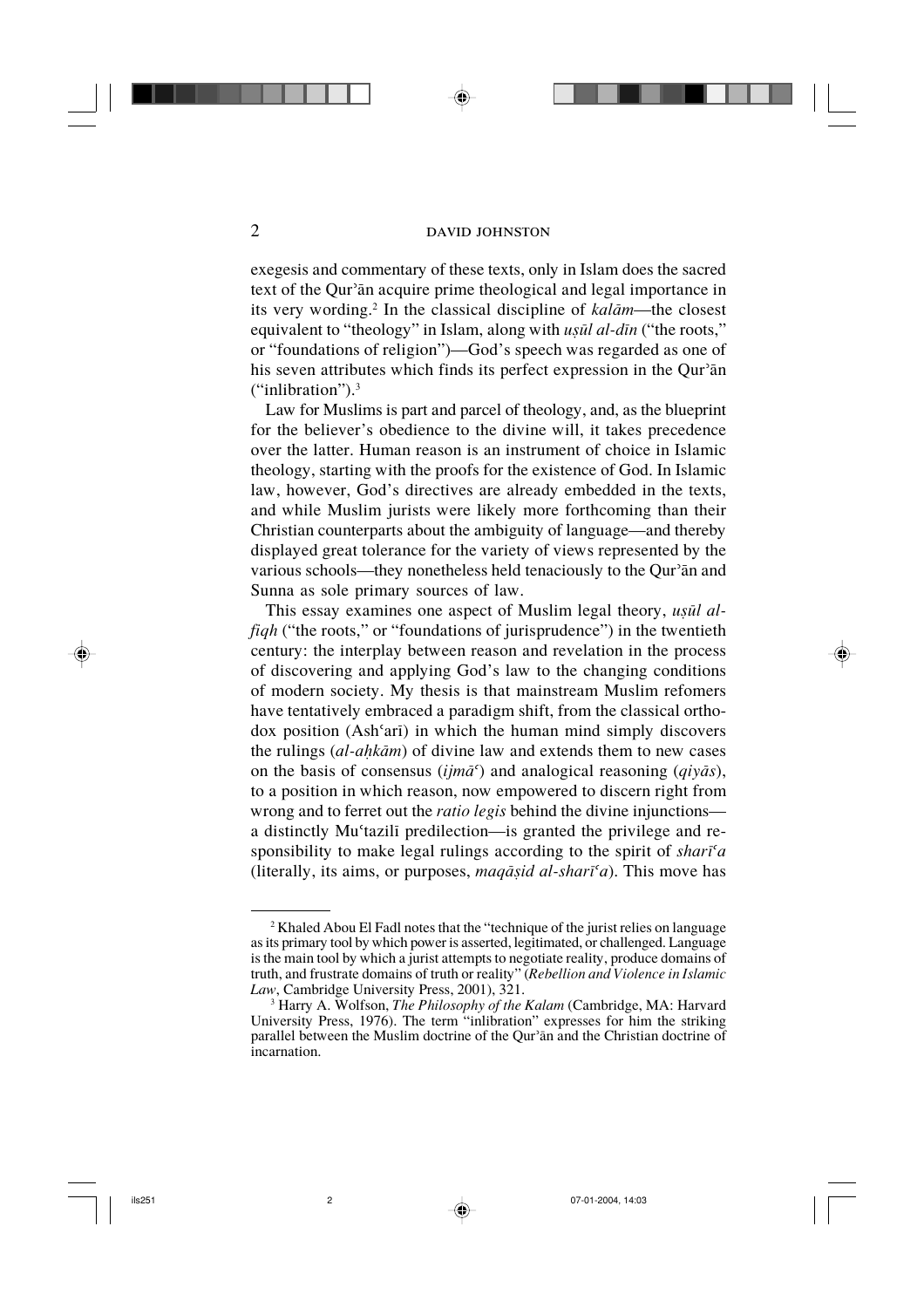been accompanied by another (tentative) hermeneutical decision: the texts' legal jurisdiction is now restricted to ritual and theology (*al-Hibādāt*), as opposed to the domain of civil transactions (al-mu'āma*lāt*)—including the political arena—where change, creativity, and cultural diversity occurs over time.<sup>4</sup> This theological turn involves ontology (the status of ethical values), epistemology (how much can the human mind know?) and hermeneutics (an interpretive strategy favoring the spirit over the letter of the text).<sup>5</sup> Further, it starts with a new theology of humanity and creation which posits the human person as God's trustee on earth, empowered by Him to manage the affairs of this world.<sup>6</sup> Finally, because, as in Christian circles, theology is always worked out in context,<sup>7</sup> this approach to *shart<sup>c</sup>a* is consciously linked to a form of constitutional "democracy" (loosely defined) in which laws are enacted in conformity with the demands of Islam by a kind of parliament (*ahl al-hall wa'l-'aqd*, "the people who bind and loose"), which includes among its members the contemporary equivalent to the classical scholar-jurist (*mujtahid*). This observation raises some critical questions about the current relationship between Islamic legal theory and the global context of our  $21<sup>st</sup>$ century. But first, a word on the background of Islamic law.

<sup>&</sup>lt;sup>4</sup> I owe a debt of gratitude to Ridwān al-Sayyid who first alerted me to this issue in his article, "Contemporary Muslim Thought and Human Rights," *Islamochristiana* 21 (1995), 27-41.

<sup>&</sup>lt;sup>5</sup> The discipline of *usūl al-fiqh* articulates a properly Islamic philosophy of language, and thereby, a formulation of humanity's connection to its Creator as a creature endowed with a mind ('aql), and the resulting attributes of language and knowledge. As an epistemological statement, writes Aziz al-Azmeh, *usūl al-fiqh* casts the world "in a *shar'i* mode [congruent with the divine *shari'a*] when judgments on particular things are enracinated in the *usūl*: the Koran, the Sunna, consensus (*ijmā*<sup>c</sup>), and analogical connection (*qiyās*)" ("Islamic Legal Theory and the Appropriation of Reality," in *Islamic Law: Social and Historical Contexts*, ed. Aziz al-Azmeh, 250-65, London & New York: Routledge, 1988), 251.

<sup>&</sup>lt;sup>6</sup> On this, see my article, "The Human *Khilāfa*: A Growing Overlap of Reformism and Islamism on Human Rights Discourse?" *Islamochristiana* 28 (2002), 35-53.

<sup>&</sup>lt;sup>7</sup> "Theology in context" has been the hallmark of "liberation theology" in the second half of last century. It is aptly echoed in the work of a South African Muslim, Farid Esack, *Qur'an, Liberation and Pluralism: An Islamic Perspective of Interreligious Solidarity against Oppression* (Oxford: Oneworld, 1997).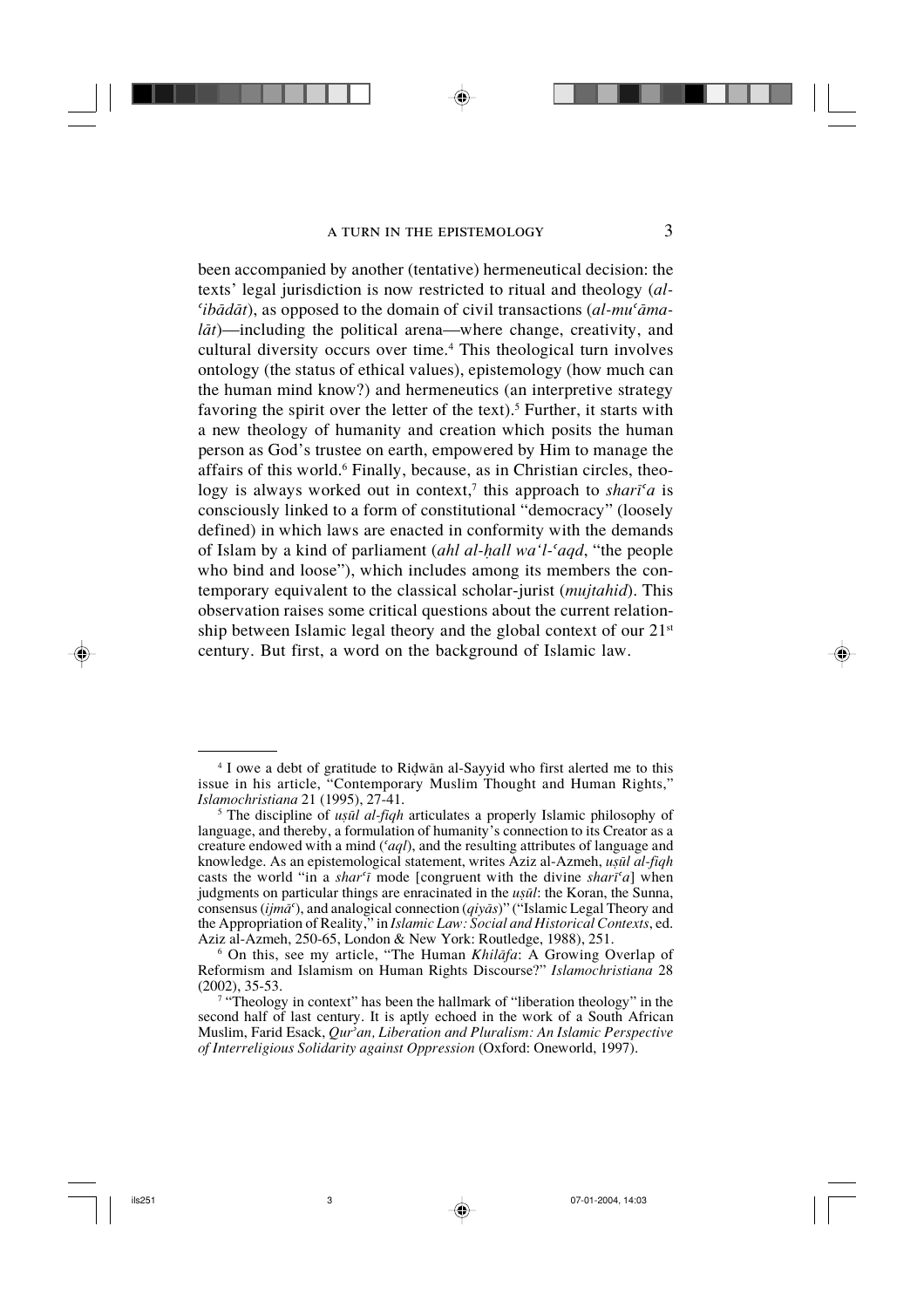#### *The Backdrop of Classical Islamic Law*

In order to appreciate the significance of the above-mentioned paradigm shift in modern times, one should first consider the interplay between theology and ethics evident in the heated discussions between the Ash'arites and Mu'tazilites from the third to the fifth centuries A.H. This will enable us to reconsider the central legal matters of *qiyās* (analogy) and *ijmā*<sup> $\epsilon$ </sup> (consensus of the legal experts, the *'ulamā'*) in Ash'arite theological cum legal theory. Abū Hamīd Muhammad al-Ghazālī (d. 505/1111) was perhaps the first to breach this theory and modern jurists later turned this breach into a gateway.

### *Ethical Theory*

Albert Hourani offers a useful sketch of the Mu'tazili/Ash'arī debate on ethics by distinguishing between the ontology of good and evil, and their epistemological dimension.<sup>8</sup> Whereas the Mu'tazilites claimed an objective existence to ethical values which God takes into account in his dealings with people and his created order (objectivism), the Ash'arites taught that these values may be defined only in terms of what God decrees (theistic subjectivism, or ethical voluntarism). $9$  As for whether or not these values can be known to people through the use of reason, the Mu'tazilites answered in the affirmative ("partial rationalism").<sup>10</sup> Majid Fakhry explains that for the Mu'tazilites ethical knowledge yields intuitive certainty, and in this sense it is "autonomous and self-validating."11 This means that human reason does not need the assistance of revelation to determine the basic contours of righteous living. In fact, for the great eleventh century jurist, theologian and

<sup>8</sup> See Hourani, *Reason and Tradition in Islamic Ethics* (Cambridge, UK: Cambridge University Press, 1985), Chapter three, "Ethical Presuppositions of the Our'an."

<sup>9</sup> This was the position of Plato and Aristotle who both posited the universal value of the good. Plato's dialogue between Socrates and Euthyphro clearly makes the point that the gods send down laws because they are holy, and rejects the thesis that they are holy because they were sent down by the gods.

<sup>&</sup>lt;sup>10</sup> This rationalism is "partial" because in some areas what is right can only be known through revelation (e.g., religious rites), and in many others ethical knowledge is attained through reason and revelation in cooperation. For the same reason Majid Fakhry calls the Mu'tazilī position "a quasi-deontological theory of right and wrong" (*Ethical Theories in Islam*, Leiden: E. J. Brill, 1991, 41).

<sup>&</sup>lt;sup>11</sup> Ibid., 33. The Mu'tazilites were commonly known as "the people of oneness [a strict monotheism which required a created Qur'an] and justice" (*ahl al-tawhid* wa'l-'adl).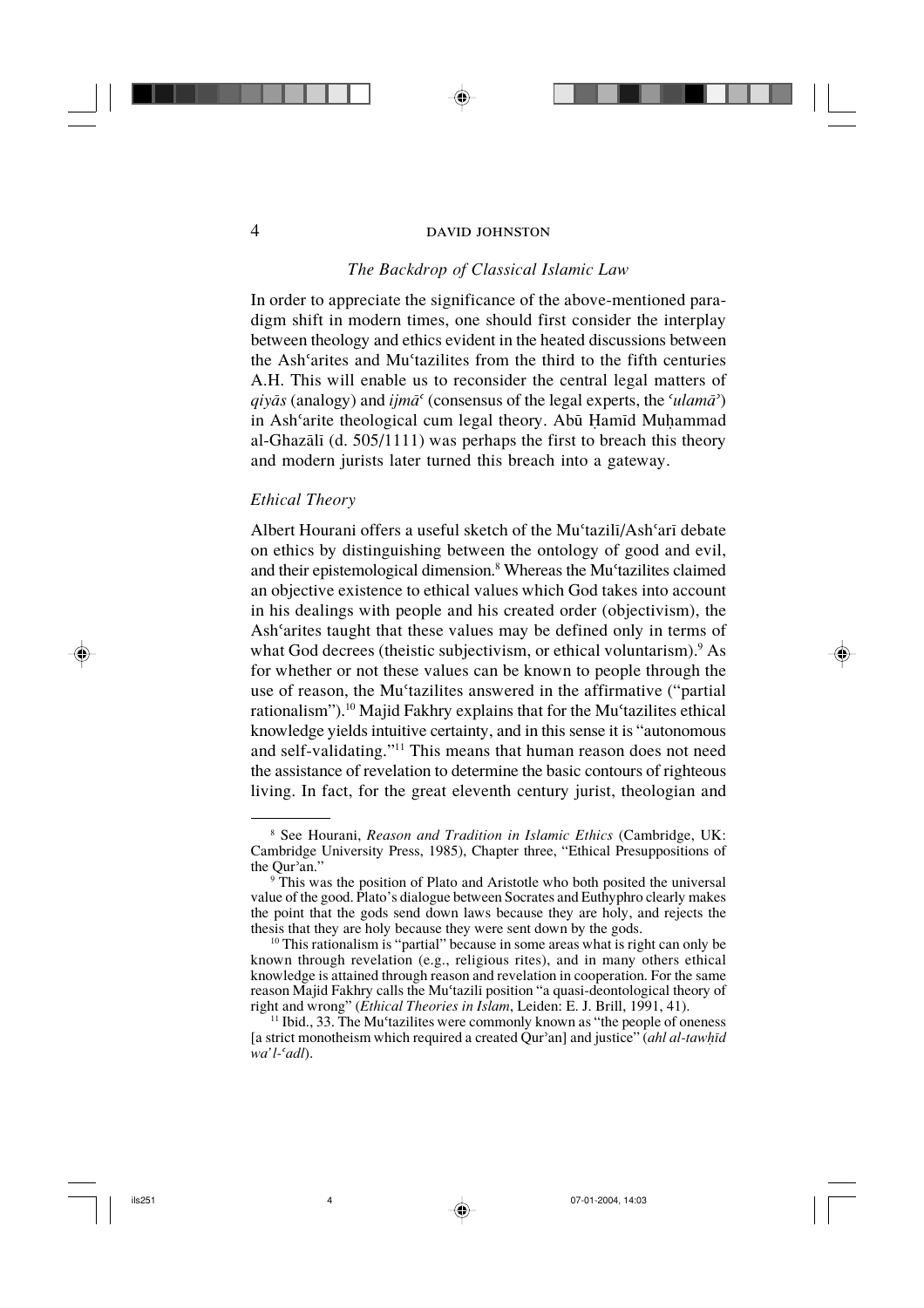philosopher 'Abd al-Jabbār (d. 415/1025), in addition to "specifying" the morally upright life, revelation "defines the kinds of sanctions attached to them in the life-to-come. In that respect, revelation (or scripture) does no more than restate the obligation in the general theological or eschatological context".<sup>12</sup> For the Ash $\lq$ arites, by contrast, right and wrong can be discovered only through revelation. Abu 'l-Hasan al-Ash'arī (d. 324/935), an influential Mu'tazilī doctor, experienced a kind of spiritual and intellectual conversion at age forty, and subsequently wrote scores of books to refute his prior convictions, thus gaving his name to the movement that was to become the principal theological position of Sunnism. From the Ash<sup>star</sup> perspective, reason is capable of ascertaining the existence of God, but it cannot stipulate any action as morally or religiously obligatory. Only the Qur'an and the Prophet's tradition (Sunna) can yield ethical certainty in human actions, and the hope of spiritual merit in the life to come.

This ethical/theological discussion triggered two other related questions—questions that repeatedly crop up in modern Muslim debates. The first has to do with the connection between obligation, responsibility, and free will, and the second with the utilitarian nature of the good. On the first issue, Mu<sup>c</sup>tazilites and Ash<sup>c</sup>arites were sharply divided, while on the second, the lines of demarcation were blurred.

Hourani notes that the Mu'tazilites were by and large the "missionaries on the frontiers of Islam, who felt the weight of the large populations and powerful intellectual traditions that they were called upon to combat."13 Foremost among these traditions were Zoroastrianism and Christianity—both of which demanded from Muslim interlocutors an affirmation of theodicy, that is, that God is just and acts only in good and righteous ways.14 On the other hand, cautions Hourani, these Mu'tazili apologists were never overwhelmed by the sophisticated arguments of their opponents, and deliberately selected any doctrines within the Islamic framework that best suited their

<sup>&</sup>lt;sup>12</sup> Ibid., 35.

<sup>13</sup> *Reason and Tradition,* 94.

<sup>&</sup>lt;sup>14</sup> Hourani concludes that although there is no direct evidence of borrowing from these outside sources, the circumstantial evidence is too strong to deny the impact of these longstanding traditions on the early formulations of Islamic theology, both in content (theodicy and free will) and in method (rationalistic disputation). See also Wolfson's discussion of early Christian and Muslim debates on whether God is capable of doing all things (including evil), or is limited to doing only what is good and just (*The Philosophy of the Kalam,* 578-89).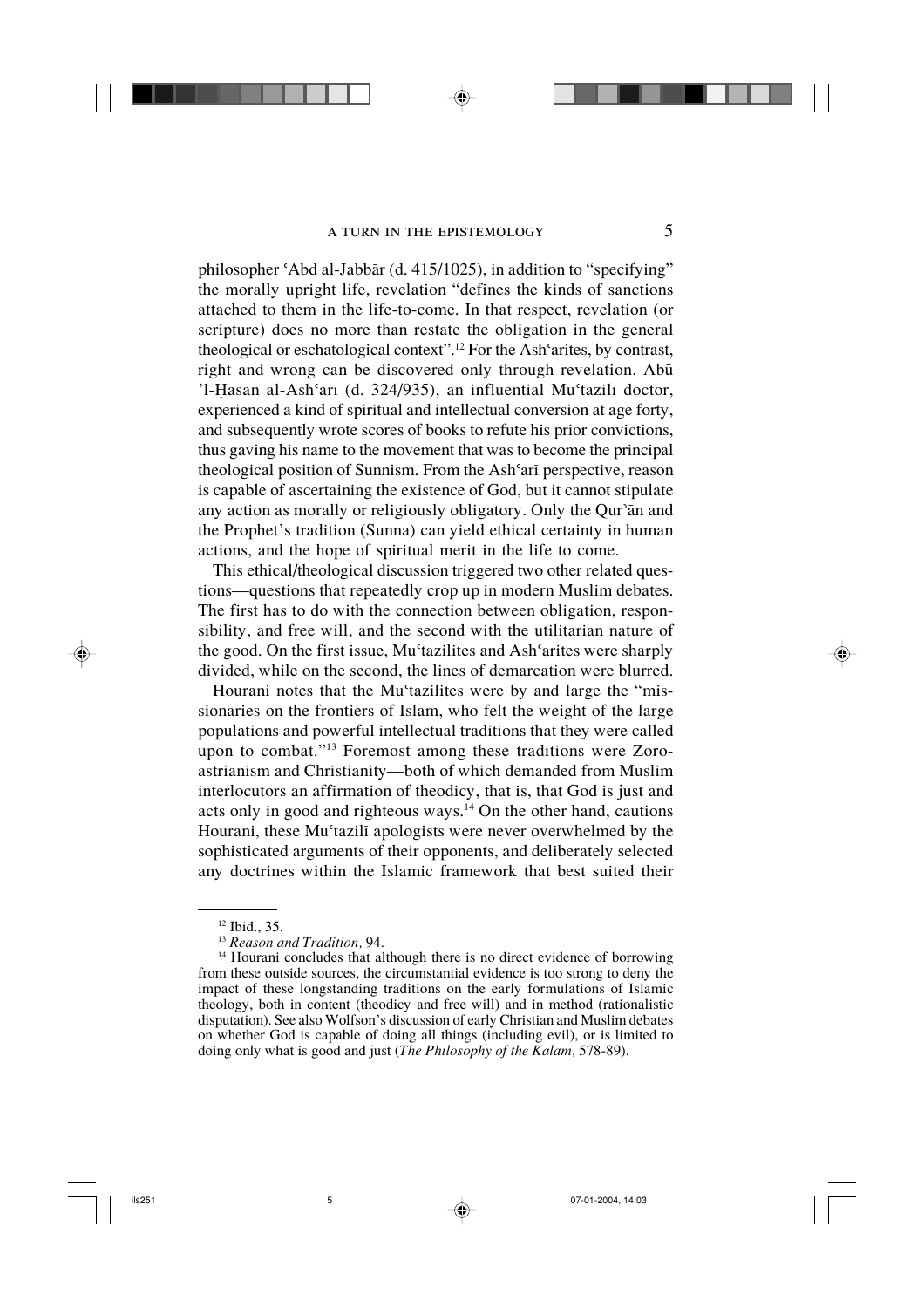position. In fact, they chose not to make direct use of Greek philosophy—their ethical theory diverged sharply from that of Aristotle, unlike the philosophical ethics in the classical period of Islam developed by thinkers such as Miskawayh (d. 421/1030). Yet they were clear on two points of convergence with these other systems: God is just and He justly rewards people according to their deeds in the afterlife. Thus, "a moral action is defined . . . in terms of its relation to an agent who is both conscious (*'alim*) and capable (*qadir*)."<sup>15</sup> Whether an action is seen from the rational or religious angle, it must have been produced through the agent's power (or capacity, *qudra*), either directly (*mubāsharatan*), or indirectly (*bi'l-tawallud*). Though individual Mu'tazilites differ on certain details, all agree in their affirmation that this power precedes the person's action—a forceful statement of humanity's free will. Furthermore, this in no way detracts from God's sovereignty, since He designed his creature to act freely and thereby merit the reward for his good deeds.

A necessary corollary (in the minds of the Mu'tazilites) of God's justice is the thesis that God always acts "in accordance with the universal precepts of wisdom."16 The theologians used three principal test cases to debate this thesis. First, did God create humankind for a reason (*'illa*)? Second, could God command people to accomplish the impossible (*mā lā yutāq*)? Finally, would God deliberately cause pain to innocent people without rewarding them in the end? The answers are simple (even if the arguments are complex): "yes" to the first question, since God created humanity for its own benefit as a way of showing His gracious benevolence (*tafaddul*); "no" to the last two questions: God is just and will not order people to carry impossible burdens, nor will he cause people to suffer in this life without compensating them in the life to come.<sup>17</sup> It follows—and here Hourani quotes 'Abd al-Jabbār—that the moral obligations incumbent upon humanity fall into three classes. The first are those actions which are obligatory "by virtue of an intrinsic property"—e.g., being kind to our fellow human beings, or protecting ourselves from injury, or showing God gratitude for his great kindness.18 The second class is composed of those actions the obligatory nature of which flows from

<sup>15</sup> Fakhry, *Ethical Theories,* 35.

<sup>16</sup> Ibid., 42.

 $17$  The Ash'arites consistently answered these three questions in the opposite way.

<sup>18</sup> Ibid., 34-5.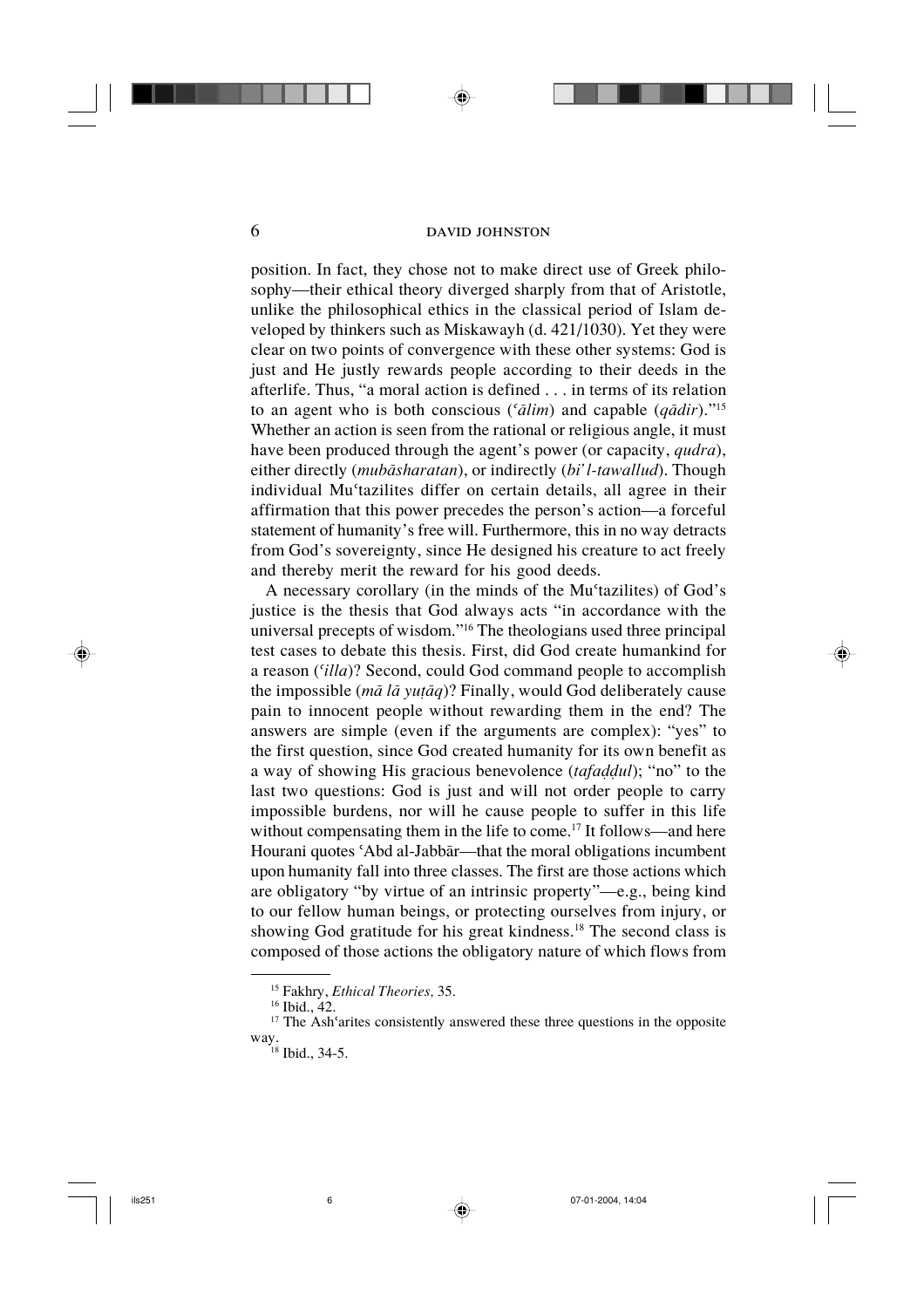God's grace *(lutf)*, the only non-rational category, roughly parallel to what later jurists would call 'ibadat (commands relating to worship). The largest class is the third: those actions "that are obligatory by virtue of the advantage accruing to the agent from performing them or avoiding their opposites." To this Hourani adds: "The 'utilitarian' maxim that man ought to ward off injury to himself and seek his own advantage in matters spiritual and temporal is regarded by this theologian as incontrovertible."19 I will point out the importance of this thought in modern times below.

The Ash'ari perspective is the opposite of all the above assertions. In fact, the Ash'arites on the issue of human freedom are the direct descendents of the early Muslim determinists (the Mujbira). As al-Shahrastānī in his *al-Milal wa'l-niḥal*: "actions are imputed to him [viz., the human agent], just as they are imputed to inanimate objects, and just as we say (for instance) that the tree bore fruit, water flowed, the stone moved, the sun rose and set."20 If one objects that the Qur'an teaches that people do in fact choose to do evil or good, the Ash'arites reply that only God is transcendent and all of His creation is contingent upon him—including people. Without God's continuous creative action the universe would simply collapse. Human acts themselves, therefore, are the products of God's creative power. In another sense, however, God does confer on humankind an "acquired" ability to act. The doctrine of the "acquisition" (*kasb*) of this power of initiative conveniently explains human responsibility, while at the same time preserving the ontological distinction between human and divine creativity. In this perspective, it is not necessary for a person to have the ability to act before the act—to perform a certain act or to refrain from performing it. Bernard Weiss offers an illustration of this perspective that focuses on the act of murder:

If I murder someone, I may be held responsible for my act and justly punished for it without my having had the power to pursue another course. Because the act proceeded from an ability created in me, I am the murderer, the one to be indicted. Human ability Sand with it human agency<sub>S</sub>stands on an altogether different plane from divine ability and agency. Both planes are involved in my act of murdering. God creates the act as an act performed by me by creating the act in me (as its substrate) along with the ability to perform the act. The proper object

<sup>&</sup>lt;sup>19</sup> Ibid., 35. See also Wolfson's excellent discussion of the issue of free will among the *mutakallim'n* (*The Philosophy of the Kalam,* 601-719).

 $20$  This is Fakhry's translation, ibid., 46.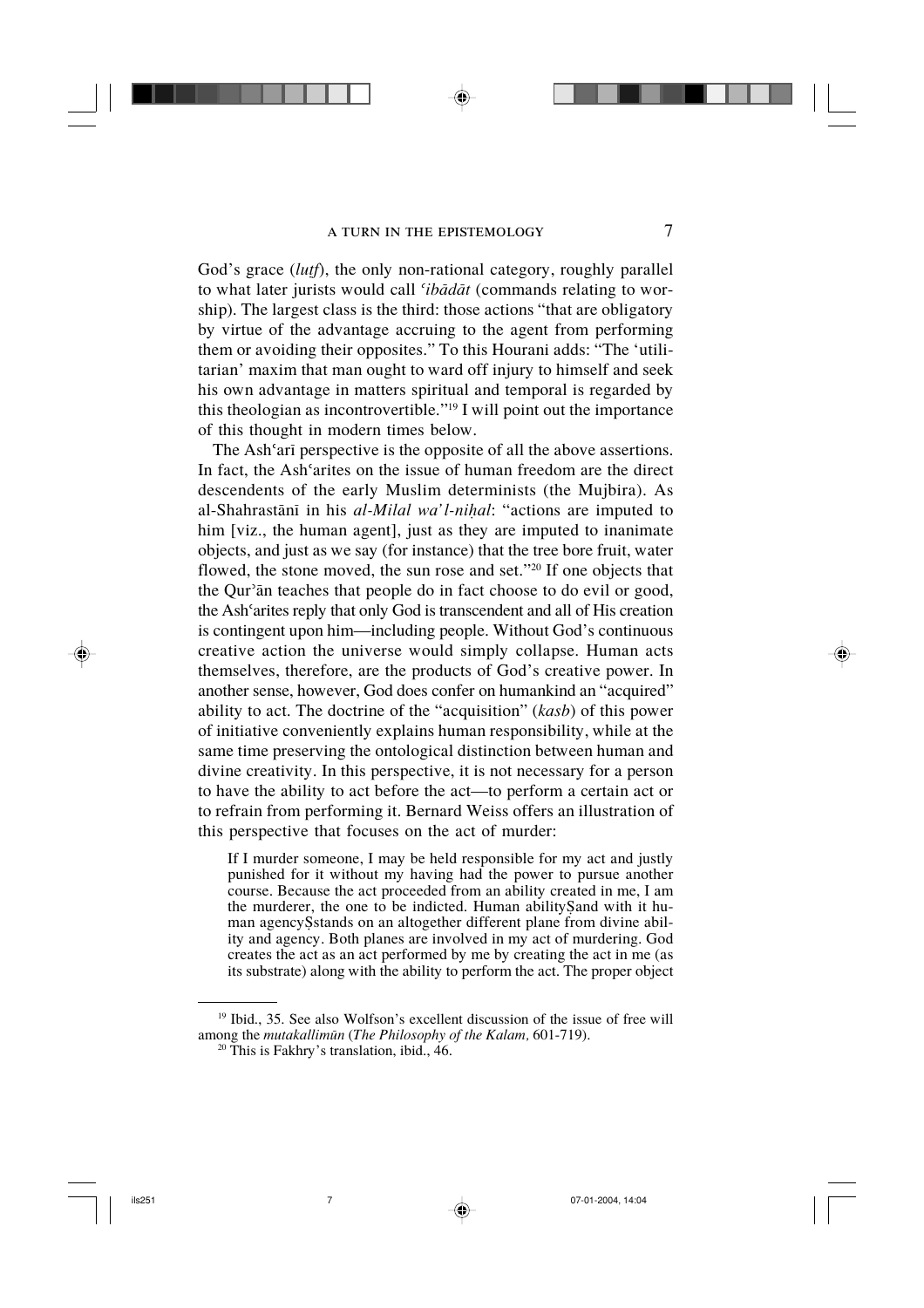# 8 david DAVID JOHNSTON

of God's uncreated ability is the sheer existence of the act; the proper object of my created ability is the act considered as a given among the givens of the created order. God is agent qua Creator, conferrer of existence; I am agent qua murderer.<sup>21</sup>

As to the question of whether the consequences of an act—specifically the ensuing benefit or harm to the agent—contribute in any way to its ethical value, the answer is more complex. Certainly, all Ash'arī theologians would deny that the goodness of an action resides in any factor inherent to it or even exterior to it, as the sacred texts are the sole criterion for determining good or evil. Fakhry enumerates some of the many arguments put forward by the likes of 'Abd al-Qāhir al-Baghdādī (d. 429/1037), al-Juwaynī (d. 478/1085) and al-Shahrastānī (548/1153) to the effect that human notions of right and wrong are relative and often in conflict. Indeed, human reason is so limited that it must constantly refer to revelation in order to follow the "straight path" commanded by God. Having said that, the revealed law does not actually cover every possible aspect of human experience in this world. And this is why, in juristic reasoning, the utilitarian perspective still resonates to some extent, as the next section shows.<sup>22</sup>

#### *Law and Theology*

Islamic jurisprudence is the discipline that systematically categorizes human actions according to the textual indications (*adilla* or *dalālāt*) found in the Qur'an and Sunna. However, as less than ten percent of the Qur'an is in the form of "X is obligatory," it is up to human scholars to search through the less precise statements of the texts in order to explicate God's categorization of human acts, and turn them into a system amenable to every day legal concerns (*fiqh*). This pious

<sup>&</sup>lt;sup>21</sup> The Search for God's Law: Islamic Jurisprudence in the Writings of Sayf al-*Din al-Āmidī* (Salt Lake City: University of Utah Press, 1992), 63, emphasis in the original.

 $^{22}$  Daniel Brown argues that "Islamic ethics tends toward extreme theological voluntarism," with two corollaries: (a) it is very pessimistic about the capacity of human reason to discern what is right and wrong; and (b) this perspective fosters "a particular form of scripturalism which prefers specific concrete cases over general rules" ("Islamic Ethics in Comparative Perspective," *Muslim World* 89, 2, 1999, 181-92, at 185). Yet this extreme voluntarism is mitigated by two factors: (a) God's commands are largely assumed to be purposeful; and (b) Islamic jurisprudence is often caught in the tension between God's specific commands and his general purposes. More on this in the next section.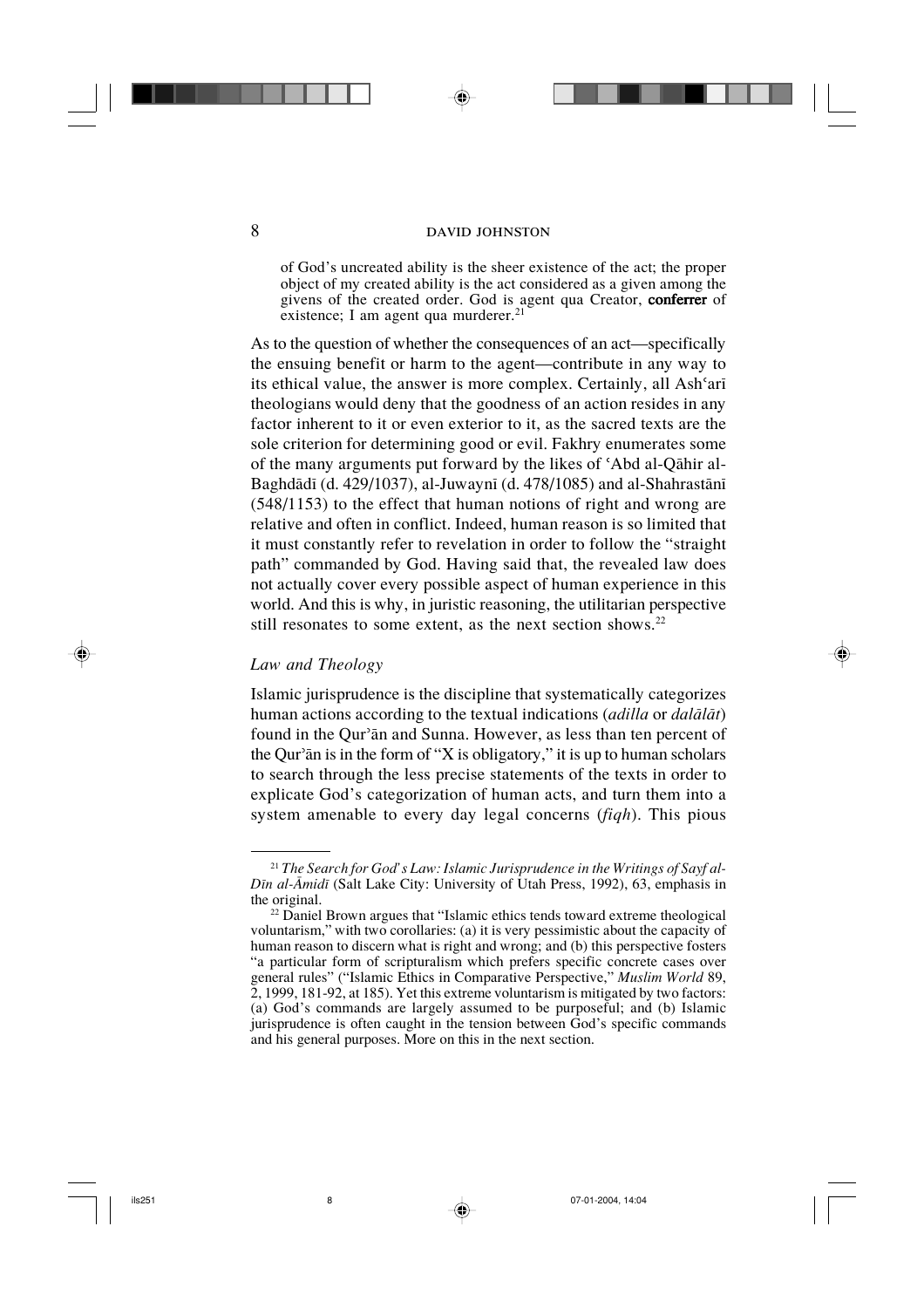enterprise has as its objective the true understanding (the root meaning of *fiqh*) of God's eternal *shart<sup>c</sup>a*.

Muslim jurists developed two separate disciplines in the legal field: a body of theoretical principles governing the hermeneutics of textual manipulation, including the rules for extending God's classification of actions to areas not directly covered by the texts (*usūl al-fiqh*), and the positive application of this theory to the kind of law required by human society (*fiqh*). In practice, Islamic jurisprudence always tended toward idealism, and often shied away from positive embodiment.<sup>23</sup>

This idealistic reflex of Islamic law also (and more importantly, I would argue) has its source in the Ash<sup>star</sup> determination to eliminate any human judgment in the legal enterprise. Naturally this is impossible, and, for that reason, the tool of analogy was invented. Yet the resort to *qiyās* was carefully circumscribed, more so in some schools, and totally forbidden by the Zahiri school. In order to explicate the theological ramifications of these legal controversies, I will use Weiss's work on *Sayf al-Dīn al-Āmidī*'s (d. 631/1233) *Kitāb alihkām fī uṣūl al-ahkām* (henceforth, the *Ihkām*), the most comprehensive treatment of *uşūl al-fiqh* from a strict Ash'arī perspective.<sup>24</sup> Even the *Kitāb al-maḥṣūl* by his contemporary, Fakhr al-Dīn al-Rāzī (d. 606/1209), "does not quite match the vastness of the *Ihkam*, although it ranks with the *Ihkām* as one of the major works in Islamic jurisprudence."25

In the course of  $\bar{A}$ mid $\bar{A}$ 's discussion of God's acts and their relation to human acts, he chooses to highlight the differences between Mu'ta-

<sup>&</sup>lt;sup>23</sup> Malcolm H. Kerr, for instance, commented on the many gaps in the positive application of *shart<sup>c</sup>a* law, and in particular with regard to the institution of the caliphate. Whereas in theory questions in the sociopolitical domain (not specified in the texts) were to be regulated through the use of the two second-level sources (or "roots," *usūl*) of the *sharī*<sup>c</sup>a—analogy (*qiyās*) and the consensus (*ijmā*<sup>c</sup>) of the legal experts, in reality this never materialized. On the micro level, this lack of consensus filtered down to the local *q* $\bar{a}d\bar{t}$  (judge) or *muft* $\bar{t}$  (legal consultant) who, still felt free to make ad hoc judgments as representating one of the four respected schools of law. Kerr saw this " noninstitutionalization of *ijmā*" as one of the factors that pushed reformers in the modern context to rework the whole philosophy of Islamic law.

<sup>&</sup>lt;sup>24</sup> 4 vols., Cairo: Dār al-Kutub al-Khidīwiyya, 1914.

<sup>25</sup> Weiss, *The Search for God's Law,* 22. He adds, "In fact, after them nothing of that stature is ever again produced. The great works of Baydawi (d. 685/1286, *Minhāj al-wuṣūl*) and Ibn al-Ḥājib (d. 646/1248, *Mukhtaṣar al-muntahā al-uṣūlī*), and  $\overline{I}$  ii (d. 756/1355) are actually super-commentaries on these and previous works."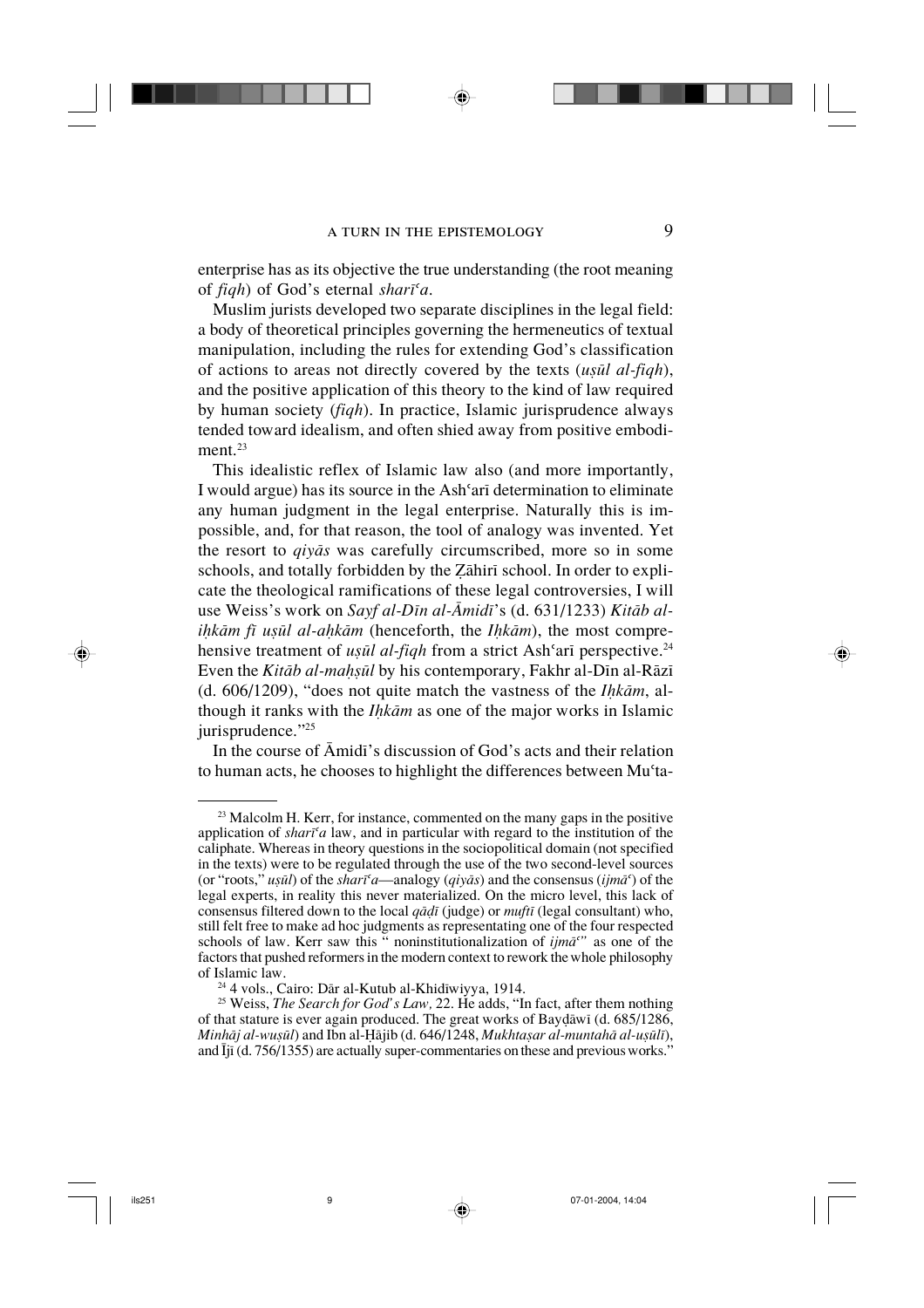zilites and Ash'arites. First, the orthodox Ash'arī position: (a) creation is an exclusively divine action; and (b) God's acts are not dictated by any purpose or ends. For the Ash'arites people cannot be said to "create" their own actions, for the possibility of human creative power threatens God's omnipotence—a thought abhorrent to the orthodox mind. At the same time, they could not bypass the numerous allusions in the Qur'an to human responsibility—hence the resort to the theory of acquisition.

To the Ash<sup>strite</sup> point (a) the Mu<sup>star</sup> theologian responds: God's acts of creation do not account for the totality of all existence, since human acts are the sole result of human initiative. This is so, for otherwise, how could human beings be held responsible for actions they did not initiate? The Mu'tazilī answer to the orthodox statement (b), according to  $\bar{A}$ mid $\bar{I}$ , is in five points:

- 1. Ends imply some kind of benefit.<sup>26</sup>
- 2. God cannot possibly be in need of any benefit, and so no act of his could aim for this kind of benefit.
- 3. It is inconceivable that God should posit an act without an end in mind, for that act would be considered frivolous.<sup>27</sup>
- 4. There cannot be anything frivolous in God's acts.
- 5. Therefore the benefit intended by God's acts is that of his creatures.

Āmidī responds:

- 1. Acts not directed to ends are only frivolous within our human frame of reference.
- 2. God's acts are governed by criteria other than ends, though we as humans cannot say what those criteria might be.
- 3. Further, the assertion that acts without intended ends are frivolous assumes that the intellect can discern what is intrinsically good (*hasan*) or bad (*qabīh*). This assumption is untenable.

<sup>&</sup>lt;sup>26</sup> This discussion by Weiss (63-4) is based on  $\bar{A}$ midi's treatment of these issues in his *Ghayāt al-marām fī 'ilm al-kalām* (Cairo: al-Majlis al-A'lā li'l-Shu'ūn al-Islāmiyya, 1971), 224-5.

<sup>&</sup>lt;sup>27</sup> Weiss indicates that the word attributed by  $\bar{A}$  mid $\bar{A}$  to the Mu'tazil $\bar{A}$  argument is *wuj'b*, which may be translated in two possible ways: (a) obligation; (b) rational necessity. Since the Mu'tazilis do not concede that God is under any obligation to take ends into account in his actions, the idea here is that of rational necessity. Thus for God to act with no purpose in mind would violate the human intellect's sense of what is proper.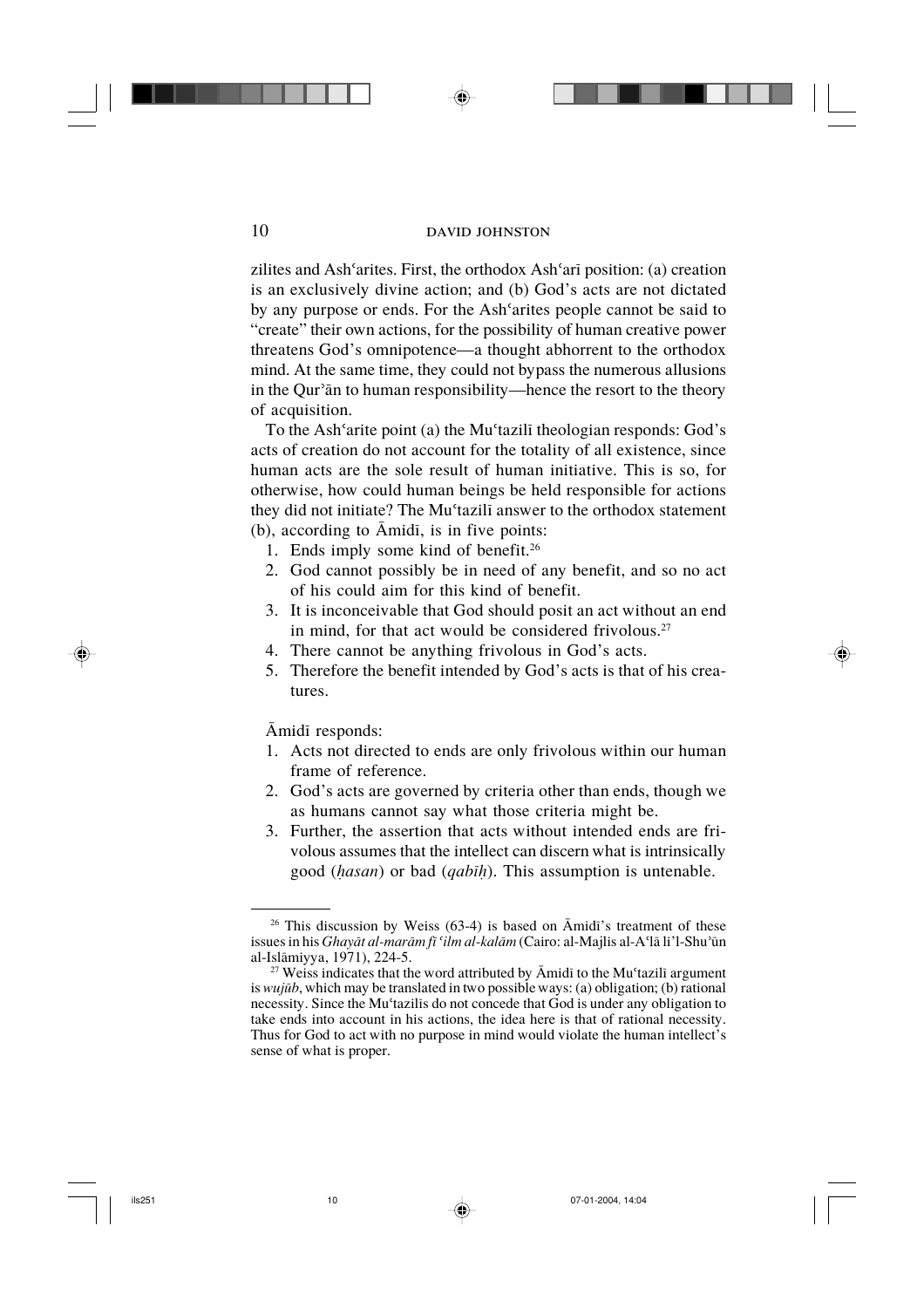The last point underscores the difference between the assumptions of the two opposing groups: by way of reminder, from an ontological viewpoint, while both groups look to the Qur'an for support, the Ash'arites declare that the ethical qualities of good and evil are not inherent in particular actions (ethical voluntarism), while the Mu'tazilites argue that actions are indeed inherently good or evil because these categories exist in and of themselves (objectivism). On the epistemological plane, the Ash'arites claim that ethical values can be discovered only through the revelation of God in the Qur'an and Sunna (Hourani's "traditionalism"), while the Mu'tazilites state that revelation mostly confirms what the human intellect can perceive on its own (ethical objectivism, or Hourani's "partial rationalism"), including the five categories of actions revealed in the texts (forbidden, disapproved, neutral, recommended and obligatory) which can also be derived rationally.28 This is precisely the position that  $\bar{A}$ midi reproves: the assessment of acts as good or bad "by virtue of their essence" (*li-dhawātihā*). Surely, he argues, the goodness or badness of an act is determined by one or more factors outside of the act itself: the end toward which the act is directed, e.g., praise or blame on the part of a sovereign, or the state of the actors themselves, e.g., whether or not they have been coerced to act in this way.<sup>29</sup> In my view, however, this kind of ethical reasoning already presupposes some innate moral judgment on the part of its author. A strict Ash'ari position may be untenable in the end, and that is why some degree of utilitarianism always crept in through the back door.

In any case, both positions tended to become more moderate as the discussion progressed. The orthodox stance opened some space for rational inquiry into the ends of certain actions (though not those pronounced obligatory or forbidden by the *shart<sup>c</sup>a*). This amounts to a relativistic view of good and evil as concepts susceptible to evaluation by the human mind. As Weiss puts it, "The pious would preoccupy themselves wholly with the divinely determined good and bad, while the rest of the world went about living in the light of the less momentous dictates of human reasoning."<sup>30</sup> The Mu'tazili theo-

 $28$  See Weiss's Figure 1, page 86 for a Mu'tazilī categorization of human acts. A more recent discussion of these issues is found in *Islamic Political Ethics: Civil Society, Pluralism, and Conflict*, ed. Sohail H. Hashmi (Princeton University Press, 2002), chapter eight, "Islamic Ethics in International Society," 150-4.

<sup>&</sup>lt;sup>29</sup> Weiss, *The Search for God's Law,* 87, quoting from the *Ihkām*, 1:113-4.  $30$  Ibid.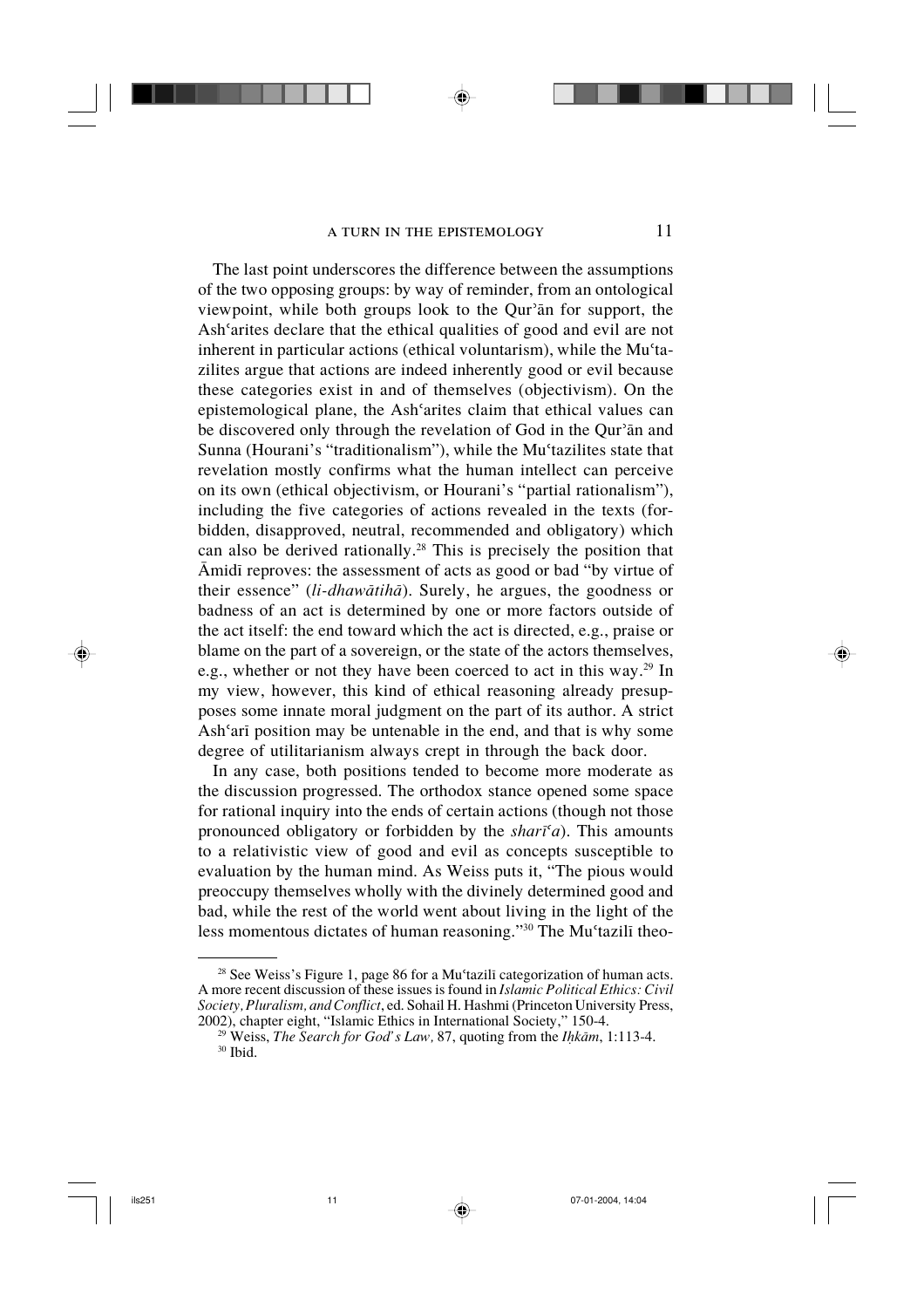logians, on the other hand, concede that the goodness and badness of an obligatory act can also be seen in a factor outside of the act itself: the divine benefit (*f* $\bar{a}$ <sup>2</sup>*ida*) or wisdom (*hikma*) behind it.<sup>31</sup>

I open a parenthesis here as a necessary background to understanding the theological import of  $\bar{A}$ mid $\bar{A}$ 's legal arguments relative to the use of analogy (*qiy®s*). As mentioned above, the only unanimity among the *usūl*is of the four main schools of Islamic law is on the use of the Qur'an and Sunna for inferring laws in a *shar'i* way, and that the two lesser methods which were generally recognized were *ijmā*<sup>c</sup> and *qiyās*. The two words for "source" or "root" (used interchangeably in the literature) are *a*sl (pl. *usūl*) and *dalīl* (also "evidence" or "proof," pl. *adilla*). While the first term evokes an image of law as a tree that grows up from its roots, $32$  the second emphasizes the quest for certainty in the discipline. In the end, however, certainty lies only in the direct commands of the Qur'an and Sunna—thus their appellation *adilla naqliyya* (evidences transferred from the revealed texts).33 Thus the rest of the *mujtahid*'s toolbox are labeled *adilla <sup>c</sup>aqliyya* (rational sources or evidences).<sup>34</sup> Historically, *uṣūlī* writers (specialists in *uşūl al-fiqh* or *uşūliyyūn*), depending on the school, have accepted the validity of several of the following "evidences": *istihsān* ("legal equity" or "preferential choice"), *istishāb* (presumption of continuity), *maslaha mursala* (social welfare not mentioned in the texts, similar to the earlier method, *istislah*), or its counterpart, *sadd al-dharā'i*<sup>*'*</sup> ("closing the gate to evil"), 'urf (custom), *shar' man qablanā* (revealed laws from those before us—People of the Book), *madhhab al-sahābī* (the school, or juridical method of the Companions).<sup>35</sup>

<sup>31</sup> Ibid., 89.

<sup>&</sup>lt;sup>32</sup> Applied jurisprudence is also called "the branches of jurisprudence" (*furū*<sup>c</sup> *al-fiqh*). **Mawil** Izzi Dien notes that many modern *ușuli* writers, trying to harmonize Islamic law with contemporary western law, use the more logical word *masdar* for "source" ("*Maşlaha* in Islamic Law: A Source or a Concept? A Framework for Interpretation," in *Studies in Honor of Clifford Edmund Bosworth*, vol. I, ed. Ian Richard Netton, Leiden: Brill, 2000, 355). He cites two *ușulis* in particular: the prominent Iraqi jurist 'Abd al-Karīm Zaydān, and the Egyptian Muhammad Abū Zahra (see below).

<sup>&</sup>lt;sup>33</sup> The consensus of the experts (*ijmā*<sup>c</sup>), sometimes extended to the community at large, is included in this category, but it occupies a slightly inferior position in terms of certainty.

<sup>&</sup>lt;sup>34</sup> A *mujtahid* is a jurist who through the use of all the tools permitted by Islamic jurisprudence strives to infer rulings for situations not covered by the sacred texts (ijtihād).

<sup>&</sup>lt;sup>35</sup> Typical of contemporary manuals is Muhammad Mustafā Shalabī's *Uṣūl al-*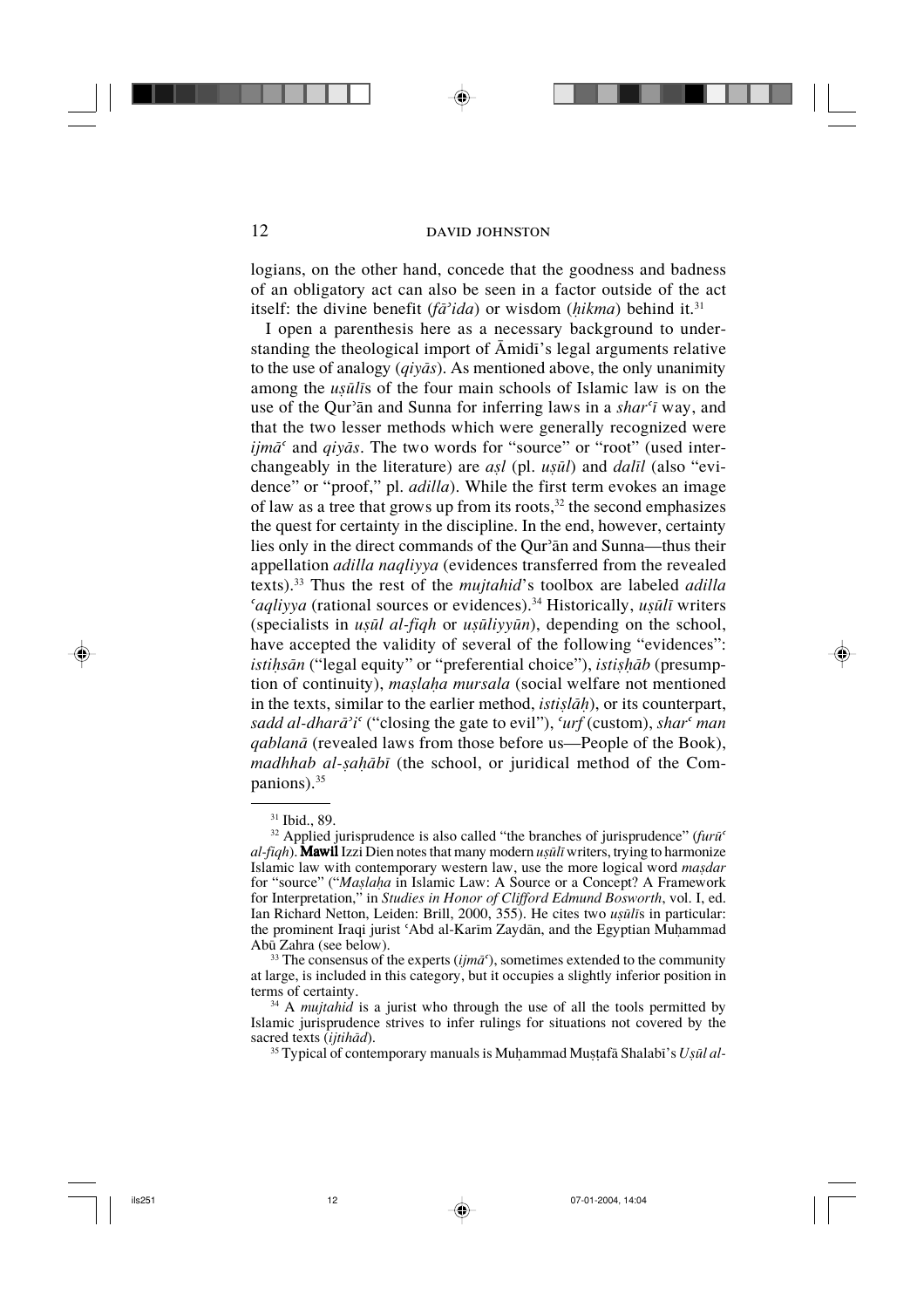The "rational source" of law which is of most concern in the modern period is *istislah* (search for public benefit), early a mark of the Malikis. What is at stake is the feasibility of using the notions of benefit, welfare or interest (*maslaha*) as a criterion for extending the *ahkām* found in the texts to cover new situations. If one is able to ascertain the efficient cause (*Æilla*) of a particular injunction, one may extrapolate by analogy from there.36 Thus, if God forbids the selling or buying of merchandise during the Friday prayer service, one can surmise that His purpose is to keep people from being distracted from their duty to pray (Q. 62:9-10). It follows that all other kinds of transactions must be forbidden as well during the prayer service. Here one has discovered the Lawgiver's purpose in issuing His *hukm*. This is the "efficient" cause," or the 'illa, which, for the Hanafis and Shafi'is, is as much as one can discern with human reason alone—but which stricter Ash'arites like al-Āmidī said could be used for *qiyās* only if they were "taken into consideration by the texts." Others went further, looking for the *hikma* ("wisdom," here "objective") behind the injunction.<sup>37</sup>

By the first half of the 4<sup>th</sup>/11<sup>th</sup> century, the use of *maslaha* had become a hotly debated issue in *usūlī* circles. A first position was that of some Shāfi'i and Ash'arī theologians (e.g., al- $\bar{A}$ midī) who vouched for a *maslaha* only if it was based on a text (*nass*). If not, then it was a *ma*slaha mursala ("unattached to a text") and had no justification. The second group (Shāfi'is disciples and most Hanafis) validated a *ma*slaha on the basis of an analogy in the text or which followed the consensus of other jurists. Finally, Mālik b. Anas (d. 179/795) is said

*fiqh al-islāmī* (Cairo: Maktabat al-Naṣr, 1991, 5<sup>th</sup> printing). In his outline, he first presents the "four *adilla*" (Qur'ān, Sunna, *ijmā*<sup>c</sup> and *qiyas*), then adds "the *adilla* on which there is difference (of opinion)": all those mentioned above, but with *ma*șlața mursala in second position. A few years earlier, 'Abd al-Wahhāb Khallāf devoted the first part of his *Ilm uṣūl al-fiqh* (12<sup>th</sup> ed., Kuwait: Dār al-Qalam, 1978,  $1<sup>st</sup>$  ed. 1942) to *al-adilla al-shar'iyya* and listed ten—the same order as in Shalabī, but with the *sadd al-dharā*'i<sup>c</sup> subsumed under *maṣlaha mursala*.

 $36$  Recall that this same word (*filla*) was used by the Mu<sup>2</sup> tazilites to refer to the divine purpose(s) in creation.

<sup>&</sup>lt;sup>37</sup> Kerr describes *hikma* as the "underlying reason" of a prohibition or a command, and thus involving a value judgment: "The *hikma* may in some cases be rationally comprehensible and identified explicitly or implicitly in the language of the Qur'ān or hadīth, or seem readily apparent to common sense; but this need not be so, and even where it is, it is traditionally controversial whether the jurist may or may not go beyond the *'illa* to base his analogy on the *hikma* itself" (*Islamic Reform,* 67).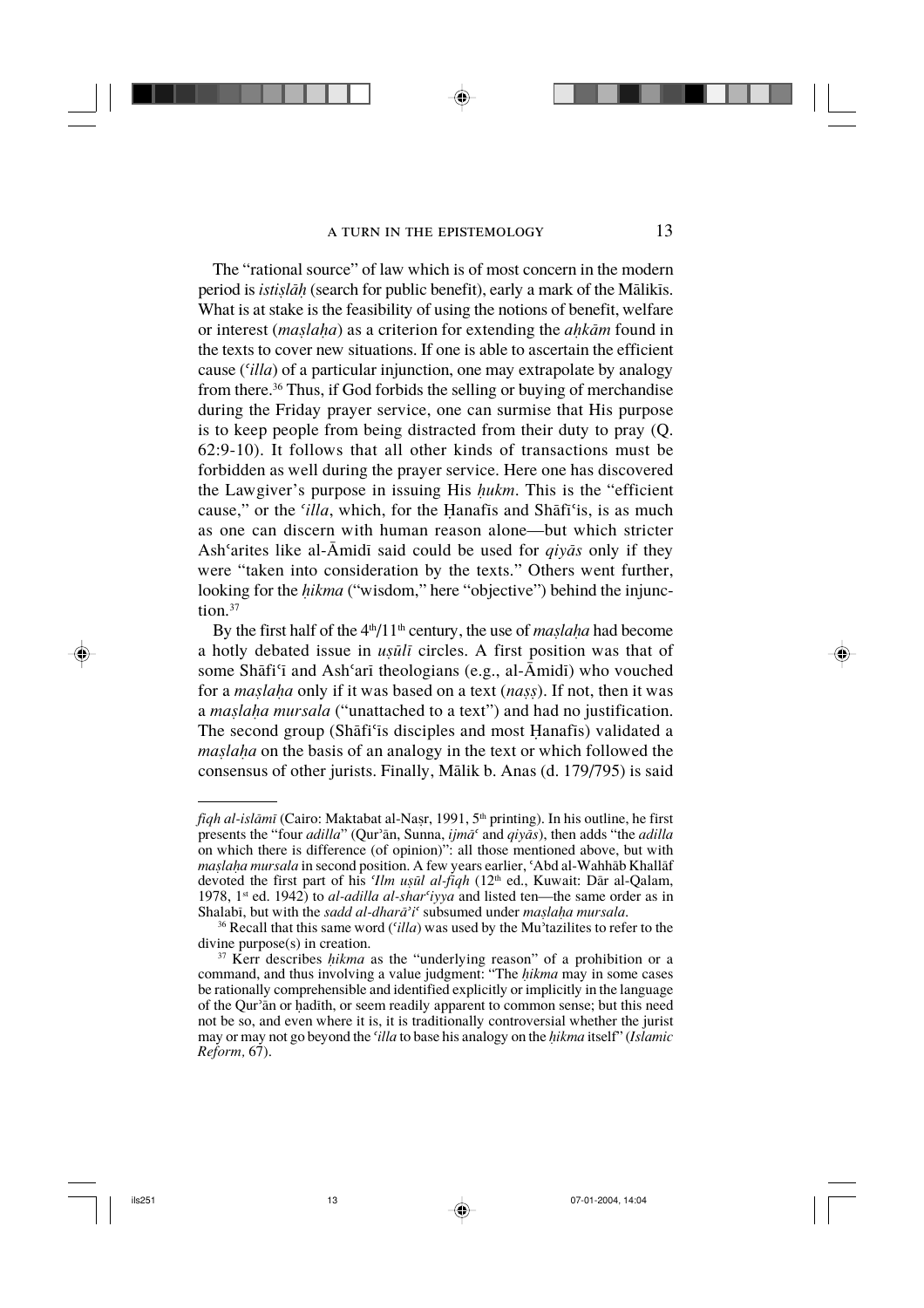(in retrospect) to have validated *maslaha* as an independent source of *fiqh* in and of itself.<sup>38</sup> The Mu'tazilī scholar Abū'l Husayn al-Baṣrī  $(d. 478/1085)$  taught that behind all the qur'anic injunctions was the Legislator's pursuing of human well-being, or benefit (*maslaha*). But even the Ash'arī Imām al-Haramayn al-Juwaynī (d. 478/1085) shows that the issue had already become controversial. He too held that the *filla* can be broken up into five levels, all relating in one way or another to *ma*slaha. But his student, al-Ghazālī, took this idea several steps further in his *Muṣṭafā min 'ilm al-uṣūl*:

In its essential meaning it [viz., *maslaha*] is an expression for seeking something useful (*manfa<sup>c</sup>a*) or removing something harmful (*madarra*). But this is not what we mean, because seeking utility and removing harm are the purposes (*magāsid*) at which the creation (*khalq*) aims and the goodness (*salah*) of creation consists in realizing their goals (*maqāṣid*). What we mean by *maṣlaḥa* is the preservation of the *maqṣūd* (objective) of the law (*Shar<sup>c</sup>*) which consists of five things: preservation of religion, of life, of reason, of descendents and of property. What assures the preservation of these five principles (*usūl*) is *maslaha* and whatever fails to preserve them is *mafsada* and its removal is *maṣlaḥa*.<sup>39</sup>

This is a landmark theological statement about creation and its connection to *shart<sup>c</sup>a*. Taken literally, it could lead to making *maslaha* an independent variable and pivotal juridical tool. Al-Ghazālī did not go that far. In his view, the above five "purposes" of *shart'a* can be taken into consideration only in cases of necessity (*darūra*), i.e., in cases not covered by the texts. There are two lower levels of *maslaha* for al-Ghazālī: the *hājiyyāt* or the *masālih* (sg. *maslaha*) which, although not essential are nevertheless necessary in order to achieve overall well-being in this life; and the *tahsinat* or *tazyinat* ("embellishing benefits") which contribute to the refinement of human life. Additionally, in the rare case of a necessity that would lead us to contravene a clear *hukm* of the *shart<sup>c</sup>a*, the situation must present two other characteristics: it must exhibit crystal-clear certainty (*qa* $f(iyya)$  and a quality of universality (*kulliyya*).<sup>40</sup> But for al-Ghazali

<sup>&</sup>lt;sup>38</sup> Muhammad Khalid Masud, *Islamic Legal Philosophy: A Study of Abū Ishāq al-Sh®tib¬'s Life and Thought* (New Delhi, India: International Islamic Publishers, 1989), 150-1.

<sup>&</sup>lt;sup>39</sup> Al-Ghazālī, *Muṣṭaṣfā min 'ilm al-uṣūl*, **00 vols**. (Baghdad: Muthannā, 1970), vol. 1, 286-7; quoted and translated by Masud*, Islamic Legal Philosophy*, 152-3.

<sup>40</sup> Kerr, *Islamic Reform,* 95-6. In this context he translates the passage in the first volume of the *Mustasfa* in which al-Ghazali presents the only case he can think of which meets those criteria—the siege in which Muslim prisoners are used as shields by their enemies (see below).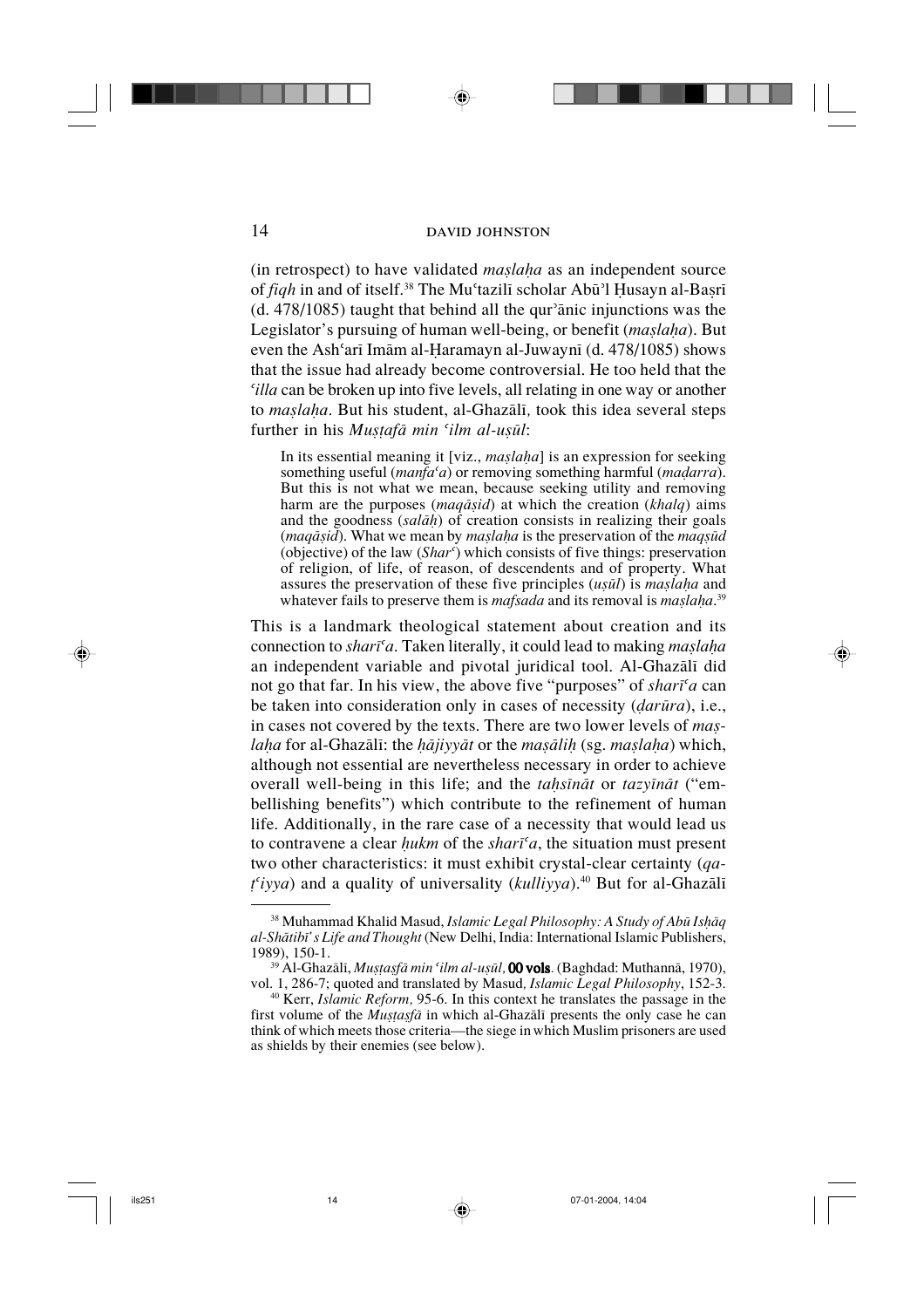*maslaha* remains subordinate to *givas*, which, he stipulates, must be attached to the sacred text, for otherwise it becomes *istihsan* or *maslaha mursala* (a benefit not mentioned in the text)—both which remind him of *tafsīr bi'l-ra'y* (qur'ānic interpretation based on human judgment), which he rejects outright.<sup>41</sup> Hence *istislah* remains an "imaginary" (*mawhūm*) source of law for al-Ghazālī. Theologically, he is not willing to concede that humans, by virtue of their intellectual endowment by the Creator, can discern what is good and bad, what benefits humanity (*maslaha*), or what detracts from that benefit (*mafsada*).42

 $\bar{A}$ midī was familiar with the thinking of al-Ghaz $\bar{a}$ lī and that of the other great theorists before him. In his discussion of *munāsaba* and  $mul\bar{a}^{\prime}$ *ama* (suitability)  $\bar{A}$ midi concedes that the objectives expressed in the five necessities are truly in God's mind—at least it is probable that they are. The *mujtahid* may use those objectives to ascertain a suitable analogy to a clear *hukm* in the text. This effort, however carefully it is carried out, can produce only a tenuous conclusion, with a "rather low level of probability as compared to more textbased approaches." $43$  It is true, concedes  $\bar{A}$ mid $\bar{A}$ , that the notion of suitability includes the ideas of harm and benefit. But it is not enough to show that a feature in a particular case passes the suitability test. The *mujtahid* will also have to prove that this feature was actually taken into account  $(u^{\epsilon}tubira)$  by the Legislator. If textual evidence to this effect can be adduced, then the feature should be categorized as *mu'tabar*, "taken into account."<sup>44</sup> But if a particular feature of a case was neither taken into account nor deliberately excluded from consideration (*mulghah*), it should then be classified as *mursal* ("textually undefined").

44 Ibid., 676.

<sup>&</sup>lt;sup>41</sup> Rudi Paret compares *istihsān* and *istislāh* in the history of *'ilm usūl al-fiqh* ("Istihsān and Istișlāh," EI<sup>2</sup>, vol. 4, 256-9). While the former is only formally recognized by most Hanafi scholars, it has been used by the other *madhhabs* as an exceptional arm of *qiyās*. As for *istislāh*, Paret states that several authorities trace this method to Mālik himself, but that Mālik never actually uses the word in his writings.

<sup>42</sup> Masud, *Islamic Legal Philosophy*, 156; Kerr, *Islamic Reform*, 91-7. A more recent discussion of these issues is found in Ebrahim Moosa, "The Poetics and Politics of Law after Empire: Reading Women's Rights in the Contestation of Law," *UCLA Journal of Islamic and Near Eastern Law* 1, 1 (Fall/Winter 2001- 02), 1-46, at 18-20.

<sup>43</sup> Weiss, *The Search for God's Law,* 618.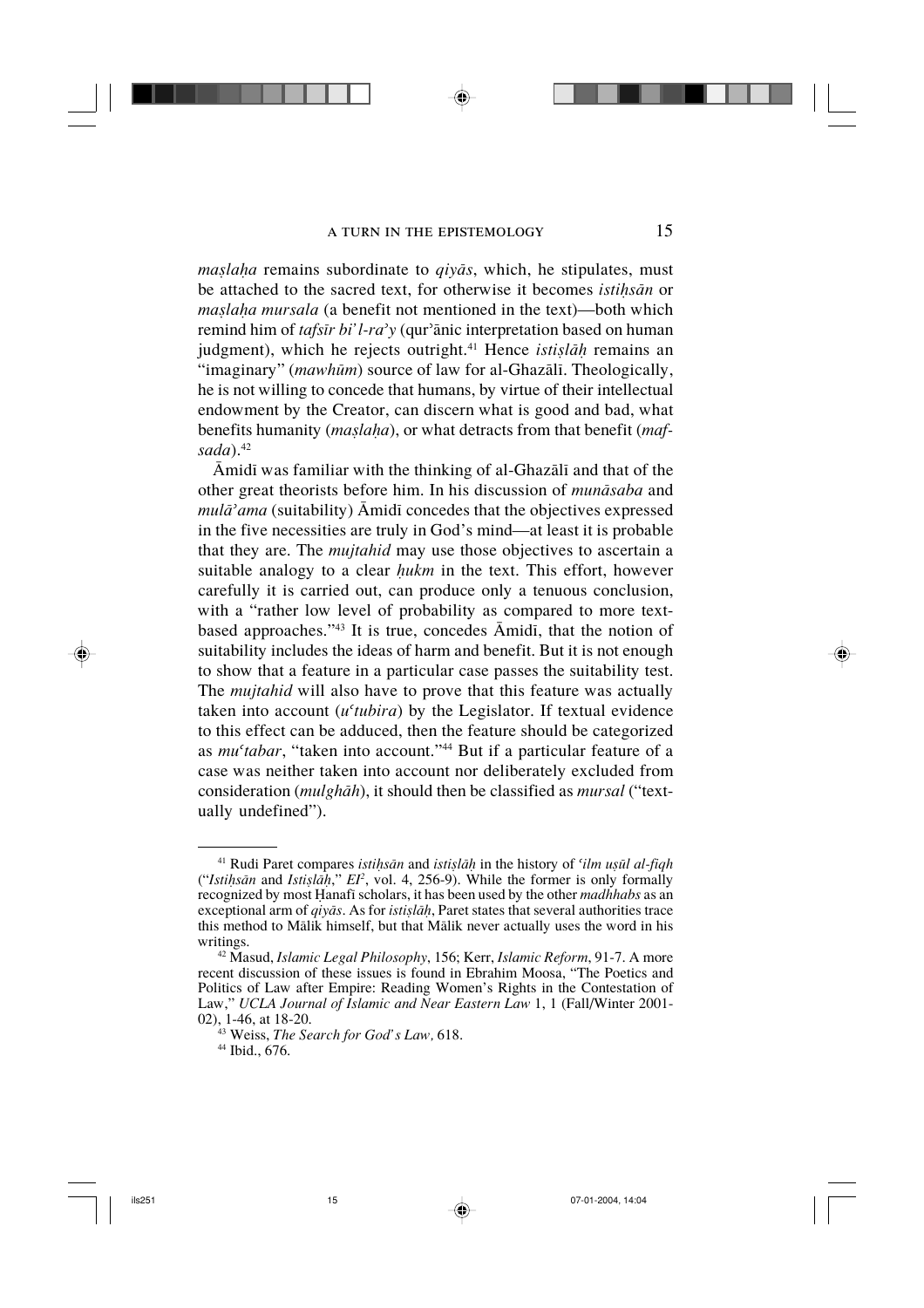A feature of a case that qualifies as suitable but is at the same time *mursal*, cannot be used to establish a valid analogy. For Amidi this is the case of the forbidding of *khamr* in the sacred text. Though many jurists claim that the Legislator's objective in this was the preservation of rationality, the texts nowhere substantiate this. Thus, one cannot conclude that He actually took this objective into consideration. Hence, the *mujtahid* "may not proceed to develop other rules on the basis of analogies that entail the factor of intoxication."45

In theological terms, this position is consistent with Ash'arism. Amidi continues his exposé, noting that this approach (*maslaha mursala*) was rejected by the Shafi<sup>c</sup>is, Hanafis and "others." He does not mention any proponents of this method, although he does concede that Mālik b. Anas is reported to have advocated it, but he only considered those benefits that are "necessary, universal, and certain to occur" (al-maṣāliḥ al-ḍarūriyya al-kulliyya al-ḥāsila qat'an, taken straight from al-Ghazālī) as a valid basis for the formulation of law. He then gives an example of this reasoning drawn from the period of Islamic conquest. A hostile army in war seizes a number of Muslim captives and begins to use them as a defensive shield. If the Muslim army does not attack, the enemy will push through their defenses, destroy the Muslim army and conquer Muslim lands. But if the Muslim army does attack they will likely kill most, if not all, of the Muslim prisoners. The latter is the preferred solution, Mālik would claim, even though the Muslims killed are innocent of any crime, because of the greater benefit of this course of action—a benefit (*hifz al-dīn*, protection of religion) clearly "necessary, universal, and certain to occur."46 It is, after all, the very survival of Islam that is at stake. Amidi, however, along with many other jurists, would still disagree: this benefit is neither mentioned nor disavowed in the texts, and like all other cases of *ma*slaha mursala, it should be systematically discarded as material for juridical reasoning.47

Few jurists beyond the sixth century A.H. were as consistent in their Ash'arism as Āmidī.<sup>48</sup> With the benefit of hindsight, we can

<sup>45</sup> Ibid., 677.

<sup>46</sup> Ibid., 678.

 $47$  Al-Ghazālī had already discussed this human shield example, and the killing of Muslims in this case, as an example of *maṣlaḥa mursala* that is allowed on the basis of necessity. Kerr (*Islamic Reform,* 95-6) translates this example from the first volume of the *Mustasfa* (139-40).

 $48$  Amidi and the Maliki, Ibn Hajib (d. 646/1249) are classified by Masud as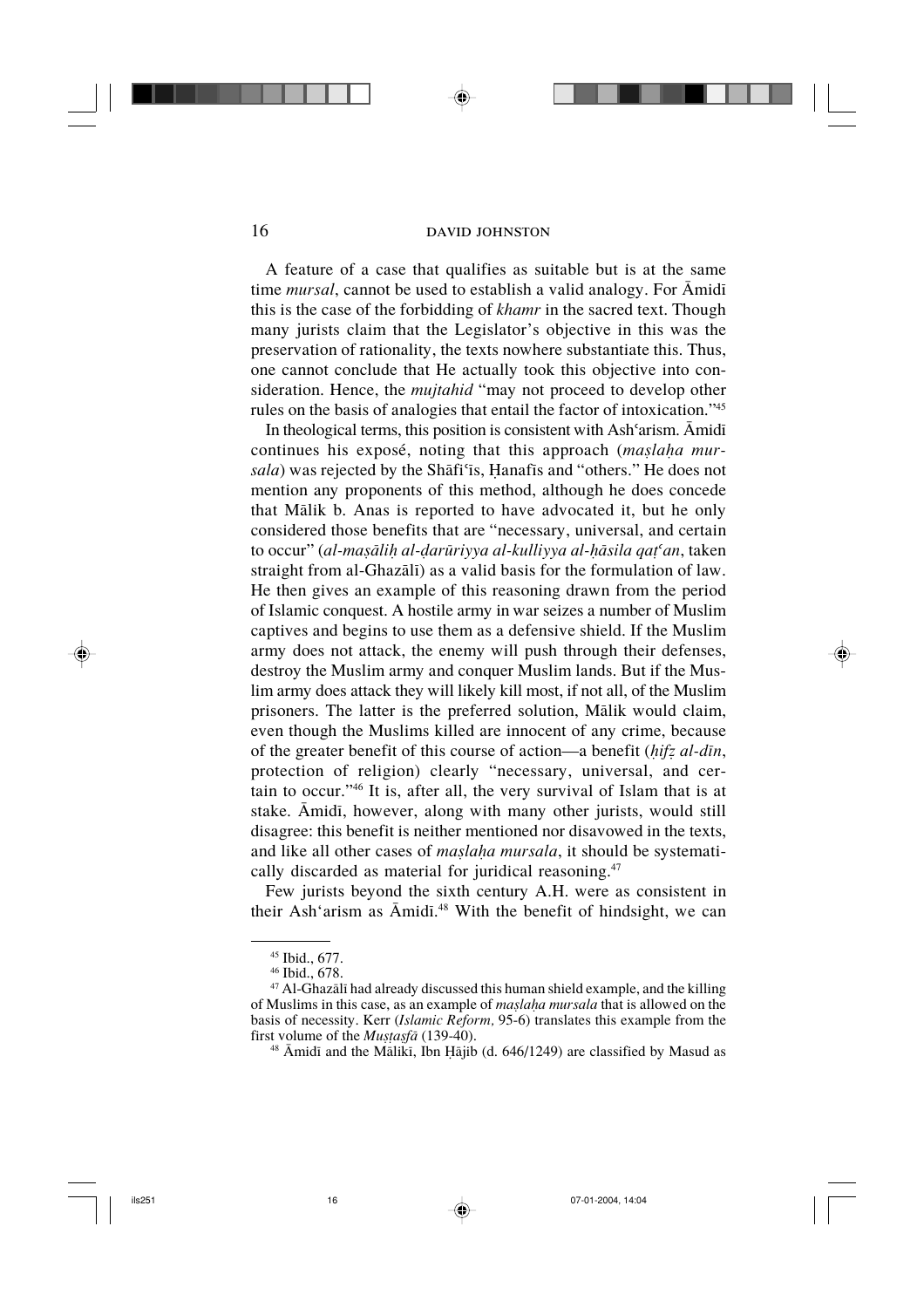see that al-Ghazali opened the door to a more moderate approach. Here I mention only a few of the authors from the late classical period who are cited in modern times. The first two are Hanbali jurists, and, by definition, conservative. Ibn Taymiyya (d. 728/1328) and his disciple Ibn Qayyim al-Jawziyya (d. 751/1350). Ibn Taymiyya lived in the aftermath of the Mongol sack of Baghdad (1258), when Muslim political thought was undergoing a change. Part of this can be attributed to the gradual transfer of power from the caliphs to the Turkish sultans beginning in the Buyid period (932-1062), with the resulting enmity of the 'ulama' for the powerful Turkish or Caucasian military class, as well as the general Muslim consensus that any rule is better than chaos (*fitna*). It was in this context that al-Ghazali wrote that a ruler could be delegated by the possessor of power (tafwid). Even that condition can be waived, however: an imam can appoint himself. And even an unjust ruler should not be deposed if to do so would involve civil strife.<sup>49</sup> Yet another factor must be taken into account. Even before the fall of Baghdad, the Muslim elite was well educated in Greek philosophy, and the two greatest works influencing political thought were Plato's *Republic* and Aristotle's *Nicomachean Ethics*. 50 Hourani summarizes this view of the state as follows:

[T]here is an inherent harmony between human nature and society, such that man can only attain his natural end in the community. The virtuous life is that of the individual performing his proper function in the virtuous State, and the State is therefore a necessity of human nature. The best State is that which is ruled by the best man, and the best man is he who possesses not only the moral virtues required to rule over others but the wisdom of knowing what goodness is. His aim as a ruler will be to establish justice, and justice consists in the right relationship of classes, each performing a necessary function according to its natural capacities.<sup>51</sup>

Attempts to islamize this vision of the state by thinkers such as al-Farābī (d. 339/950) and Ibn Sīnā (d. 428/1037) convinced few Muslims, yet the philosophical current continued to influence Sunni thought, albeit in a submerged form. This current maintained that rulers are

two prominent examples of jurists "who reject *al-ma*slaha al-mursala as a valid basis of reasoning" (*Islamic Legal Philosophy*, 161). In this they are exceptional. 49 Hourani, *Arabic Thought in the Liberal Age 1798-1939* (Cambridge:

Cambridge University Press, 1983 [1962]), 14. 50 Hourani states that Aristotle's *Politics* may not have been translated into Arabic in the twelfth century CE.

<sup>51</sup> Ibid., 16.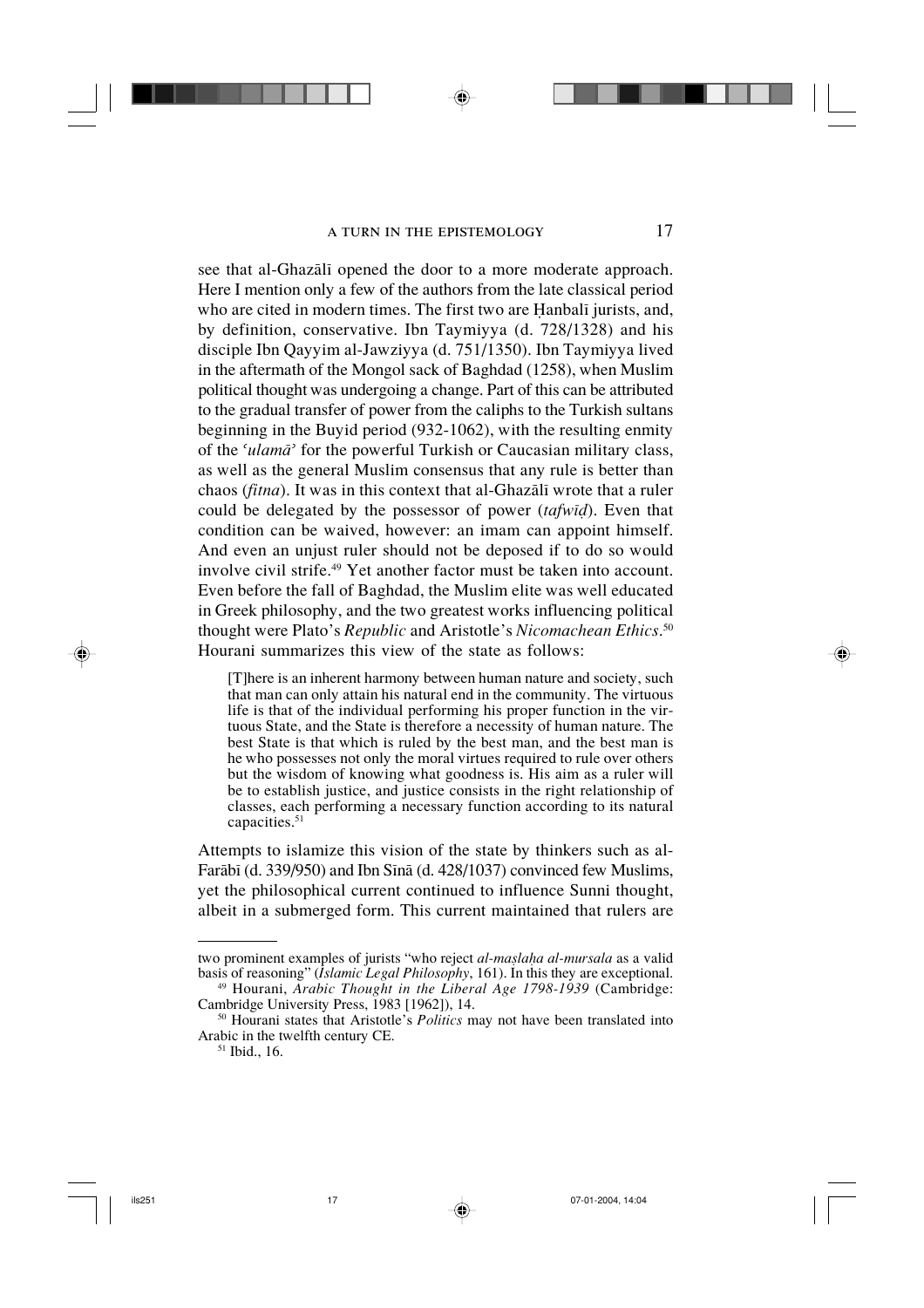to be judged according to their intentions, rather than their actual deeds, and that the *umma* may be united by respecting its common good. Ibn Taymiyya, for his part, had to deal with two realities: the ideal Islamic rule as established by the Prophet in Medina, and in theory at least during the early caliphate; and secondly, the power exercised by the Mamluk sultans. On the one hand, *ijtihad* seems to have come to a halt on the *shart<sup>c</sup>a* side, and, on the other, the laws laid down by the Mamluks were products of political and administrative expediency. Ibn Taymiyya posited that the essence of government is the power of coercion, the order imposed on a society that is otherwise threatened by natural human selfishness.<sup>52</sup> Although all authority, legitimate or illegitimate, just or unjust, must be obeyed, a just ruler is one who chooses to "impose on all a just law derived from God's commands and ensuring the spiritual and material welfare of the community."<sup>53</sup> This had been the case with Muhammad's rule in Medina. Just as Islamic law had developed a body of public law  $(siy\bar{a}sa shar'iyya)$  from the eleventh century onwards,<sup>54</sup> Ibn Taymiyya recognized the role of human reason in this sphere (effectively under the control of the ruler and out of the reach of the 'ulama<sup>2</sup>).<sup>55</sup> And he rejected the claim that *ijmā*<sup>c</sup> and *ijtihād* had become fossilized in his day, i.e., that there was no room left for *ijtihad*.<sup>56</sup>

54 See Noel J. Coulson, *A History of Islamic Law* (Edinburgh, UK: Edinburgh University Press, 1994 [1964]), 120-34.

55 See Michel Hoebink's important article on the roots of revivalism in Islamic theology and the continuity of themes between the classical and modern period. For him, the Hanbalī scholars are an essential link between the two periods: at the same time that they opposed the ossification of law in Islamic legal circles, they emphasized the need for fresh interpretation, with the expectation of a renewer (*mujaddid*) every century. Hence, by refusing any consensus except that of the Prophet's Companions, Ibn Taymiyya, to a greater degree than the traditionalists, "recognized the human mental faculties of reason and mystical intuition as sources of moral knowledge" ("Thinking about Renewal in Islam: Towards a History of Islamic Ideas on Modernization and Secularization," *Arabica* 46, 1998, 29-62, at 36-7).

56 Coulson writes that Ibn Taymiyya "had himself claimed the theoretical right of *ijtih®d* (*A History of Islamic Law*, 202). Certainly, this is how Ibn Taymiyya has been interpreted in the modern era. Joseph Schacht was more cautious: "Ibn Taymiyya did not explicitly advocate the reopening of the 'door of *ijtihad*, let alone claim *ijtihad* for himself; but as a consequence of his narrowly formulated idea of consensus [based on the Prophet's and his Companions' decisions] he was able to reject *taqlid*, to interpret the Koran and the traditions from the Prophet

<sup>52</sup> Ibid., 19.

<sup>53</sup> Ibid.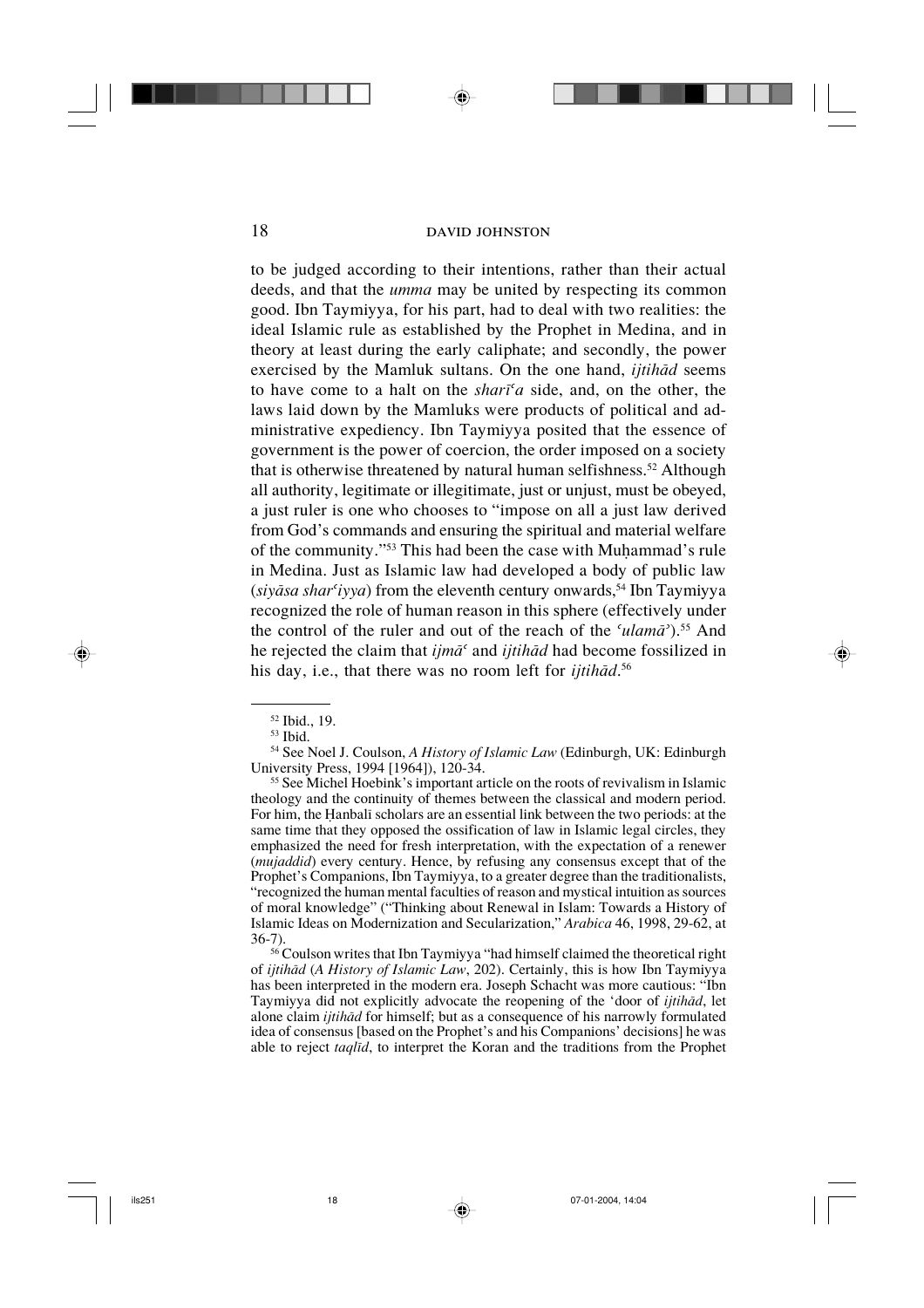Between those who held on to a rigid interpretation of *shart<sup>c</sup>a* according to which no change can be made in face of changing circumstances, and the freedom of some rulers to enact any rules, regardless of their compatibility with Islam, Ibn Taymiyya believed there was a middle road: the concept of *shart<sup>c</sup>a* should be enlarged to encompass everything that a ruler needs to decide in order to administer the state. Thus a distinction must be made between matters of worship and dogma (*<i>Hibadat*), which cannot be modified, and matters pertaining to sociopolitical life (*mu<sup>c</sup>amalat*), which should be administered in light of public utility (*maslaha*).<sup>57</sup>

Kerr quotes from Henri Laoust's assertion that for Ibn Taymiyya the use of the efficient cause (*'illa*) in *qiyās* amounts to a bridge ("a middle term") connecting reason and revelation:

Ibn Taymiyya manages to identify the *qiyas* of jurists with the syllogism of the philosophers. The juridical syllogism founds knowledge on the natural order of causes; in striving to "reason as nature reasons," and penetrate the secret of things, he [the jurist] must essentially reproduce the causality which God willed and placed in the world.<sup>51</sup>

This seems to be a step away from the Ash<sup>star</sup> perspective on juridical theory and its conception of the role of human reason in applying the law. In fact, it comes close to a theory of natural law, at least in the sociopolitical realm, except that for Ibn Taymiyya no ruling on the basis of *ijtihad* may contradict the letter of the sacred texts.<sup>59</sup> His disciple Ibn Qayyim al-Jawziyya also put forward a legal theory that blurs the traditional distinction between *qiyas* and *istislah*. Consider the following passage, often quoted in modern *u*sul al-figh manuals:

The *sharī<sup>c</sup>a* is built upon the foundation of wisdom [*hikam*] and people's welfare [*ma*şālih] in this world and the next. It is entirely justice and mercy, entirely welfare [*maṣālih*] and wisdom. Any ruling which moves from justice to tyranny, mercy to its opposite, benefit to harm, wisdom to futility did not issue from the *shart<sup>c</sup>a*, even by allegorical interpretation [bi'l-ta'wīl].<sup>60</sup>

afresh, and to arrive at novel conclusions concerning many of the institutions of Islamic law" (*ibid.*, 72).

<sup>57</sup> Hourani, *Arabic Thought,* 20.

<sup>58</sup> *Essai sur les doctrines sociales et politiques de Taqī-d-Dīn Ahmad b. Taimiya* (Cairo: Institut Français d'Archéologie Orientale, 1939), 244.

<sup>59</sup> Kerr, *Islamic Reform,* 79.

<sup>&</sup>lt;sup>60</sup> I'lām al-muwaqqi<sup>c</sup>īn 'an rabbi'l-'ālamīn, ed. Muhammad Muḥyī al-Dīn 'Abd al-Hamīd (Cairo: Matba'at al-Sa'āda, 1955), vol. 3, 14.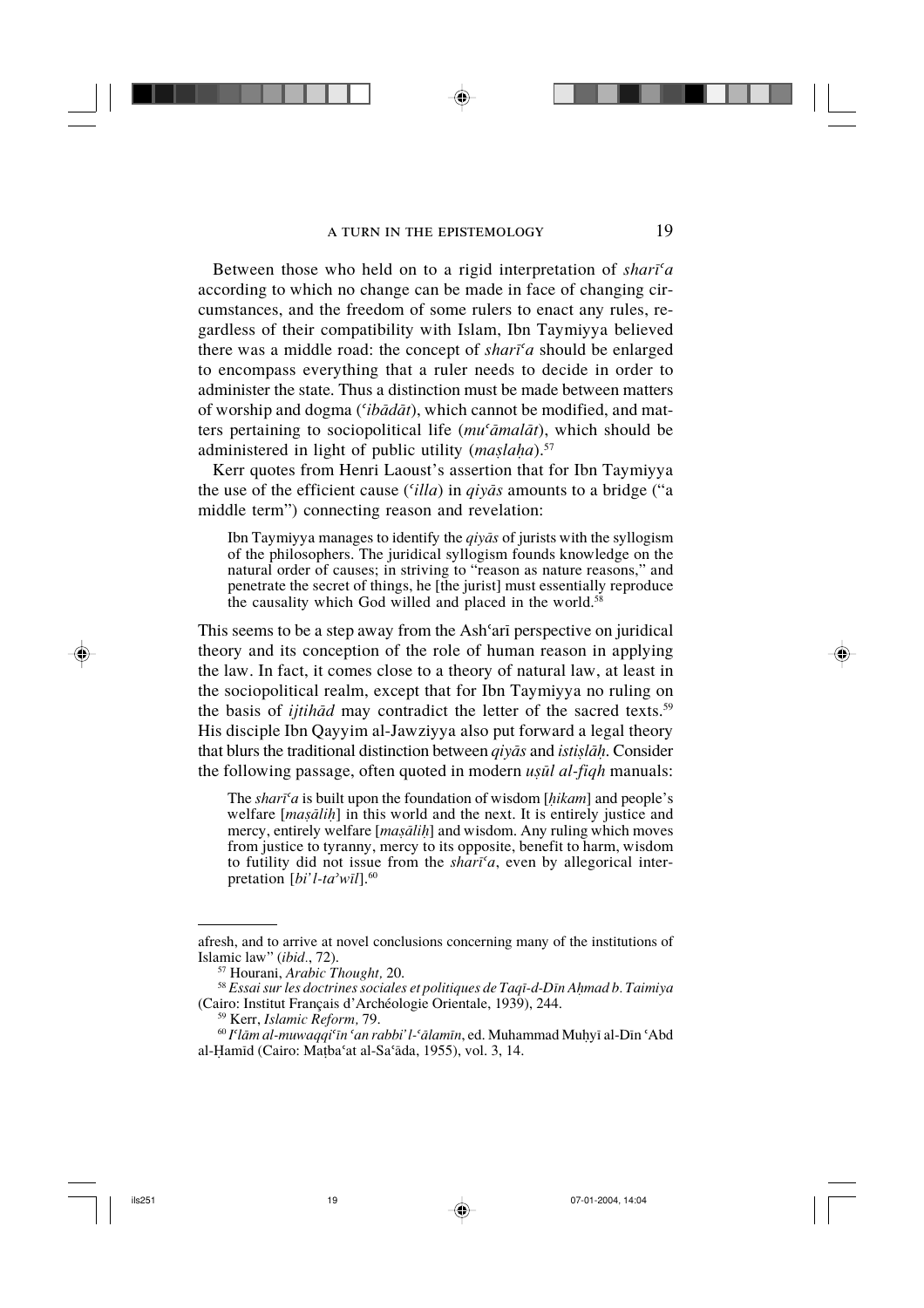Ibn Qayyim is decidedly more confident about the capacity of the human mind to discern the *'illa* behind most of the rulings in the *shart<sup>c</sup>a*. Though he does not say so explicitly (the quarrels with the Mu'tazilites were still in the air), he assumes the attributes of justice, welfare, and their opposites, have an objective existence, which, for the most part, are apprehensible by human reason.<sup>61</sup> He also takes for granted that the overall purpose of God's law is to foster human benefit in this world and the next.

Lastly, I conclude this first section with two fourteenth-century jurists who have provided much inspiration to twentieth-century legal theory. The first is the Granadan jurist, Abū Isḥāq al-Shāṭibī (d. 790/1388), who is credited by several contemporary scholars with having negotiated the turn from traditional text-based literalism to a focus on the meta-legal notion of *shari<sup>c</sup>a*'s aims.<sup>62</sup> I will present only one aspect of his theory, as it bears on the epistemological questions at hand. Al-Shātibī fashioned the traditional, mostly Mālikī, legal tool of *masālih mursala*, into a consistent, all-embracing, fundamental legal principle, and thus rejects al-Ghazālī's anti-rational instinct that had subsumed it under *qiyās*. According to al-Shātibī a new certainty emerges because *ușul al-fiqh* becomes a science based on *kulliyat al-shart<sup>c</sup>a*, the universal values that can be derived rationally from the five "necessities" (*al-darūriyyat*: the protection of life, religion, progeny, property, and a sane mind).63 It is true, he concedes, that although the rationality of Islamic rituals cannot be demonstrated (even if certain patterns can be discerned in the *'ibādāt*), the *sharī'a* demonstrates ample room for rationality in injunctions concerning human transactions (*mu<sup>c</sup>amalat*). He now presents the two lower levels of legal purpose first mentioned by al-Ghazali: the *hajiyyat*, and the

<sup>61</sup> See Masud's discussion of Ibn Qayyim (*Islamic Legal Philosophy,* 163-4); and Kerr's (*Islamic Reform,* 77-8).

 $62$  I realize that the following views I present on al-Sh $\overline{a}$ tibi are controversial. Although I am unable to discuss them more critically here, this task is of great importance, as al-Shātibī is widely quoted (misquoted?) by contemporary scholars and jurists. What is said here reflects the consensus of the following scholars: Masud (*Islamic Legal Philosophy*); Aziz al-Azmeh, "Islamic Legal Theory"; Riḍwān al-Sayyid, "Contemporary Muslim Thought" (cf. note 4); Izzi Dien, "Maslaha in Islamic Law" (cf. note 32); and Wael B. Hallaq, most notably in "*U◊'l al-Fiqh*: Beyond Tradition," *Journal of Islamic Studies* 3, 2, Oxford (1992), 172-96, and "The Primacy of the Qur'an in Shatibi's Legal Theory," in *Islamic Studies Presented to Charles J. Adams*, eds. Wael B. Hallaq and Donald P. Little (Leiden: E. J. Brill, 1991), 69-90.

<sup>63</sup> Al-Azmeh, "Islamic Legal Theory," 260.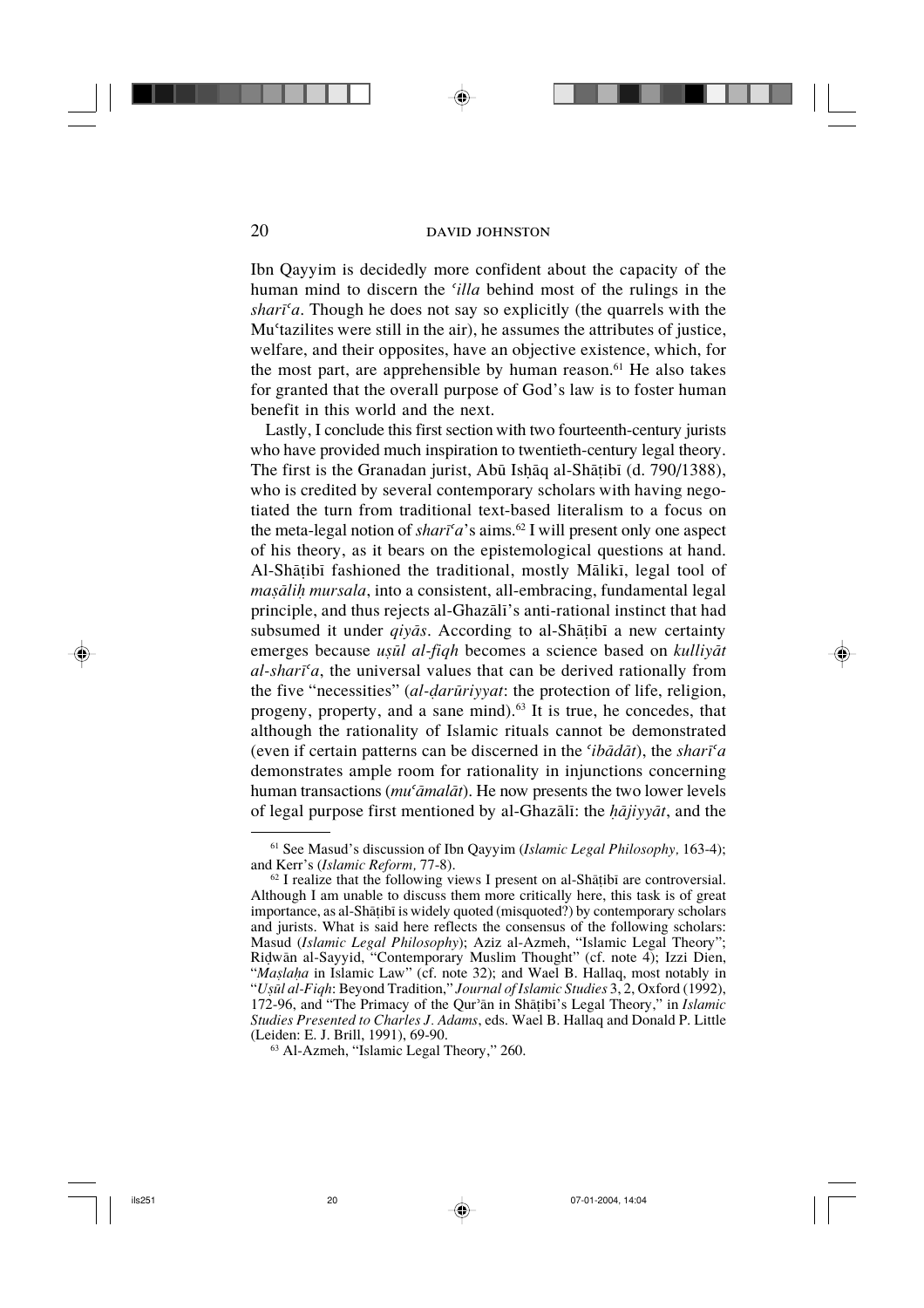*tahsīnāt*. These generalities, he argues, are certain, because the notion of *maslaha* unites the divine will exemplified in the *shar'* is with the human God-given ability to apprehend reality and give it meaning.

The ability of al-Shāṭibī to systematize leads him to radically rework the traditional textual hermeneutic. For him, everything that pertains to the intentions of the Divine Legislator is found in the Qur'an (*kulliyyāt*).<sup>64</sup> The Sunna is useful only in so far as it provides illustrations of these foundational moral principles, and thus offers additional particular examples of legal applications (*juz'iyyat*). Moreover, the juridical principle of the public good can only be found in the Qur'ān by means of induction—linking enough specific rulings (*juz'iyyat*) so that they reach the level of irrevocability that characterizes the universals (*kulliyyat*) found almost exclusively in the Meccan suras. It is not surprising that his views were either opposed or ignored for centuries. Yet it was his method of induction "which depended on scanning the intention and spirit of the law without limiting itself to specific textual statements (the common characteristic of other theories)" which made his theory "attractive to a group of modern thinkers whose primary occupation is to free the Muslim mind from the fetters created by the immediate, and perhaps shackling, meanings of the revealed texts."65

The second *usūlī* called upon by modern reformers to blaze new trails in Islamic legal theory and practice is Najm al-Din al-Tufi (d.  $716/1316$ ), the Hanbali jurist who studied in Baghdad and Damascus (under Ibn Taymiyya, among others). The author of several volumes on *uşūl al-fiqh* al-Țūfī is best known in the twentieth century for his *Kitāb al-ta<sup>c</sup>yīn fī sharh al-arba<sup>c</sup>īn*, a commentary on forty *ahādīth*, the lion's share of which is an *uşūlī* analysis of the thirty-second *hadīth*, "no injury or counter-injury" (*lā darar wa-lā dirār*). For him *maslaha* consists in both "attracting utility" (*jadhb al-naf*") and "repelling harm" (*raf<sup>c</sup> al- darar*), and should be used as the major source of law after the Qur'an and Sunna, while in some cases of  $mu'$ *amalat* even superseding them.<sup>66</sup> Whereas in the domain of spiritual duties owed to God ("God's rights," *huqūq Allāh*), the human mind cannot

<sup>&</sup>lt;sup>64</sup> This paragraph summarizes some of the main points of Hallaq's thesis in "The Primacy of the Qur'ān."

<sup>&</sup>lt;sup>65</sup> Hallaq, *A History of Islamic Legal Theories: An Introduction to Sunni Usul al-Fiqh* (Cambridge, UK: Cambridge University Press, 1997), 206.

 $66$  Cf. W. P. Heinrichs, "Al-Țūfi," EI<sup>2</sup>, vol. 10, 588-9.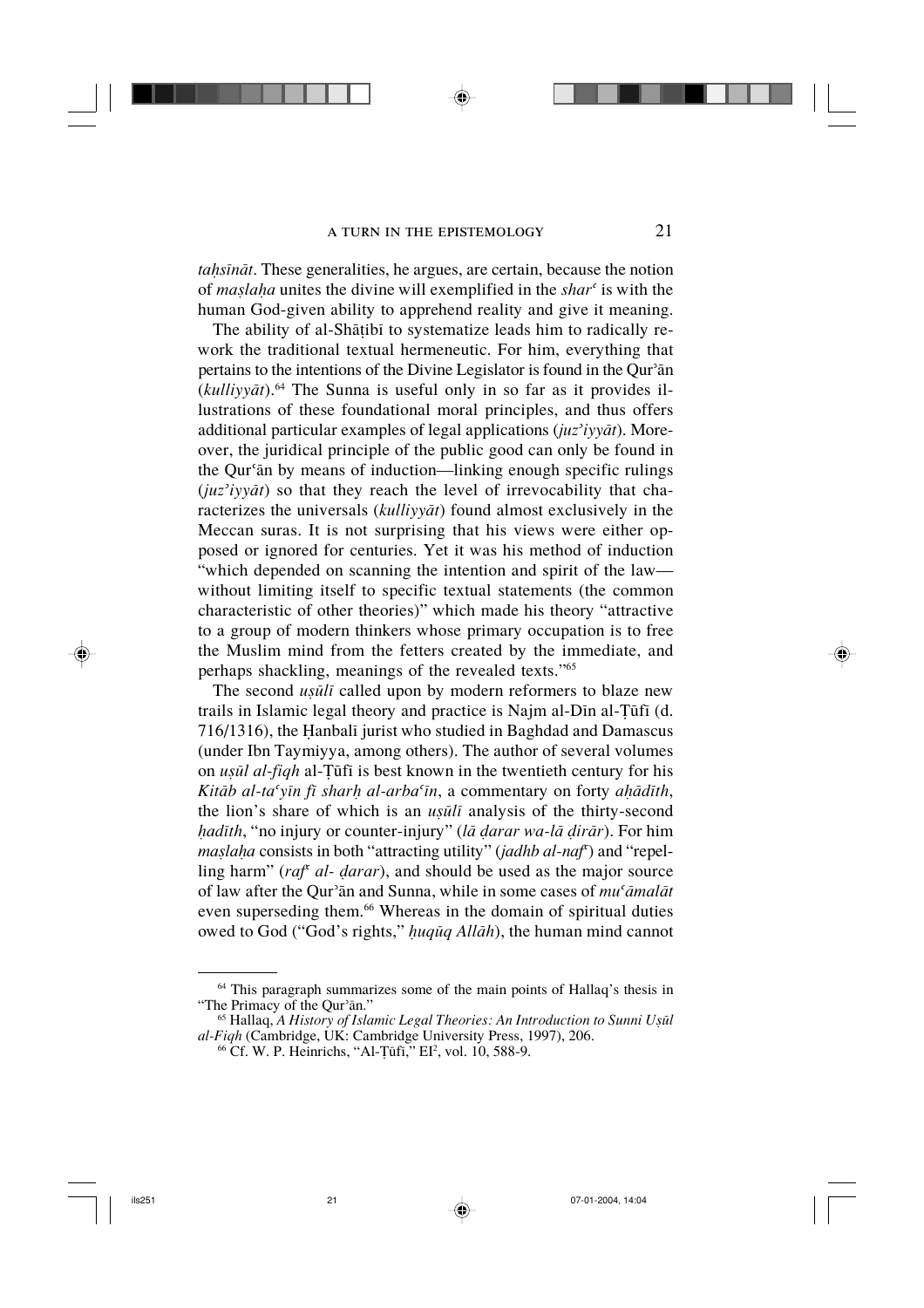and should not attempt to discern the reasons behind the textual injunctions, in the domain of human interactions God has delegated to humanity the right and duty to set up just rules and regulations in accordance with the public interest (*maslaha*). This second area is only a slight expansion of the classical *fiqh* category of "people's rights" (huqūq al-'ibād).

Hallaq argues that al-Tūfi's theory of the supremacy of *maslaha* over Qur<sup>3</sup>an, Sunna and *ijma<sup>c</sup>* as the primary source of the *shart<sup>c</sup>a* quickly fell into oblivion, partly because of the radical nature of his claims, and partly because of the inferior nature of his epistemological scheme. After all, he "nowhere defines in any detail his concept of *maşlaha* and its scope." Yet, as the remainder of this essay shows, "[his 'novel theory'] was rejuvenated again [sic] in the twentieth century, when *maslaha* became the main axis around which legal reform revolves."67

#### *Twentieth Century U◊'l¬ Developments*

I now begin an investigation of a group of mostly Egyptian legal theorists of the  $20<sup>th</sup>$  century, seeking to uncover the theological implications of their choices in matters of reform. All of them believe that Islamic law must be made to accommodate the sweeping changes imposed on Muslim societies in the modern period. Although most of them are conservatives, the implications of the points of theory they choose to emphasize indicate a shift in theology, including epistemology and hermeneutics.

Here Hallaq offers a typology that deserves comment. After excluding from consideration the "secularists" (mostly among the Arab nationalists like the Syrian Sādiq Jalāl al-'Azm) and traditionalists for whom the doctrine of *taqlid* remains in full force (e.g., the rulers of Saudi Arabia), he singles out two main currents of legal reform within Islam starting in the nineteenth century: "utilitarianists" for whom the principle of public interest (*maslaha*) has become the commanding criterion for the development of legal theory and methodology; and "liberalists" like Muḥammad Sa'īd al-'Ashmāwī, Fazlur Rahman, and the Syrian engineer-turned theologian, Muhammad

<sup>&</sup>lt;sup>67</sup> Hallaq, *A History*, 153. See also Kerr's discussion of al-Tūfi as "far from orthodox," yet at the same time presenting a typical view of *maslaha* (*Islamic Reform,* 81-3).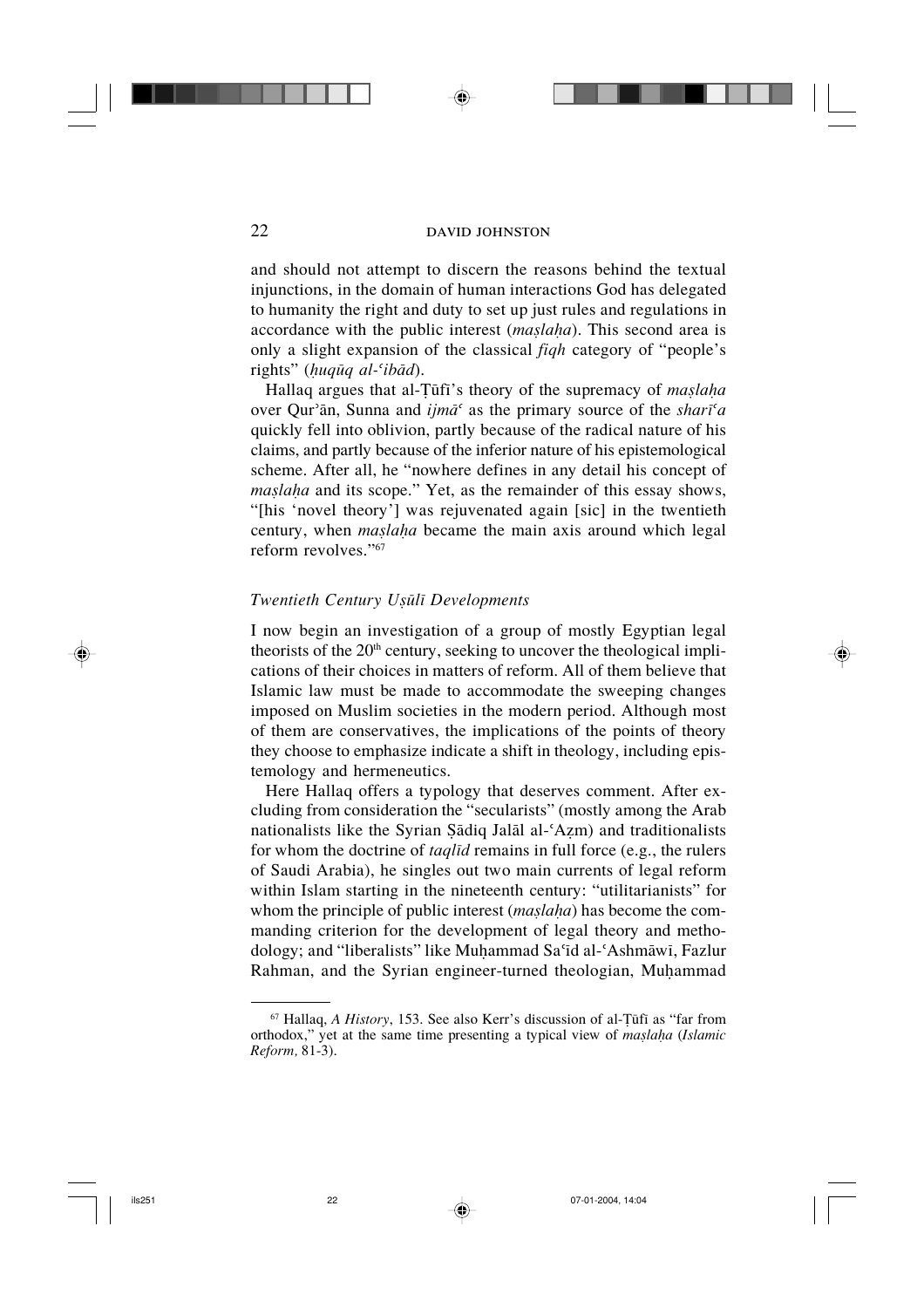Shahrūr, whose respective approaches all consist in "understanding" revelation as both text and context." This means that "[t]he connection between the revealed text and modern society does not turn upon a literalist hermeneutic, but rather upon an interpretation of the spirit and broad intention behind the specific language of the text."68

All the authors studied here fall under Hallaq's unnecessarily pejorative label, "utilitarianists." My argument is that the obvious hermeneutical (and even prior to that, epistemological) shift advocated by progressive writers such as Fazlur Rahman<sup>69</sup> had already been embarked upon by these so-called utilitarians, although they were wary of drawing out its full implications. Both utilitarian and progressive jurists display what I call here a "*maqāṣidī*" ("purposeful," or "purposive") approach" to Islamic legal theory.70 They start with the purposes or aims of the divine law and move from the general to the specific, using not only public interest (benefit or welfare, *maslaha*) and necessity (*darūra*) as guiding tools, but also ethical imperatives such as justice, and increasingly, peacebuilding and reconciliation.71

This approach, which favors the spirit of the texts over their literal reading has become a hermeneutic of choice practiced by a wide spectrum of Muslim thinkers. Thus Hallaq's division between "utilitarianists" and "liberalists" reflects more the willingness of particular authors to apply this *maqāsidī* strategy consistently and courageously (for instance, with regard to human rights norms), rather than a distinction between those who cling to the traditional literalist hermeneutic and end up in subjectivism and relativism, and those who disavow that hermeneutic and build consistent, liberal legal methodologies.72

I seek to explore the legal strategies chosen by some influential *usūl* is of the twentieth century, attempting to show how mainstream

<sup>68</sup> Ibid., 231.

<sup>69</sup> Hallaq's term "liberalists" is an awkward neologism. It connotes a sociopolitical stance (e.g., "liberals" versus "conservatives" in current US politics), unless one follows Charles Kurzman's definition as set out in his edited anthology, *Liberal Islam: A Sourcebook* (New York: Oxford University Press, 1998).

<sup>70</sup> Moosa in his "Poetics and Politics" discusses this at length (see below) and calls it the "purposive interpretation."

<sup>71</sup> A good example of this approach is Abdulaziz Sachedina, *The Islamic Roots of Democratic Pluralism* (New York and Washington, DC: Oxford University Press and The Center for Strategic and International Studies, 2001).

<sup>72</sup> See for example, Hallaq, *A History*, 231.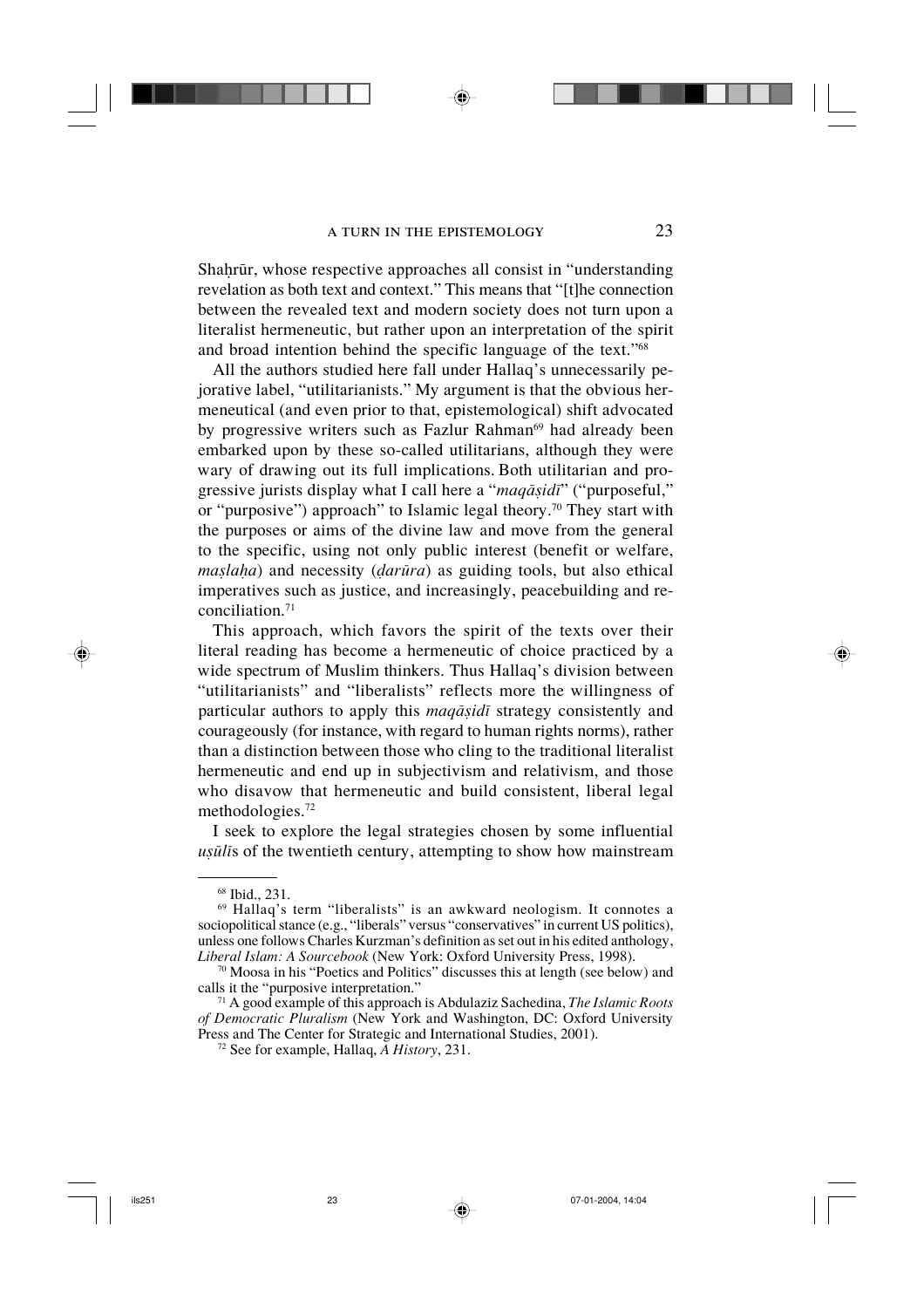(reformist) Islamic jurists seek to go beyond the specific injunctions of the texts to their underlying principles, and how they use these principles as grids for the dynamic construction of new legal rulings in response to the changing conditions of modern society.

#### *Kabduh and Ridā: A Turn Toward Magāsid al-Sharī'a*

In an early section of Al-Manar (1901), the journal he had started with Muhammad Rashīd Ridā, Muhammad 'Abduh is eager to explain his legal philosophy.<sup>73</sup> The articles on the topic of *shari*<sup> $\alpha$ </sup> in the fourth volume of a recent Lebanese edition are in the form of a dialogue between a reformer (*muslih*) and a traditional jurist (*muqallid*).

In the first dialogue 'Abduh sets forth the foundational perspective—God's laws are eminently practical and understandable: "The Legislator . . . made plain the legal rules by practical means (*bayyana al-ahkām al-'amaliyya bi'l-'amal*). . . That which is needed practically for the task of *ijtih* $\bar{a}d$  and  $ra^2y$  he entrusted to their *ijtih* $\bar{a}d$  and  $ra^2y$ ."<sup>74</sup> In the same passage he interprets the Medinan phrase, "Today I have completed your religion for you" (Q. 5:3), as applying only to the matters relating to theological statements and rituals (*'ibādāt*). Only these are properly called the foundations of religion, *usūl al-dīn*. With regard to issues of human society ( $mu<sup>c</sup>āmalāt$ ), 'Abduh maintains, there is much latitude in *ijtihād*.<sup>75</sup> He then goes on to argue that general principles of *sharī'a* can be summarized in the notion of justice and

<sup>73</sup> Until his death in 1905, 'Abduh wrote all such articles for al-Manār.

<sup>&</sup>lt;sup>74</sup> Tafsīr al-Qur'ān al-ḥakīm al-shahīr bi-tafsīr al-manār, 33 vols. (Beirut: Dār al-Ma<sup>c</sup>rifa, 1990), vol. 4, 207. For a recent examination of the role of *ijtihad* in 'Abduh and Ridā, see Muneer Goolam Fareed, *Legal Reform in the Muslim World: The Anatomy of a Scholarly Dispute in the 19<sup>th</sup> and the Early 20<sup>th</sup> Centuries on the Usage of Ijtih®d as a Legal Tool* (Bethesda, MD: Austin & Winfield, 1996). Though he offers helpful insights into the movements of reform, Salafiyya and islamism, Fareed nowhere mentions *maslaha* or *maqāsid al-sharī<sup>c</sup>a*.

<sup>&</sup>lt;sup>75</sup> This separation between the religious and the profane in Islamic law is one of two main points made by Jacques Jomier in his chapter on Islamic law in al-Manār. The other is the refusal of both 'Abduh and Rida to attach themselves to any particular school of law (*Le Commentaire Coranique du Manār: Tendances Modernes de l'Exegèse Coranique en Egypte*, Paris: Editions G.-P. Maisonneuve, 1954). Yet neither Jomier nor Charles C. Adams make any comment about <sup>'</sup>Abduh's and Riḍā's use of *maṣlaḥa* (*Islam and Modernism in Egypt: A Study of the Modern Reform Movement Inaugurated by Muhammad 'Abduh*, New York: Russell & Russell, 1968, 1<sup>st</sup> ed. 1933). Both Adams and Jomier mention *maslaha* in passing several times, but without explaining its significance. For Jomier *maslaha* is translated "public interest," and for Adams, "the commonweal."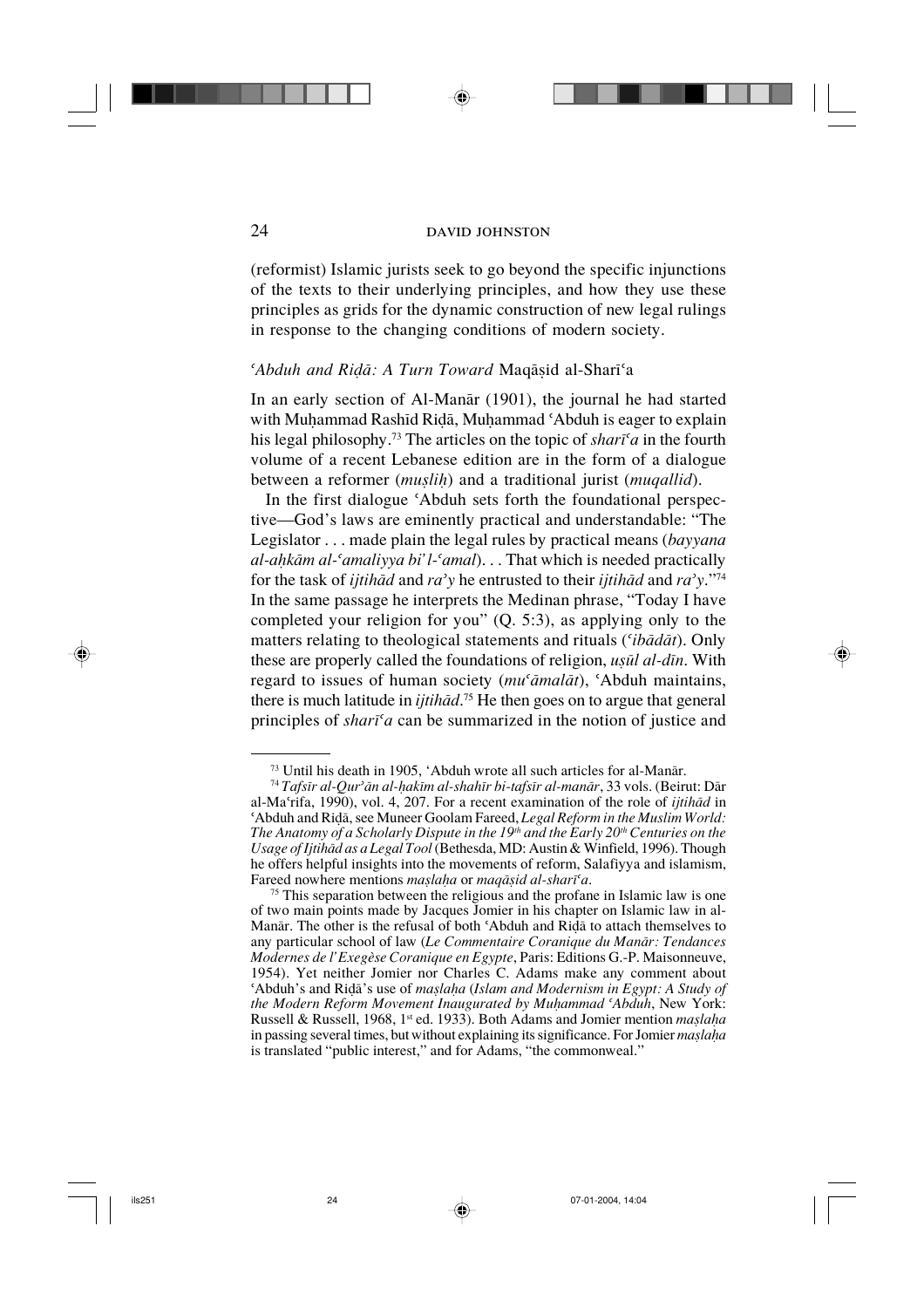equality of rights for all. Thus "after stipulating the rule of consultation (*shūrā*) the Legislator delegated the task of ordering the detailed rules (*al-juz'iyyāt*) to the leaders of the experts and rulers who, according to the *shart<sup>c</sup>a*, must be people of knowledge and justice who decide in a consultative manner on what is best for the Umma according to the times."76

The last sentence confirms the content of the preceding paragraph: ÆAbduh assumes the independent ontological status of good and evil justice being subsumed under the former—and the human moral capacity to apply these values through the use of *ijtihad* and  $ra^2y$  in harmony with the "clear" values illustrated by the *shart<sup>c</sup>a*. It would be difficult not to notice the distinct Mu'tazilī framework of 'Abduh's theology, and many scholars have indeed pointed this out.77 Malcolm Kerr devoted a chapter to "Muḥammad 'Abduh and Natural Law," building on an earlier article by Robert Caspar, who exposed the Mu'tazilī aspects of 'Abduh's doctrines—certainly in those areas in which one sees the greatest distance between his thinking and traditional Islamic views.<sup>78</sup> Kerr concludes that 'Abduh's "theological departures [from tradition] amounted implicitly to a revival of Mu'ta-

<sup>&</sup>lt;sup>76</sup> Tafsīr al-Manār, 210.

 $77$  The epistemological turn toward Mu'tazilism in the modern period has been noticed by many. Richard C. Martin and Mark R. Woodward argue that "[m]odern Islamic thought, in the writings of theologians like Muhammad 'Abduh, has incorporated elements of both rationalism and traditionalism" (*Defenders of Reason* in Islam: Mu'tazilism from Medieval School to Modern Symbol, Oxford: Oneworld, 1997). This is perhaps a more careful way of defining the two opposing poles today, rather than using the traditional terms, Ash'arism and Mu'tazilism. However writers like Sohail H. Hashmi do not shy away from using these categories. Hashmi argues that Islamic theology (*kalām*) originated in the early legal arguments on the question of how human beings are able to discern God's laws. Fazlur Rahman, building on the work of Sayyid Ahmad Khan (d. 1898), Muhammad 'Abduh (d. 1905), and Muhammad Iqbal (d. 1938), openly turned his back on Ash'arism. This, contends Hashmi, is the watershed issue between today's modernists and fundamentalists ("Islamic Ethics in International Society," in *Islamic Political Ethics: Civil Society, Pluralism, and Conflict*, ed. Sohail H. Hashmi (Princeton University Press, 2002, 150-4).

<sup>&</sup>lt;sup>78</sup> "Le Renouveau du mo<sup>c</sup>tazilisme," *Mélanges* IV, Institut Dominicain d'Études du Caire, 1957, 57-72. Hourani, also citing Caspar, comments, "['Abduh's] thought always bore the mark of Ibn Sina in which al-Afghani had initiated him; and it is possible to see the influence of Mu'tazilism, that early Islamic rationalism which had been first sponsored the Abbassid caliphs, had then become a dormant element in Islam, but since [sic] Abduh has been one of the elements of modern orthodoxy" (*Arabic Thought,* 142).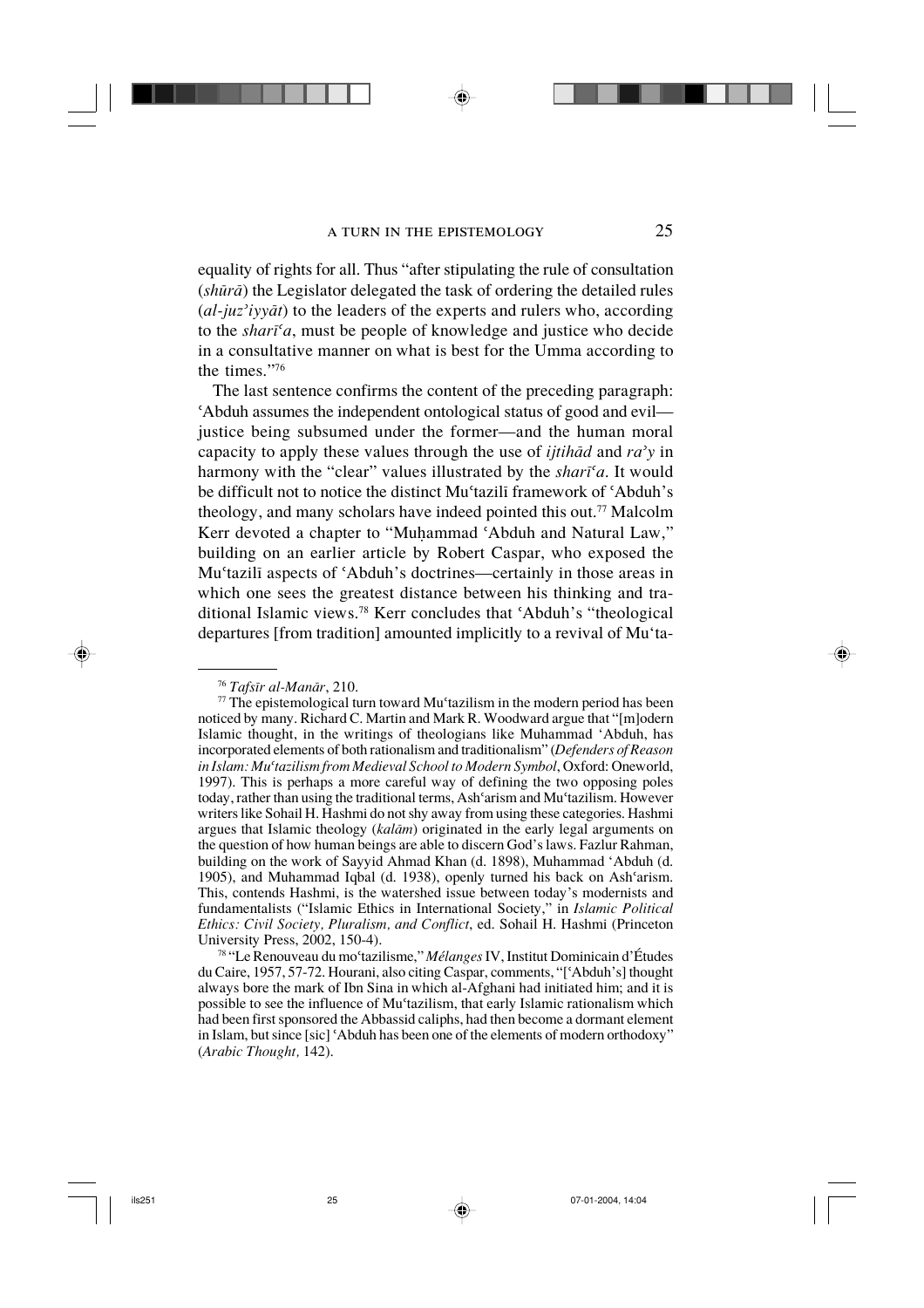zilism."79 At the same time he remained conservative and never openly adopted the Mu'tazilī label.<sup>80</sup> At other times he shows the influence of al-Māturīdī on his epistemology: reason can grasp good and evil because, by virtue of creation, those categories exist in and of themselves (Mu'tazilites) but only revelation can determine what acts constitute obedience or disobedience to God's law (Maturidites).<sup>81</sup> What is clear is that he has left Ash'arite territory. For the latter, reason cannot determine what is good or evil without revelation. Yet, though reason can tell people *what* they should do or should not do, only revelation can show them *why* they must do so.

Kerr's analysis of 'Abduh's thought, which draws upon the full spectrum of his writings, including his articles in the short-lived journal edited together with Jamāl al-Dīn al-Afghānī, *Al-'Urwa 'l-Wuthqā*, presents a wealth of material around the theme of his "naturalist" theology. For our purposes here, it will be sufficient to outline his dual level of natural law to illustrate the theological foundation he passed down to his followers.

Muslim reformers could choose between two models of natural law, each one characterized a different relation between reason and revelation:

1. Reason and revelation form "two separate spheres of competence," much like the traditional Roman Catholic doctrine pioneered by Thomas Aquinas. In short, "God's creation of the world of nature, including human nature, in keeping with an Eternal Law, provides human reason with the necessary basis for determining the principles of social morality, while revelation addresses itself to spiritual questions of personal devotion and redemption."82 Muslim theologians found this line of reasoning distasteful in light of its view of God as not only "wholly other," but also fully involved with His creation, to the point of continually recreating everything that takes place. In this respect,

<sup>79</sup> *Islamic Reform,* 105. Another longer work he quotes from is Osman Amin (*MuΩammad ÆAbduh: Essai sur ses idées philosophiques et religieuses* (Cairo: Misr Press, 1944), which also focused on 'Abduh's "Mu'tazilism."

<sup>&</sup>lt;sup>80</sup> Hourani reveals that the first edition of 'Abduh's *Risālat al-Tawhīd* contained a sentence asserting the created nature of the Qur'an, but he removed it from later editions without putting anything in its place (*Arabic Thought,* 142).

<sup>&</sup>lt;sup>81</sup> Kerr, *Islamic Reform*, 127. Kerr describes the Māturīdī position in these terms: "the obligatory character of virtue could only be known from revelation." 82 Ibid.*,* 107.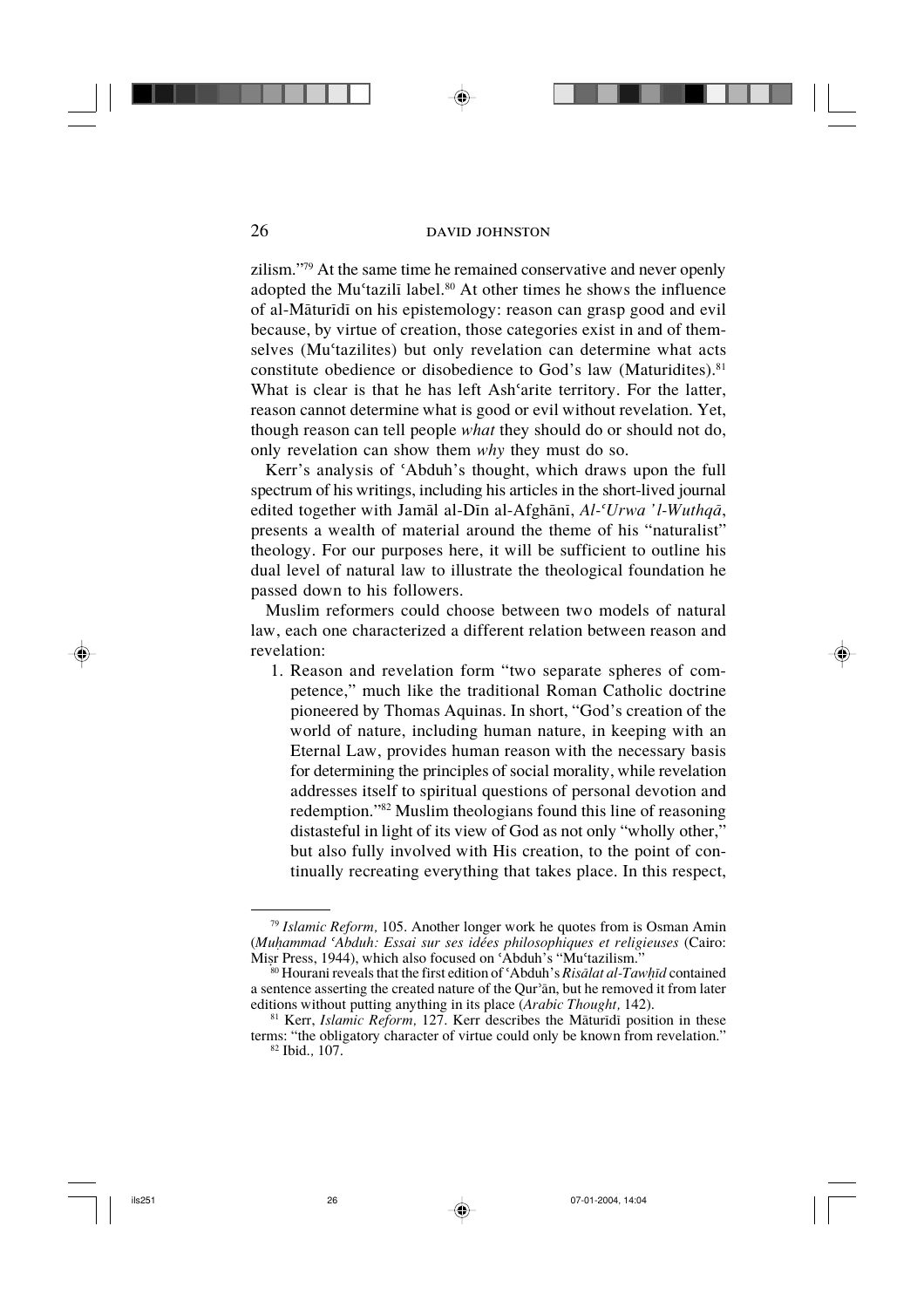Kerr observes, Abduh was an Ash arī in certain areas, especially on the issue of free will.<sup>83</sup>

2. The second model was more congenial to the Muslim way of thinking: reason and revelation operate in the same sphere, with no separation or distinction between them. There may be gaps, as divine commands touch on human social realities, and human reason seeks to understand certain truths affirmed in the texts about God. But these gaps are "random," as Kerr puts it, because each sphere has its own subject matter: "Thus reason can discover the existence of God and identify His most important qualities, but can not determine the correct forms of worship; revelation prescribes all the details of the law of inheritance, but omits mention of the details of governmental organization."84

Following the second model, 'Abduh further differentiated between two spheres in which the human moral capacity operates somewhat differently. In the first sphere, that of individual natural law, the individual obeys the commands of God knowing that they are good, yet without knowing whether this will benefit him in this world. His obedience is an act of faith—a process in which reason and revelation cooperate:

For the individual the starting point of 'Abduh's thinking is man's ability to distinguish for himself between good and evil—to determine the norm of right behavior—through a combination of esthetic instinct and rational calculation of utility [*ma◊laΩa*]. The obligatory character of the norm is then supplied by religious consciousness, which informs him that it is God's will that the norm be adhered to on pain of punishment in the

84 Ibid.

<sup>83</sup> Ibid., 110-16. On the one hand, when it comes to strict theological arguments, he falls back on traditional Ash'arite theology—though often with a twist. His explanation of *kasb*, ironically, turns out to be more Mu'tazilite than Ash'arite. On the other hand, he is also a pragmatist, and he notices that predestination has "an undesirable social effect," and so it must be abandoned. Kerr concludes, "What appears to have led him to an espousal of free will was not simple utilitarianism but the consideration that religious belief was itself undermined by the idea of predestination" (ibid., 115). Kerr's analysis is penetrating here: because 'Abduh's passion was first and foremost to bring about the worldly success of the Muslim community—his "faith in the destiny of the true Muslim Community" (ibid., 113) he realized that a strong predestinarian belief had in fact paralyzed Muslim society, now in decline. In effect, his position was "a theological version of *istihsan*" (ibid., 117): Muslims must choose to improve their lot, even though that choice is theoretically imputed to them by an act of divine creation. One of his most often quoted verses is "God will not change the condition of a people until they change it themselves (Q. 13:11).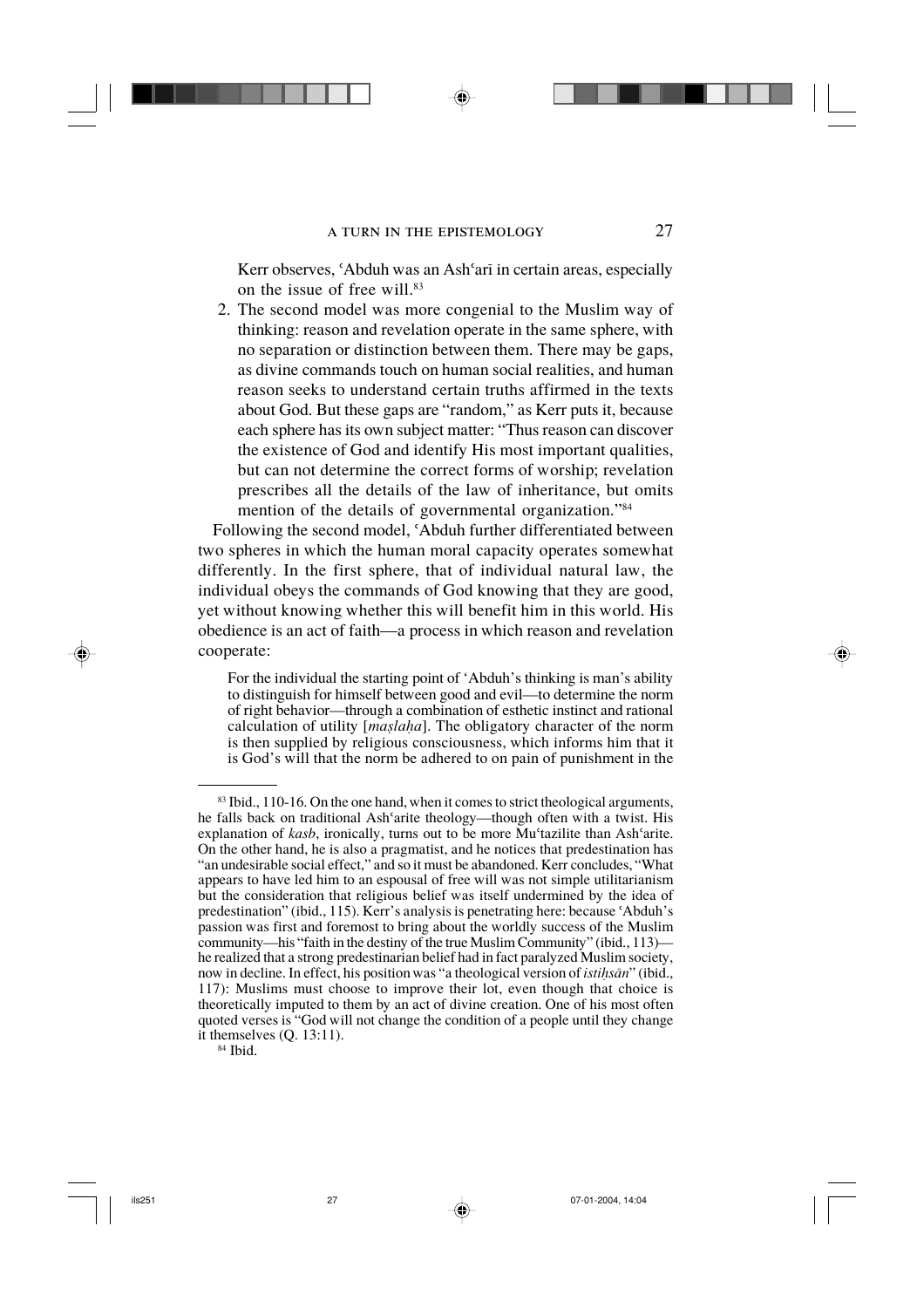afterlife. The norm, in other words, is inherent in what man perceives in his environment and is determined by proper use of natural human faculties, while the sanction is beyond nature and rational perception.<sup>85</sup>

ÆAbduh's analysis of the group dimension of natural law is reminiscent of Ibn Taymiyya's *Siyāsa Shar'iyya*<sup>86</sup> and Ibn Khaldun's sociological analysis, but he now consciously puts it to apologetic use, tirelessly demonstrating that Islam is in complete compatibility with the modern scientific method (unlike the teachings of Christianity which, he contends, rely on miracles). On the social level, God has delegated to humankind the task of navigating its challenges with the use of reason, without the direct help of revelation. Again, the key term is "sanction." Kerr writes,

For the group, the starting point is perception not of the norm but of the sanction, from which the norm can be inferred. The sanction in the case of the group is material and worldly, and can therefore be rationally perceived, whereas for the individual this is not the case. Groups are rewarded and punished on earth for their deeds and misdeeds. By taking the fate of other groups—that is, by the study of history and sociology they are led to seek the patterns of conduct that will bring them success. These they can discover through collective reason. $8<sup>7</sup>$ 

'Abduh, however, never wrote a manual on *uṣūl al-fiqh*. Rashīd Riḍā came closer to accomplishing this task in his 1928 booklet, *Yusr al-*Islām wa-usūl al-tashrī<sup>c</sup> al-cāmm (The Ease of Islam and the Founda*tions of General Legislation*).88 As the title indicates, the author is concerned to emphasize the "ease" and "well-being" that stem from

<sup>85</sup> Ibid., 121.

*<sup>86</sup>* This is one of the characteristics of the "modernist" attempt to renew Islamic law in the last century, according to Aharon Layish. Starting with 'Abduh, the modernists widened the traditional doctrine of *siyasa shar<sup>c</sup>iyya* to include the ruler's authority to impose decisions of personal status and *waqf* (religious endowments) on the *shart<sup>c</sup>a* courts ("The Contribution of the Modernists to the Secularization of Islamic Law," *Middle Eastern Studies* 14, 3, 1978, 263-77, at 264).

<sup>87</sup> Ibid.

<sup>88</sup> I us a 1984 Cairo edition (Maktabat al-Salām). Hallaq works with the Cairo edition of 1956 (al-Nahda). Malcom Kerr used the original 1928 text (Cairo: Matba<sup>c</sup> al-Manār). Shakīb Arslān in his book, *al-Sayyid Rashīd Ridā: ikhā<sup>3</sup> arba'īn sana* (Damascus: Matba'at Ibn Zaydūn, 1937), names *Yusr al-Islām* as one of twenty books *Ridā* wrote that were published (number 12, on p. 10). But they cannot be listed in chronological order since al-Khilāfa aw al-imāma al-'uzma (1923) is mentioned by name in the *Yusr al-Islām*, which is in 13<sup>th</sup> position in Arslān's list. Nor is this book mentioned in Arslan's 811 page account of his relationship and letter exchanges with Ridā, at least from what can be gathered from his detailed twenty-one page table of contents.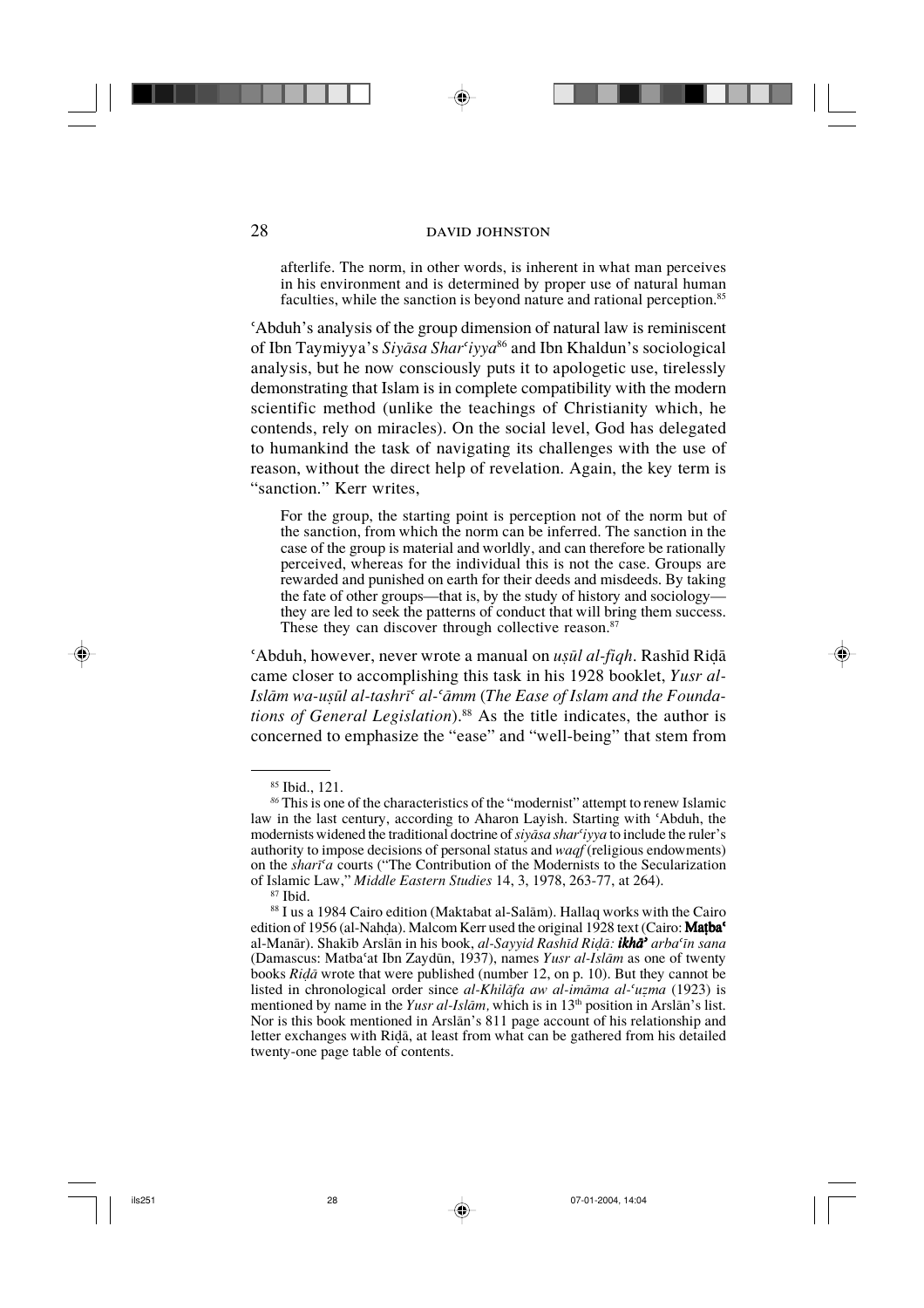a proper understanding of the Qur'an and Sunna, as compared to the complications and complexities introduced by the many schools of law in the course of time.<sup>89</sup> As Rida sees it, the jurists have not only made it impossible for young people to gain a firm grasp of what the *shari'a* is, but also, by multiplying legal injunctions, they place an unnecessarily heavy burden on their shoulders. Together with the growing appeal of the West and its decadent ways, this creates an even greater incentive for the younger generation to abandon Islam. Rida counts three main groups among the Muslims of his day: fierce advocates of *taqlid*, who slavishly copy the past and enjoin the status quo in all matters; those who call for the secularization of Muslim society in conformity with the values of the age, mainly those of the West; and finally, "moderate reformers," of whom he is one, "who maintain that Islam can be revived and its true guidance renewed by following the Qur'ān, the authentic (*sahīha*) Sunna, and the inspiration of the righteous forbears (*hudā al-salaf al-sālih*),<sup>90</sup> with the help of the imams of all the *madhahib* ("schools of law"), but without being attached to any particular point in the books of jurisprudence and the theoretical peculiarities of each school, as is the case of the first group."91

What does this Salafiyya reform look like in practice? Interestingly, Rida's point of departure is a twenty-five page discussion of two qur'anic verses  $(5:101-2)$ :

O ye who believe! ask not questions about things which, if made plain to you, may cause you trouble. But if ye ask about things when the Qur'an is being revealed, they will be made plain to you: God will forgive those: for God is Oft-Forgiving, Most Forbearing. Some people before you did ask such questions, and on that account lost their faith" (Yusuf Ali).

In his comments on this passage, Rida marshals a host of commentators and collectors of *ahadith*, who in one way or another support his thesis: that which was revealed concerns mainly matters of ritual

<sup>91</sup> Yusr al-Islām, 10.

<sup>89</sup> E.g., 6-8, 44-6, 127-8.

<sup>&</sup>lt;sup>90</sup> His favorite expression is "the Muslims of the first period" (*muslimu al-șadr al-awwal*), roughly, the first three generations of Muslims. Jomier notes that Rida's use of the term is narrower than 'Abduh's, who uses this term in a more elastic sense as well—including some of the great Islamic writers of the third and fourth centuries A.H. (*Le Commentaire Coranique,* 194). See also Hallaq's discussion of Yusr al-Islām in A History, 214-20.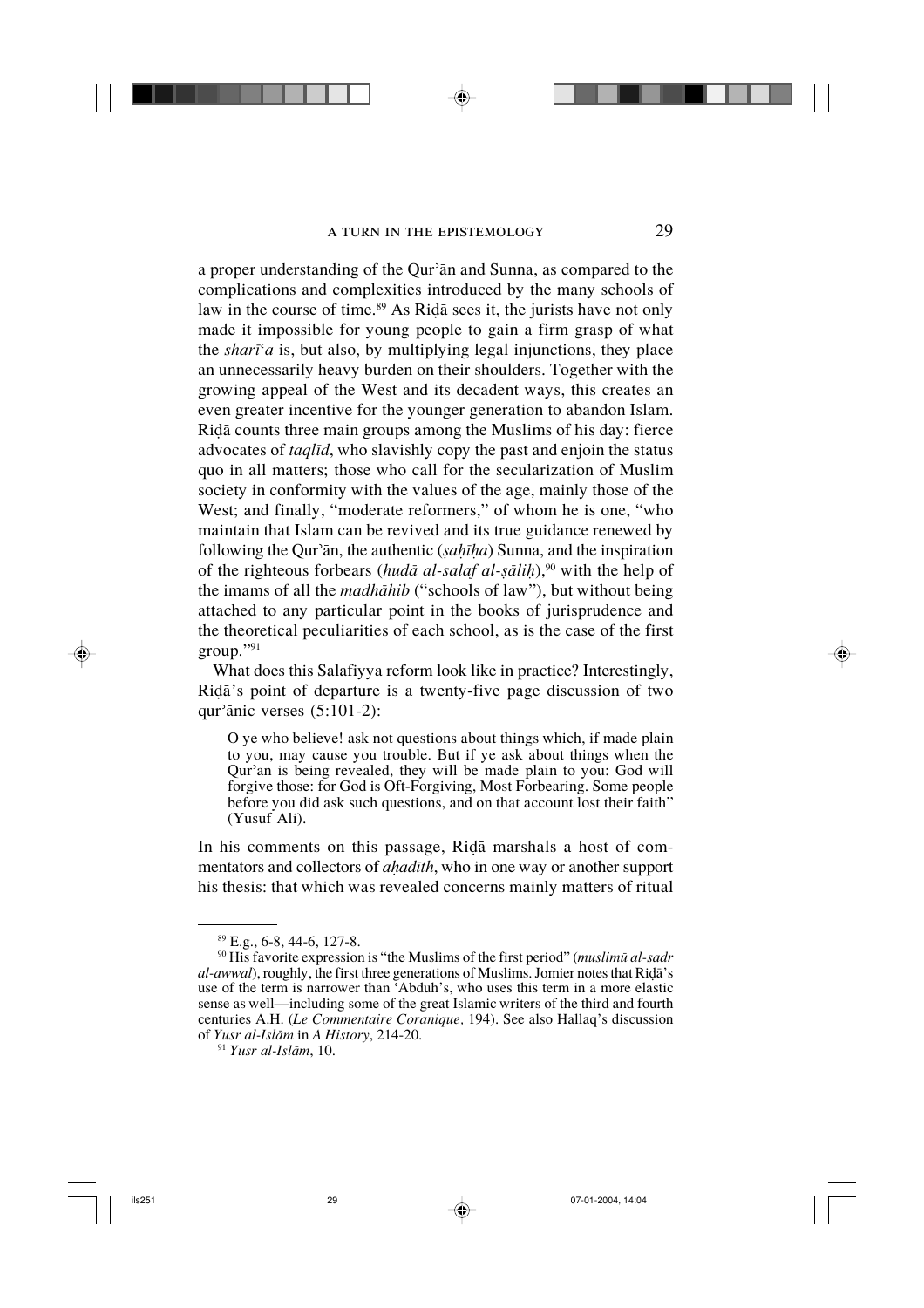and doctrine. If you ask questions about the rest, you might end up with legal rulings that would actually bring harm to you, not ease. In the areas which concern human interactions, God allows for much latitude—he is, after all, merciful and forgiving. And if He is silent about some matters, then it is an expression of His mercy. This opens the door for individual and collective legal effort *(ijtihad)* in order to discern a way that is in harmony with the general principles of Islam. As for His revealed text *(al-nass)*, it always aims to benefit believers in this life and the next. He explains:

Through the plain meaning of the Address (*al-khitāb*) or by allusion (*al-ishāra*) God opens for them the door of *ijtihād* in all those areas which concern their welfare (*ma*şālih), so that every individual or wise group acts in accordance to what appears true and beneficial (*bi-m®* zahara annahu al-haqq wa'l-maslaha), and forbids that which appears worthless and harmful. The individual will experience a kind of selfrestraint in personal questions according to his level of knowledge and virtue, as will society as a whole with regard to civil laws, for these are decided by the mutual consultation of those in authority. In these matters there is great latitude and ease. $92$ 

Ridā then proceeds to offer ten principles around which this movement finds cohesion, ten "purposes" (*maqāṣid*) rather than "means." The second, third and fifth relate most directly to the topic at hand. First, "This religion brings happiness (*yasurru*), and God has removed any difficulty (*haraj*, lit. "tightness") from it," as the Qur'ān indicates, "And We will make it easy for thee (to follow) the simple (Path)" (87:8, Yusuf Ali).<sup>93</sup> Second, "the Wise Qur'an is the source  $(asl)$  of religion." Sunnaic rules, if they are not directly related to religious matters (*al-ahkām al-dīniyya*), are the fruit of Muhammad's *ijtihād*, and we are not obligated to follow him in "civil, political, and military matters" (*al-masālih al-madaniyya wa'l-siyāsiyya wa'l-harbiyya*).<sup>94</sup> Third, "God has entrusted (*fawwada*) to Muslims [the management of] their worldly affairs, both individual and collective, particular and general, on the condition that the worldly offend neither religion nor the guidance of the *shari'a*."95

<sup>&</sup>lt;sup>92</sup> Ibid., 35.

<sup>&</sup>lt;sup>93</sup> This is why, he adds, the *sharī<sup>c</sup>a* is greater than other legal systems, because of its ease. "The Prophet called her [the *sharī<sup>c</sup>a*] *al-hanīfiyya al-samha* ("the True and Merciful Religion") and described her thus, 'her day and night are the same'" (ibid., 45).

<sup>94</sup> Ibid., 46.

 $95$  Ibid., 47. Notice the indirect allusion to the caliphate of humanity, here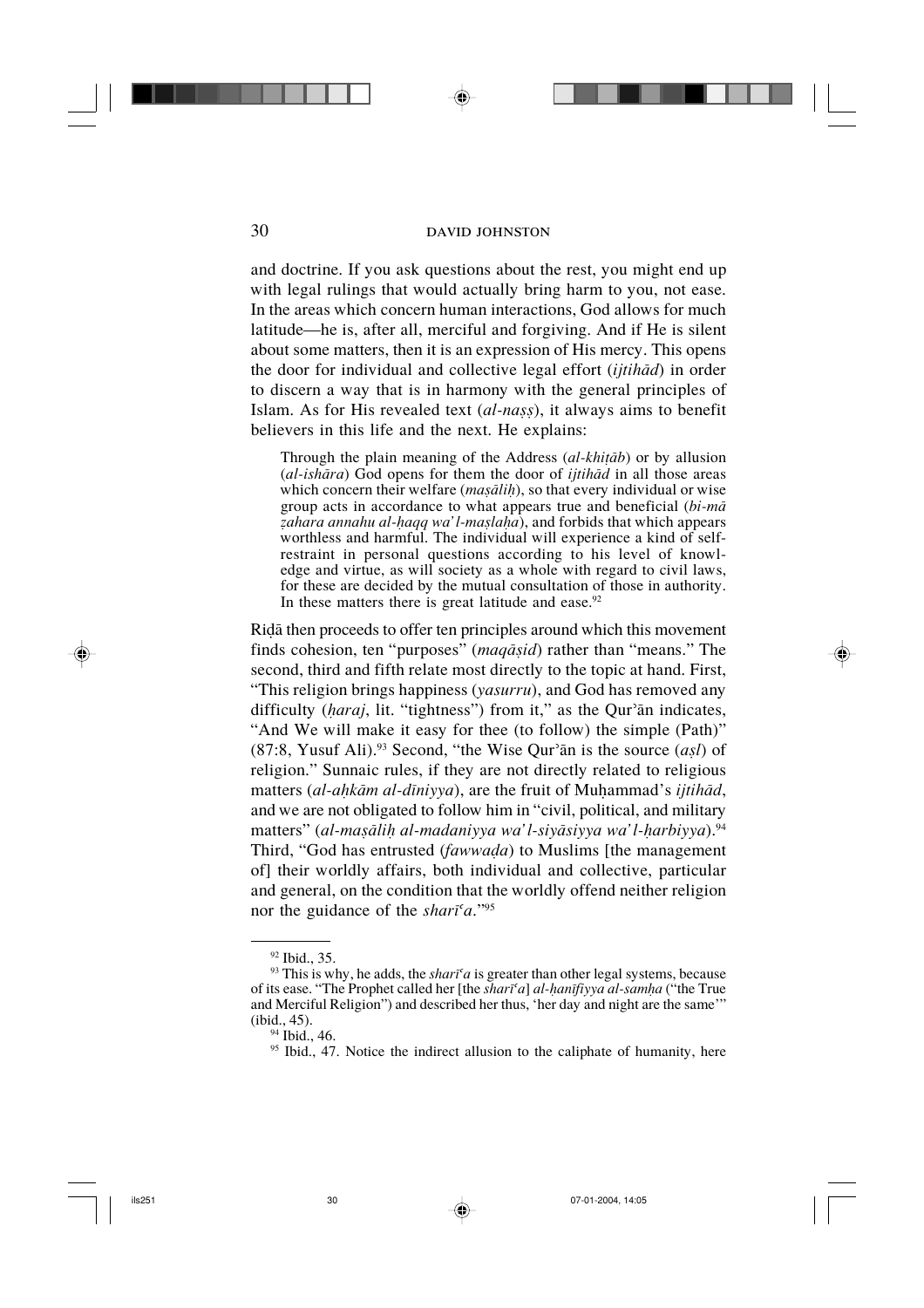After more *ahādīth* and commentary on the issue of not asking questions, Riēā comes to the heart of his book—a rethinking of *usūl al-fiqh*. He begins with the staunchest opponent of *qiyas*, the Andalusian Zāhirī jurist Ibn Hazm (d. 456/1054), turns his skepticism to advantage (Ibn Hazm conveniently exposes the futility of the other schools' hair-splitting), and then calls upon the Hanbali jurist Ibn Taymiyya and his disciple, Ibn Qayyim al-Jawziyya, to show that, in the end, it would be absurd to deny the important role of  $ra^2y$ (opinion) in Islamic jurisprudence. There are, in fact, three kinds of *ra*'y: one futile, one proper, and one dubious. After identifying four categories of futile *ra*<sup>2</sup>y, he offers four categories of the "praised" kind, mainly emphasizing the way in which the Companions of the Prophet used opinion both in interpreting the sacred texts and in shaping new laws in areas in which the texts are silent in order to solve new problems as they arose. In this they necessarily resorted to analogy (*qiy®s*).

Ridā then shows that opponents of *qiyās* make four mistakes (pp. 96-104), which allows him to initiate a bold hermeneutical discussion. The central issue is the clarity of the texts (*dalala*, or the certainty with which one can derive clear laws from them). This explicitness is of two kinds, the "true" *dalāla*, in which the purpose and intention of the author is discerned (and about which there is no disagreement), and the "additional" kind, in which the interpreter's comprehension is influenced by mental capacity, knowledge, personality, and so on. Here, as the frequent disagreements among the Companions show, a wide latitude of perspectives must be allowed. Depending on the jurist, one verse may yield one, two, ten injunctions (ahkam), or no injunction at all.<sup>96</sup> Then one must take into account the general texts (*al-nusūs al-kulliyya*), that is, those texts that allow an almost infinite number of analogies.<sup>97</sup> But what is an acceptable analogy? Here Rida

restricted to the Muslim Umma, but which, in the context of the two verses he cites, refers to all humankind: (a) "it is He who created for you all that is in the earth" (2:29); (b) "And He has subjected to you, as from Him, all that is in the heavens and on the earth" (43:13).

<sup>96</sup> Ibid., 104-13.

<sup>97</sup> Leaning on Ibn Qayyim and going beyond, Ridā discusses the issue of usury (120-8). He argues: (a) there are two kinds of usury, the obvious one being the grave exploitation of the poor in Arabian *jahili* society, and that is strictly forbidden; the "hidden" kind is forbidden only as a means to prevent people from moving toward the first kind; (b) in fact, there is a lot of discussion about *ahādīth* that permit certain kinds of interest in sales; (c) there is no clear text on this, and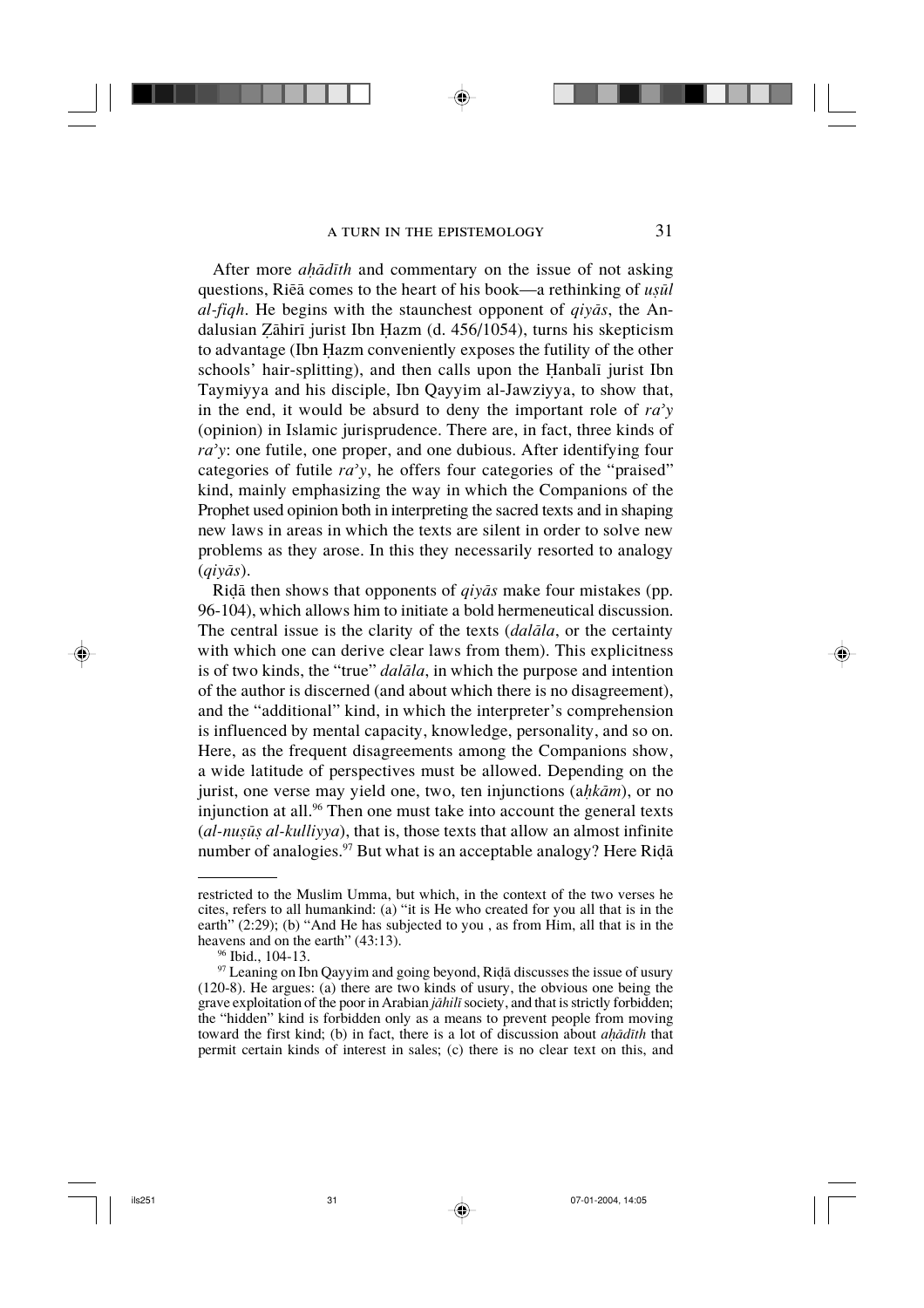quotes Abū Ishāq al-Shātibī (from his book, *al-I'tisām*) who introduced a distinction between *al-ta<sup>c</sup>abuddāt* (read *al-'ibādāt*) and *al-'ādāt* (i.e., *al-mu'āmalāt*, but including customs shaped by local culture). Whereas the laws in the former category are unambiguous and fixed for Mālik b. Anas, in the second category al-Shātibī spent a great deal of time and effort to understand the "welfare meanings" (al-ma<sup>c</sup>ani al-masla*hiyya*), and "with the observing of the Legislator's purpose" not to stray from any of its sources (*usūl*).<sup>98</sup>

*Yusr al-Islām* ends with Ridā's most important considerations for the renewal of *usūl al-fiqh*. From Najm al-Dīn al-Tūfī, Ridā takes the notion that "human welfare (*maslaha*) is one of the bases (*adilla*) of Islamic law, as well as its strongest and most precise basis."<sup>99</sup> Rida

<sup>98</sup> *Yusr al-Islām*, 143. Ridā asserts that al-Shāṭibī is without precedent in his ability to distinguish between *ma*slaha mursala (the traditional category for a ruling based on human welfare on an issue not mentioned in the text) and  $bid<sup>k</sup>a$ (an innovation, a category usually considered as forbidden). It is wrong to think as many do—that only the Mālikīs devote attention to the *maslaha mursala*. The *u*sualis often included it in their discussions of analogy or called it *munasaba*, or  $a$ *l-ma'nā al-munāsab* (the appropriate meaning). This is the same thing, argues Riḍā, for both are extrapolated from "general intentions of the *shar*" (144).

<sup>99</sup> Ibid., 147. Amazingly, Ridā offers not one objection. Hallaq devotes some space to this as well (150-3). He shows that it is through the accepted theory of preponderance (*tarjīh*) that Tūfī builds his case for the abandonment of certain texts over others in the name of *maslaha*. The reason his theory was all but forgotten until recently, contends Hallaq, is because it was epistemologically inferior. This is the reason why Hallaq devotes an entire chapter to al-Shāṭibī, who represents the apex of the use of inductive reasoning in securing the legal interpretation of the sacred texts. On al-Shāṭibī's theory of epistemology, see also al-Azmeh ("Islamic Legal Theory," cf. note 5).

circumstances determine how need and welfare make the use of the second kind permissible (124). I disagree with Erwin I. J. Rosenthal, who states that Rida is unbending in this area (*Islam in the Modern National State,* Cambridge University Press, 1965, 68). Jomier, however, reproduces a very similar discussion from the third volume of the Manar (*Le Commentaire*, 222-30), so it may well be that Rida is simply reflecting his master's reasoning on this subject. Jomier also states that he was told that 'Abduh issued a *fatwā* authorizing bank savings accounts. Chibli Mallat informs us that in response to questions about the recently established Egyptian postal administration's Savings Fund, both 'Abduh and Rida issued short *fatwās* in 1904 affirming its validity ("Tantawi on Banking Operations in Egypt," in *Islamic Legal Interpretations: Muftis and their Fatwas,* eds. Muhammad Khalid Masud, Brinkley Messick, and David S. Powers, Harvard University Press, 1996). Finally, Fareed cites a discussion on *ribā* in Riḍā's al-Khilāfa, in which Riḍā favors interest-bearing transactions because "Muslims are now faced with great difficulties when trying to secure a loan." So he calls for "the relaxation of the *ribā* rules on the basis of *darūra*, or necessity." Later, however, Fareed sides with Hourani, who believes that Ridā, together with 'Abduh, actually goes against the literal import of the text by his redefinition of the term *riba* (*Legal Reform*, 73-4).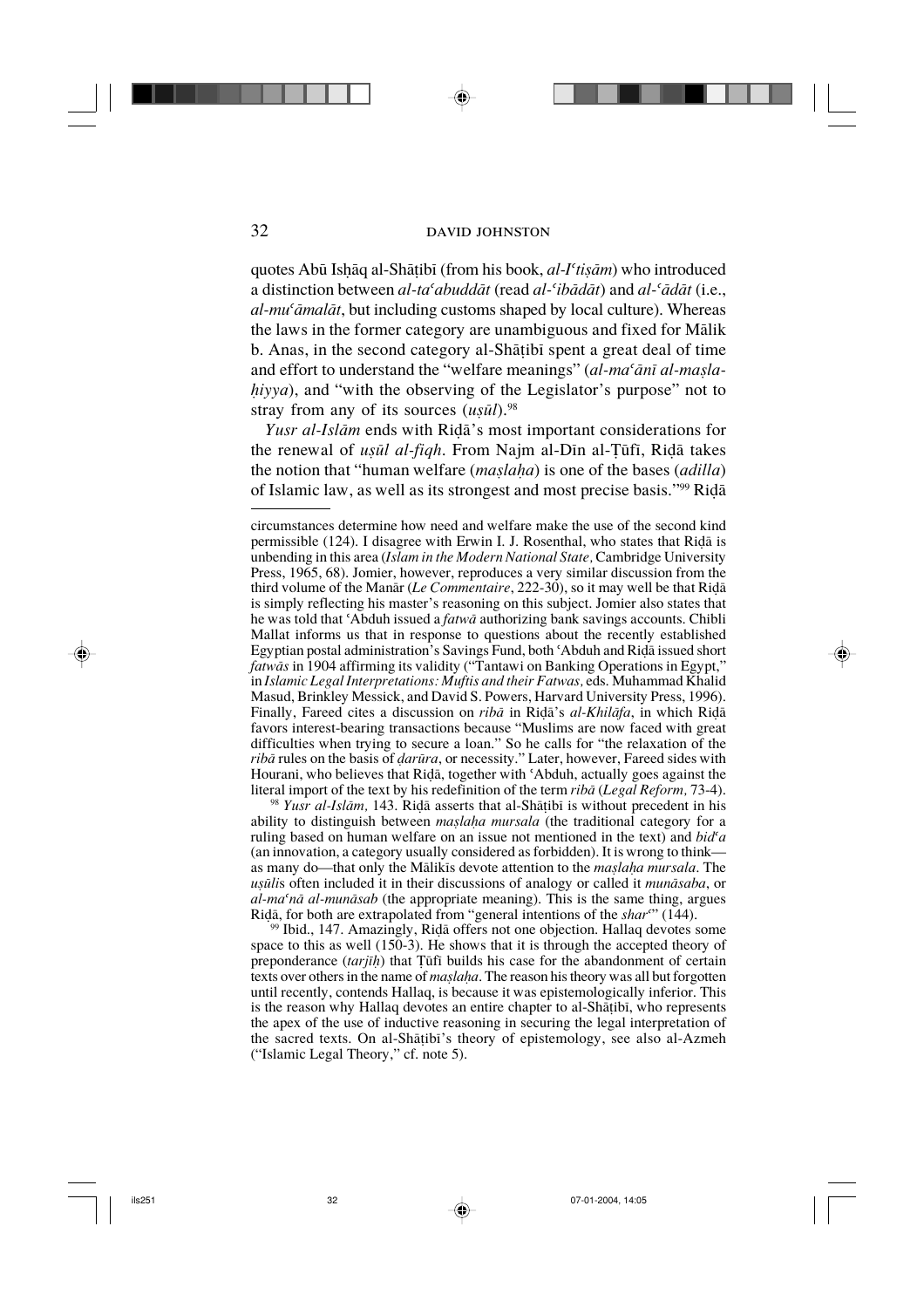then devotes his last section to al-Shātibī's treatment of *maslaha*, a section which offers no theoretical improvement to his own thinking, but advances only ten examples of how the Companions made creative legal rulings based on this principle of human welfare.<sup>100</sup> True to his vision, as articulated in his earlier book, *al-Khilāfa aw al-imāma al-*'uzma, Ridā concludes with political considerations:

The truth is, it is evident that the questions of civil transactions (*almu'amalat*) which come under the jurisdiction of the rulers (whether judicial matters, political or military) all go back to the principle (*a◊l*) made plain by the *hadīth*, "no injury and no counter-injury" (la darar *wa lā dirār*), which refers directly to the verses which remove the burdens from inheritance and marriage (that is, the avoidance of individual and collective harm). From this has been derived the rule of avoiding harm and protecting public interests (*al-maṣālih*), thus giving due consideration to to the Legislator's texts and purposes.<sup>101</sup>

In the above we have seen Rida waver between calling *maslaha* the principal purpose behind the *shart<sup>c</sup>a*, or a *dalil* or an *asl* of Islamic jurisprudence in the general category of  $mu<sup>c</sup>$  *amalat*. In my view, in the legal methodology of 'Abduh and Ridā, *maşlaha* now surpasses *qiyās* and *ijmā*<sup> $\epsilon$ </sup>. Yet, as Kerr puts it, neither of them is consistent. Ridā is ambivalent in *Yusr al-Islām* as to whether *istislāh* is simply an extension of *qiyās* (the classical position also held by Ibn Taymiyya), or whether it goes beyond.<sup>102</sup> He implies in the last section of the book that the very simple method of *istislah* is just as valid as the painstaking traditional method of *qiyas*. In the context of a book that explicitly argues for Islam's preference for ease, however, it is

<sup>&</sup>lt;sup>100</sup> I agree with Muhammad Khalid Masud, who characterizes Rida's use of al-Shāṭibī as shallow (*Islamic Legal Philosophy*, 194). By tying the notion of *maslaha* too closely to *maslaha mursala*, Ridā overlooks the radical nature of al-Shātibī's use of *maslaha*. For one thing, Rida only quotes from *al-I'tisam*. He does not seem to have read al-Shāṭibī's *magnum opus*, *al-Muwāfaqāt*. Had he done so, he might have gone further in his theoretical understanding of *usūl al-fiqh*.

<sup>&</sup>lt;sup>101</sup> Ibid., 152. For the use of the above *hadīth*, see also al-Manār, vol. 4, 861. For Rida, the rulers must listen to a legislative council (called by the traditional name of *ahl al-hall wa'l-'aqd*), the members of which, as Muslim jurists, will exercise the necessary *ijtihad* as they offer these leaders guidance. I concur with Fareed, who argues that Rida<sup>"</sup> was a modernist or neo-*salafi* in terms of his political philosophy but a *salafi* in terms of his religious outlook" (*Legal Reform.,* 67). Like Hourani, Fareed argues that "[Rida's] legal reform thus lacked the boldness that characterized the *ijtihād* of 'Abdūh's other disciple 'Alī 'Abd al-Rāziq, whose controversial work, Al-Islām wa usūl al-hukm, was roundly condemned by Ridā himself" (ibid., 70).

<sup>102</sup> Kerr, *Islamic Reform*, 194.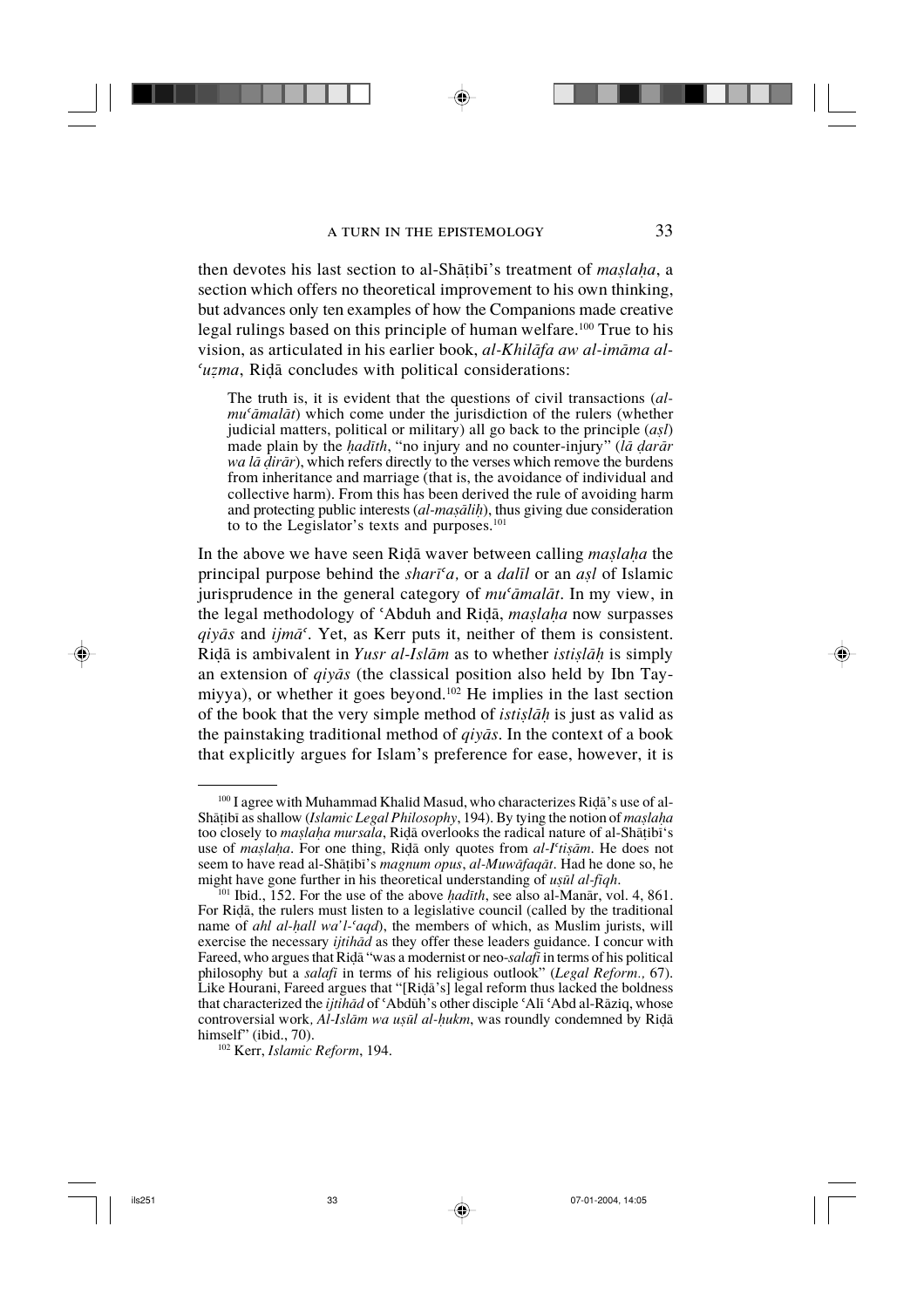clear where Ridā's preference lies. Further, had Ridā been consistent in his use of al-Tūfī, he would have given *maslaha* preponderance at least in the sociopolitical realm—over qur'anic injunctions.<sup>103</sup> But as Kerr observes, Ridā did not follow through on the implications of his legal theory:

To an undefined extent, then, *maşlaha* becomes a basic source of legal interpretation in its own right and is no longer dependent on the particular indications of textual sources. . . . And indeed, if *ma*slaha is taken as a legal source in its own right, *qiyas* itself can often be dispensed with, and positive rules can be decided on utilitarian grounds without the use of analogy, for the "wisdom" (*hikma*) behind the revealed Law is no longer inscrutable. But these are only implications, and they are not spelled out by Ridā.<sup>104</sup>

I may be safely said that Rida builds on 'Abduh's eclectic theology in which the *shart<sup>c</sup>a* is equivalent to natural law (with the exception of religious rites). The resulting hermeneutic of legal rulings is based not so much on specific rules spelled out by the text, as it is on the ethical principles revealed as God's purposes behind the text. In practice, as Kerr has noted, Ridā remains very conservative and never recommends contravening any explicit injunction spelled out by either Qur'ā or Sunna. I now turn to more recent *uṣūlī* writers who move toward this *maqāsidī* perspective.

#### *A Continuing Trend Toward Magasid al-Shari'a*

'Abd al-Razzāq Sanhūrī (d. 1971) and 'Abd al-Wahhāb Khallāf (d. 1956) were younger contemporaries of Rida, and offered major contributions to Egyptian law, the first as the reformer of the Egyptian Civil Code,<sup>105</sup> and the second as an *usūlī*.

<sup>&</sup>lt;sup>103</sup> On Riḍā's sharp distinction between 'ibādāt and mu'āmalāt in law, see also Layish, "The Contribution of the Modernists," 264. This had unintended consequences, Layish asserts: by distinguishing between "spiritual law" and "earthly law", Rida "made an appreciable contribution to the formation of a secular concept of the legislative authority" (ibid., 268).

<sup>104</sup> Kerr, *Islamic Reform,* 196-7. Kerr characterizes the progressive nature of Ridā's legal theory as "ambiguous," making him more of an "ideologist" than a "practical reformer" (ibid., 187).

<sup>&</sup>lt;sup>105</sup> His work went way beyond the scope of his native Egypt. Enid Hill calls him "the principal architect of the present civil codes of Egypt, Iraq, Syria, Libya, and the commercial code and other basic legislation of Kuwait. . . Sanhuri is unequivocally considered by the Arab world to be its most distinguished modern jurist" ("Islamic Law as a Source for the Development of a Comparative Jurisprudence, the 'Modern Science of Codification': Theory and Practice in the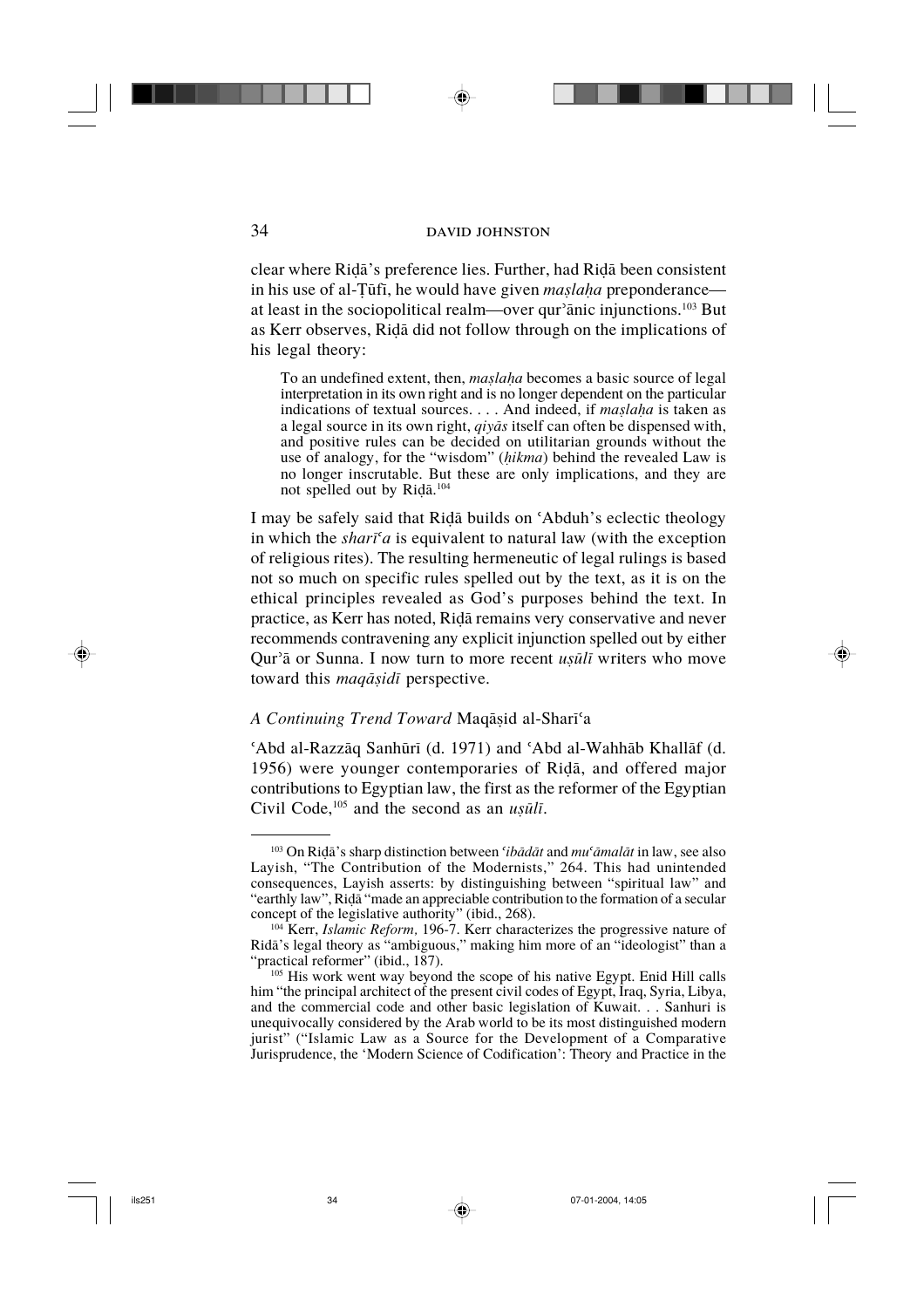Sanhūrī is no doubt difficult to categorize. On the one hand, he is a Muslim with a secular vision of society. On the other, he always maintained an admiration for Islamic law and eagerly longed to see it reformed. Already in his doctoral thesis, *Le Califat*, presented to the Faculté de Droit of the Université de Lyon (1926),<sup>106</sup> he advocated a reshaping of Islamic law in the light of comparative law—indeed, that was the purpose of the thesis. At the time he was hoping for the establishment of a spiritual caliphate that would provide guidance to a "League of Oriental Nations" on the model of the League of Nations, and one of the preliminary tasks would be to renew Islamic law from within. This could be done only under two conditions: (a) non-Muslims would have complete equality with Muslims before the law, and (b) Islamic jurisprudence must be adapted to "the requirements of modern civilization."107 The latter task would be carried out in two phases, a scientific phase in which one would begin by separating the spiritual from the temporal dimensions, and a second, a legislative phase, in which Sanhūrī proposed using personal status law as a field of experimentation. And if the experience were successful, it would be extended to statutory law.108

Ten years later, in 1936, Sanhūrī published a more robust and detailed plan for the overhaul of the Egyptian Civil Code. In his view, the Code as it stood contained some important gaps. One of these was that its texts dealt only with matters of social relationships (*mu<sup>c</sup>amalat*) and not with those of personal status, which is governed almost entirely by Islamic law. He explains, "[a]nd if we touch upon personal status laws we will find that Islamic law (al-shari<sup>c</sup>a al*islāmiyya*) puts forth principles which come into direct contradiction with the principles of French law."<sup>109</sup> Thus he calls for "a scientific

Life and Work of 'Abd Al-Razzāq Ahmad al-Sanhūrī (1895-1971)," in *Islamic Law: Social and Historical Contexts*, ed. Aziz Al-Azmeh, New York: Routledge, 1988, 146-7).

<sup>&</sup>lt;sup>106</sup> Lyon by the Imprimerie Bosc Frères & Riou, 1926.

<sup>107</sup> *Le Califat*, 578,

<sup>108</sup> Ibid., 581-3.

<sup>109 &</sup>quot;Wujūb tanqīh al-qānūn al-madanī al-miṣrī wa-'alā ayy asās yakūnu hādhā al-tanqīh bi-munāsaba al-ʿīd al-khamsīnī li'l maḥākim al-ahliyya," Majallat al*qānūn wa'l iqtiṣād* 6 (1936), 3-144, 23. It is clear that by this time that Sanhūrī had abandoned any hope for a caliphate, even the very nominal one he had envisaged earlier. He states clearly that the work of renewing the civil code must be carried out on the basis of three sources: (a) Egyptian law as it has evolved over the last fifty years; (b) contemporary codifications of law in other lands (taking into account the latest developments in international law); and (c) Islamic law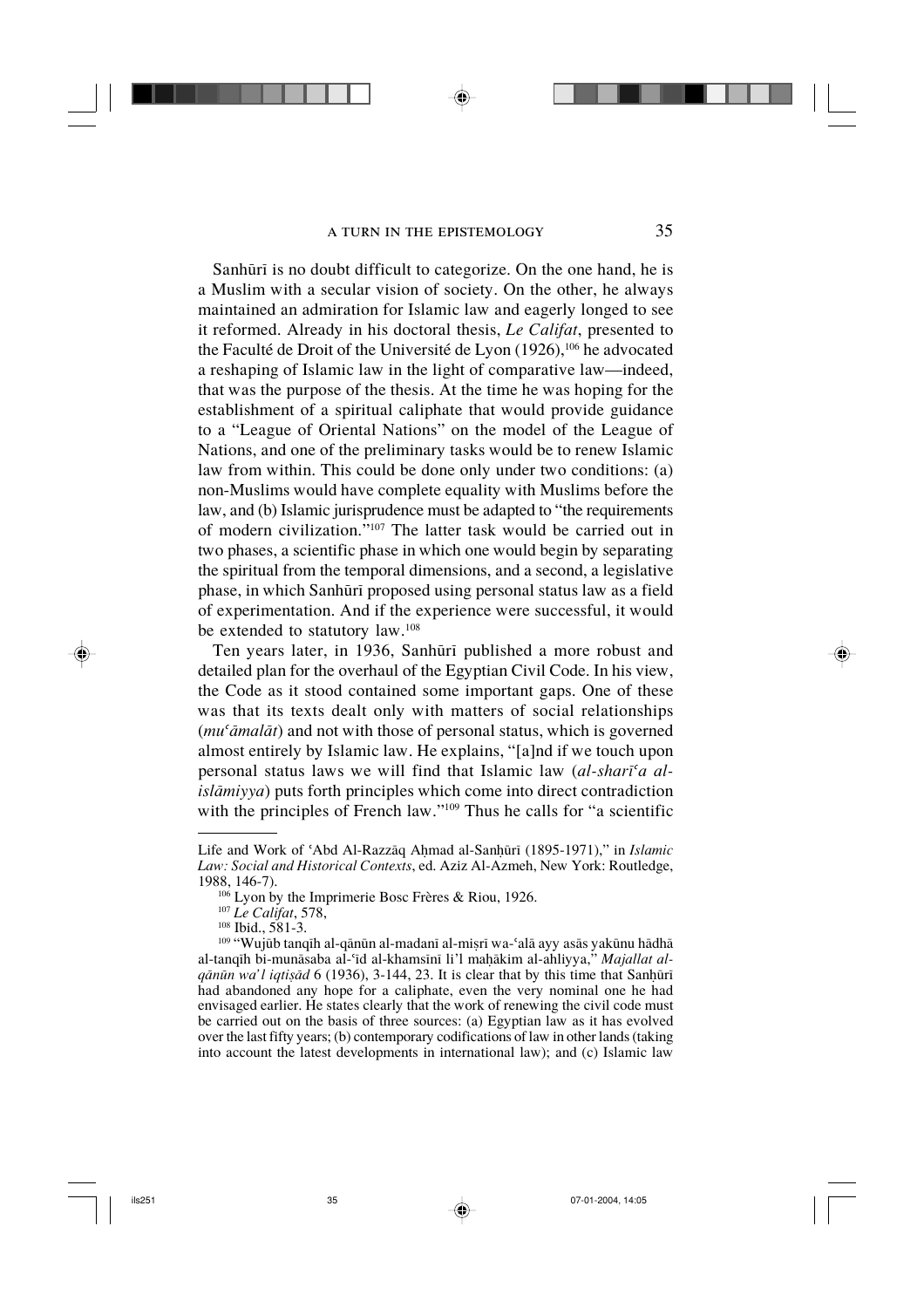movement of renewal" of Islamic law. As he had previously noted in his thesis, we must distinguish between the religious side of the *shart<sup>c</sup>a* which relates to the next world and its worldly side of social interaction. As for the religious dimension, its creeds and rites are honored as "belief (*al-'aqīda*)" located in the heart. So we differentiate between the spiritual side and "statutes based on a properly logical and legal foundation, and that is the sphere of our present scientific research."110

However short and poorly developed, Sanhūrī does present one *usūlī* argument: "Let us not forget that one of the four sources (*masādir*) of Islamic law is consensus *(ijmā<sup>c</sup>)*. We consider it the key for the development of this  $\text{shar}^{\tau}a$ , for it is this consensus that confers on it its life-giving renewal and its ability to respond to the changing demands of sociopolitical realities."111 He then shows that there were three stages in the development of consensus: (a) the customary laws of Medina which were given their official recognition by the Prophet and his Companions; (b) the laws agreed upon by the Companions in the expanded Muslim empire; (c) the laws recognized and codified by later generations of *mujtahid'n*. In light of this, I would argue that in the overall scheme of Sanhūrī's theological thinking, his argument about *ijmā*<sup>c</sup> stems from a *maqāṣidī* mindset, that is, he picks and chooses among the *shari'a*'s traditional *figh* what he thinks best exemplifies the spirit of "good law."112 Yet, as Aharon Layish has argued, this new concept of  $ijm\bar{a}^c$  not only contradicts the traditional one, but also leaves unspecified practical issues such as "the identity of the 'ulama' participating in the *ijma*', the manner of their election, the validity of their decisions and their relations with the secular parliaments."113

<sup>(77).</sup> Note the order, and note the justification: because "it was the law of the land before the introduction of the present legislation, and is still law in different areas; the present Egyptian code has borrowed several of its statutes, and it still can borrow from it a good deal more" (ibid*.*). Nowhere in the document does he mention any religious or moral reasons for appealing to the *shari*<sup>c</sup>a—only "scientific" ones. Yet the *shart<sup>c</sup>a* remains, he contends, one of the most advanced codes in the world.

<sup>&</sup>lt;sup>110</sup> Ibid., 115.

<sup>&</sup>lt;sup>111</sup> Ibid.

<sup>&</sup>lt;sup>112</sup> Enid Hill expresses his *maqāṣidī* perspective in these words: "He sought also to discover and apply the 'spirit' of the law—past and present—in a Montesquieuian sense, to be known from a particular country's historical development—socially, economically, *and legally*" ("Islamic Law," 147, her emphasis).

<sup>&</sup>lt;sup>113</sup> "The Contribution of the Modernists," 266.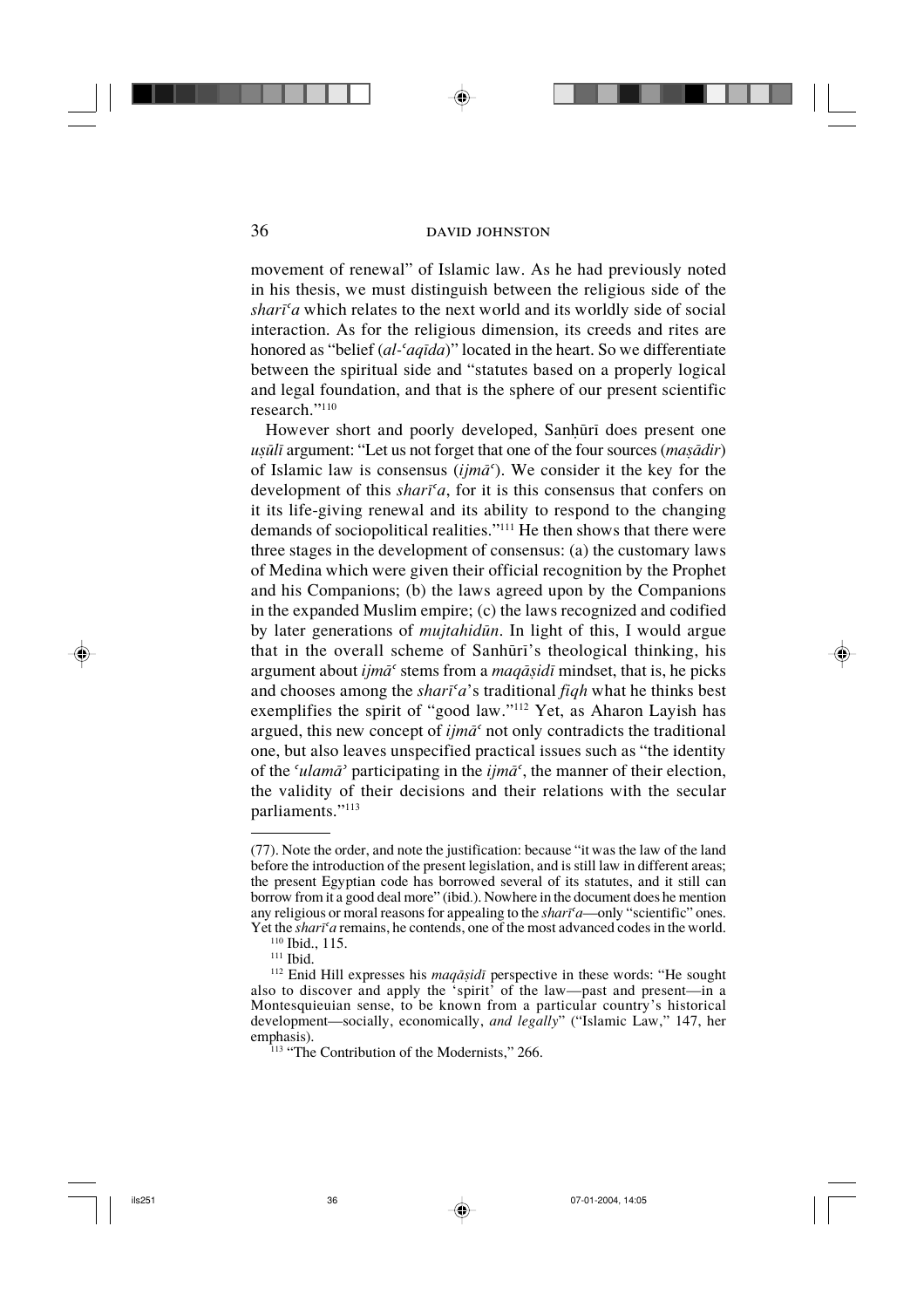Abd al-Wahhāb Khallāf tackles these questions directly as an *usuli*. A law professor at the University of Cairo, he published his *Ilm Uşūl al-Fiqh* in 1942. One of his students, an impressive *usūlī* in his own right, Muḥammad Abū Zahra,<sup>114</sup> writes in the preface to the recent French translation of this book that as he was starting to write his own "foundations of law" the idea came to him to abandon the project "in order to re-edit the work of our regretted Professor Khallāf."<sup>115</sup> In this work—which marked his students' generation—we read in the opening paragraph that Muhammad was God's messenger in order "to bring a Law wise, pure and harmonious, the principle of which is to lighten the difficulties of men and spare them all harm, and the objective of which is to serve the interests of men and justice."116 That is precisely the *maqāsidī* perspective, begun and illustrated by 'Abduh and Ridā, but now more coherently developed.

The outline of Khallaf's book is telling. Out of the four parts of his book, the first three reflect the traditional *usul al-figh* subject matter, but always with a twist. The first part seeks to delimit all the sources of *ijtih®d*—but instead of using *u◊'l* or *maרdir*, he uses *adilla* for all the categories.<sup>117</sup> Naturally Qur'an and Sunna are at the top of the list, but the order of the next six "sources" indicates his perspective: *ijmā<sup>c</sup>, qiyās, istihsān* (preferential choice), *maṣlaḥa mursala, 'urf* (custom), *istishāb* (presumption of continuity), *shar<sup>c</sup>* man qablanā ("revealed laws of those before us"), *madhhab al-sahābī* (the legal practice of the Companions). Notice the position of *maslaha*, and

<sup>117</sup> Here he is much clearer than Rida was. The first category, "the indispensable" (explicitly following al-Shāṭibī), includes the five areas that must be safeguarded at all costs (life, religion, progeny, mind, and possession). The second category, "the necessary," covers protection from harm in human relations, seeking "to meet people's needs without arousing quarrels or resentment" (ibid., 317). The last category is mainly that which enables people to better fulfill their obligations in the first two categories. For instance, covering one's intimate parts is accessory, because in the case of medical emergency, clothing must be removed in order for the person to be treated.

<sup>114</sup> See below on his book.

<sup>115</sup> *Les Fondements du Droit Musulman*, trans. Claude Dabbak, Asmaa Godin and Mehrezia Labidi Maiza (Paris: Edition Al Qalam, 1997). The editing was done by two of Abū Zahra's colleagues, 'Abd al-Fattāḥ al-Qāḍī and 'Alī al-Khafīf.

<sup>&</sup>lt;sup>116</sup> *Ilm usul al-fiqh* (Cairo: Dār al-Qalam, 1972, 10<sup>th</sup> print.), 8. This perspective continues in the next paragraph: "The great *mujtahid'n* among the Muslim imams have invested all their intellectual energy in order to derive the prescriptions of the Islamic Law from its sources, extracting from the Texts the spirit and the meaning of the *shart<sup>c</sup>a*'s inestimable legislative treasures."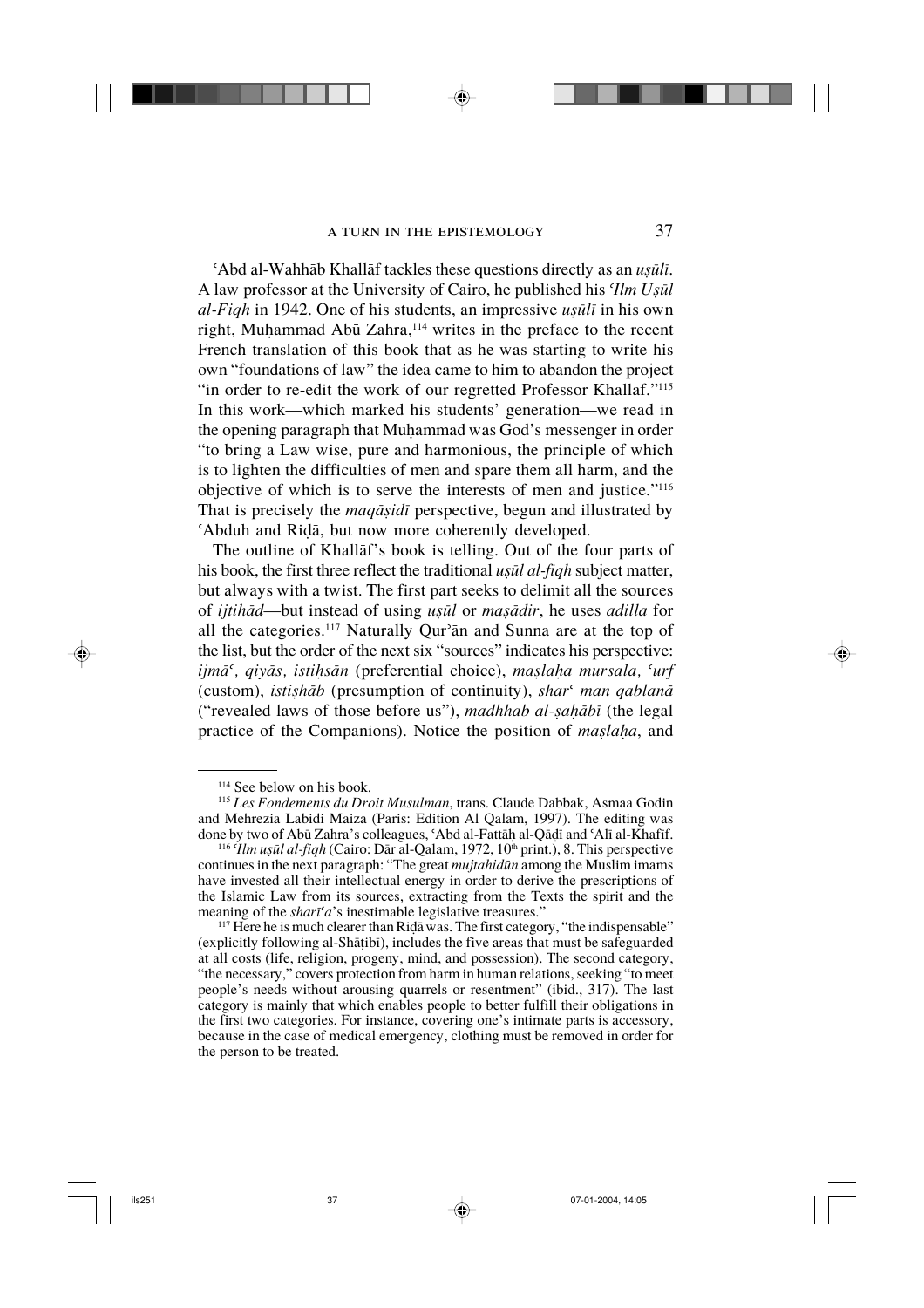the inclusion of the last item, which would not have been included before the works of 'Abduh and Ridā. Furthermore, as Hallaq judiciously points out, Khallaf's treatment of the crucial *dalil* of *qiyas* renders it virtually indistinguishable from *isti◊l®Ω*—again, *ma◊laΩa* takes over, and this time as the rationale (*hikma*) behind the divine prohibitions and permissions.118

The next two parts, although more traditional, are treated in a much more streamlined fashion than in the classical handbooks on *u*sūl: the divine injunctions (*al-ahkām al-shar<sup>c</sup>iyya*), and the linguistic rules (levels of significance of a text, general terms versus specific ones, and so on). Then comes his last and most novel section: the juridical rules. He identifies five rules: (a) the general purpose (*maqsad*) of Divine Legislation; (b) the rights of God and the rights of people; (c) when *ijtih®d* is permitted; (d) the abrogation of injunctions; (e) the problem of contradiction, and levels of priority among conflicting injunctions. Items (b), (d) and (e) are certainly traditional  $u\overline{s}u\overline{l}\overline{l}$  material, but (a) and (c) are not, technically speaking. The section opens with this statement:

The general purpose of the Legislator in the injunctions of the Law is to care for the interests (*maṣālih*) of human beings by guaranteeing for them that which is indispensable (*darūrī*), as well as the necessary (*hājī*) and accessory (*taḥsīnī*). Each divine prescription aims for one of these objectives, which together constitute human welfare (*maslaha*). The accessory cannot be taken into account if it jeopardizes the necessary, nor can the necessary or accessory be taken into account if they jeopardize the indispensable.<sup>11</sup>

Far from being a last recourse in a case in which one finds no text addressing a particular issue, Khallaf's attention to the objectives of the Legislator illustrates a more far-reaching principle: "The knowledge of the general objective of the Legislator in [formulating] the Law's injunctions contributes in a capital manner to the correct comprehension of the texts and their application to practical cases, as well as to the inferring of the rulings in the cases not mentioned by the texts."<sup>120</sup> In effect this Mu'tazili-like criterion becomes an overarching criterion for sifting out contradictions and ambiguities from the texts, and for enacting new rulings in light of changing socioeconomic and political conditions.

<sup>118</sup> Hallaq, *A History of Islamic Legal Theories*, 221.

<sup>119</sup> Khall®f, *ÆIlm u◊'l al-fiqh*, 197.

<sup>120</sup> Ibid*.*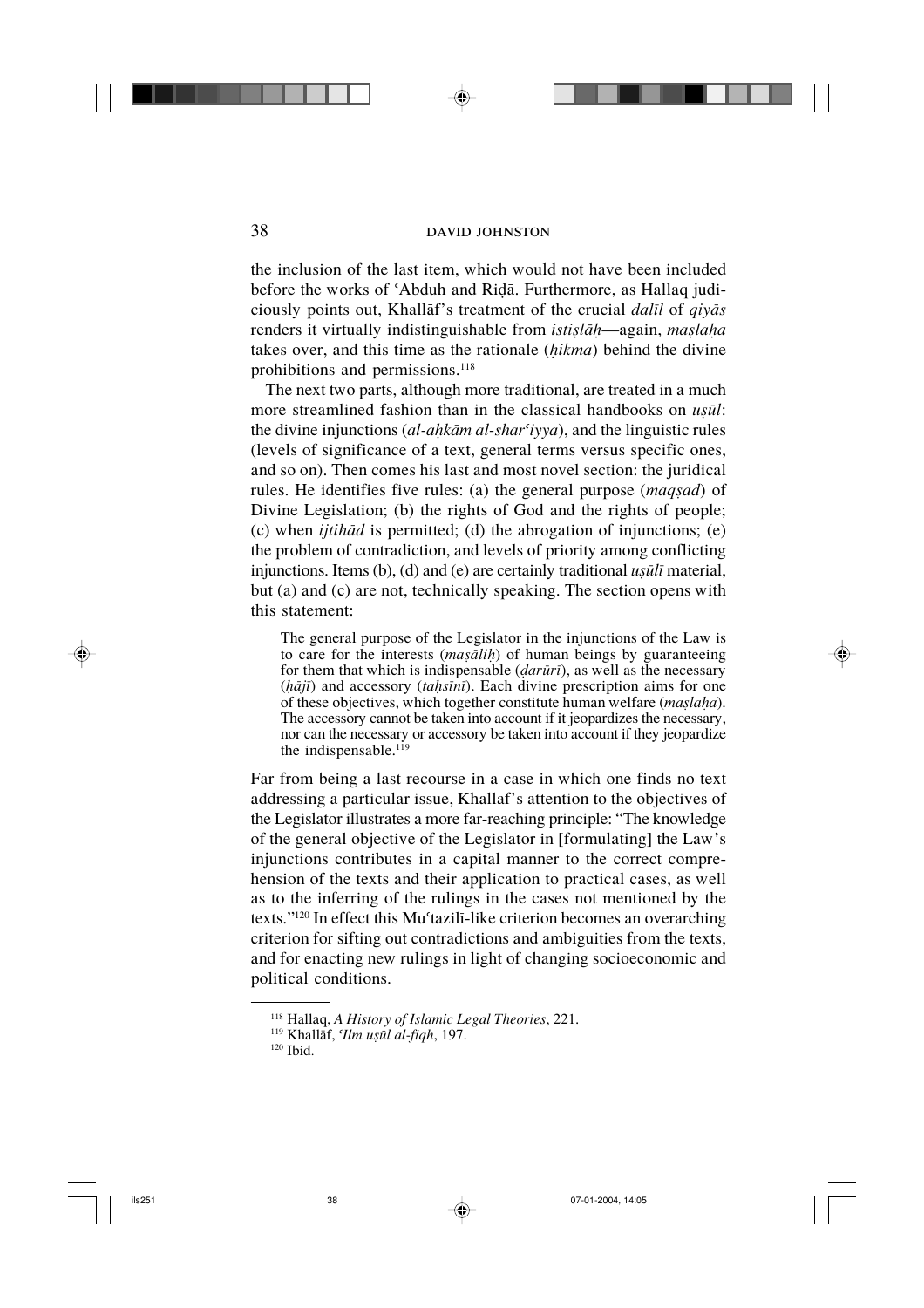Was Khallaf willing to go further than his contemporaries in his use of *maqāṣid al-sharī'a*? This is likely, but he remains conservative overall. In the Preface of the published lectures he delivered at the Cairo Higher Institute of Arab Studies in 1953-1954 (Masādir al*tashrī<sup>c</sup> al-Islāmī fī mā lā nassa fīhi*, "Sources of Islamic Legislation Where There Is No [sacred]  $Text$ "),<sup>121</sup> he strikes an apologetic stance that aims to be progressive. He announces the three parts of the book: (a) an exploration of *al-ijtihād bi'l-ray*<sup>2</sup>, i.e., the contexts ("facts," *waqā*<sup>2</sup>*i*<sup>c</sup>) in which it legitimately may be used and those who made use of it; (b) after his section on *istislah* he included a new edited and annotated text of al-Tūfi's commentary on the *hadīth*, *lā darar wa-lā dirār*;<sup>122</sup> (c) a refutation based on parts one and two of the orientalist claim that the *shart<sup>'</sup>a* is rigid and sterile.

Each of the paths (*fluruq*) that a *mujtahid* might choose, depending on the situation, is connected to the purposes spelled out by the Legislator in the texts—the promoting of the welfare of the *mukallafun*, "those addressed by God's Law and held accountable for their response to it." Five paths are described in the book (in the following order): *al-qiy®s, al-istiΩs®n, al-isti◊l®Ω, al-Æurf*, *al-isti◊Ω®b*. Each path is intimately connected to the divine purpose of *ma*slaha for those who come under its jurisdiction, and although *istislah* is in third place, the inclusion of al-Tūfi's commentary is itself an eloquent move in the "purposive" direction. In his introduction, Khallaf explains how al-Tūfī, upon reaching the thirty-second *hadīth*, "He elaborated his explanation and expanded with great detail his *ușuli* research on the evidences of the Divine Law (*fi adillati al-shar*<sup>c</sup>) for the rulings (*'alā al-ahkām*) and the place of observing the public interest (*maslaha*) in these evidences; and he spoke on this issue, going further than anyone had gone before."<sup>123</sup> Khallaf then informs us that the Damascene Jamāl al-Dīn al-Qāsimī annotated this section and published it separately. It was also published in al-Manar (vol. 9, section 10, 1906), and then chosen as a dissertation topic by Mustafa Zayd, who, using two hitherto unknown manuscripts, produced a revised edition with his own commentary. While praising this booklet, Khallaf only regrets that its general theories (*nazariyyātuhā al-kulliyya*) were not translated into specific rulings (*juz'iyyāt 'amaliyya*).

<sup>&</sup>lt;sup>121</sup> Kuwait: Dār al-Qalam, 1972, 3d printing.

<sup>&</sup>lt;sup>122</sup> Al-Tūfi's text occupies 38 pages in Khallāf's book (106-44).

<sup>&</sup>lt;sup>123</sup> Masādir al-tashrī<sup>c</sup>, 105.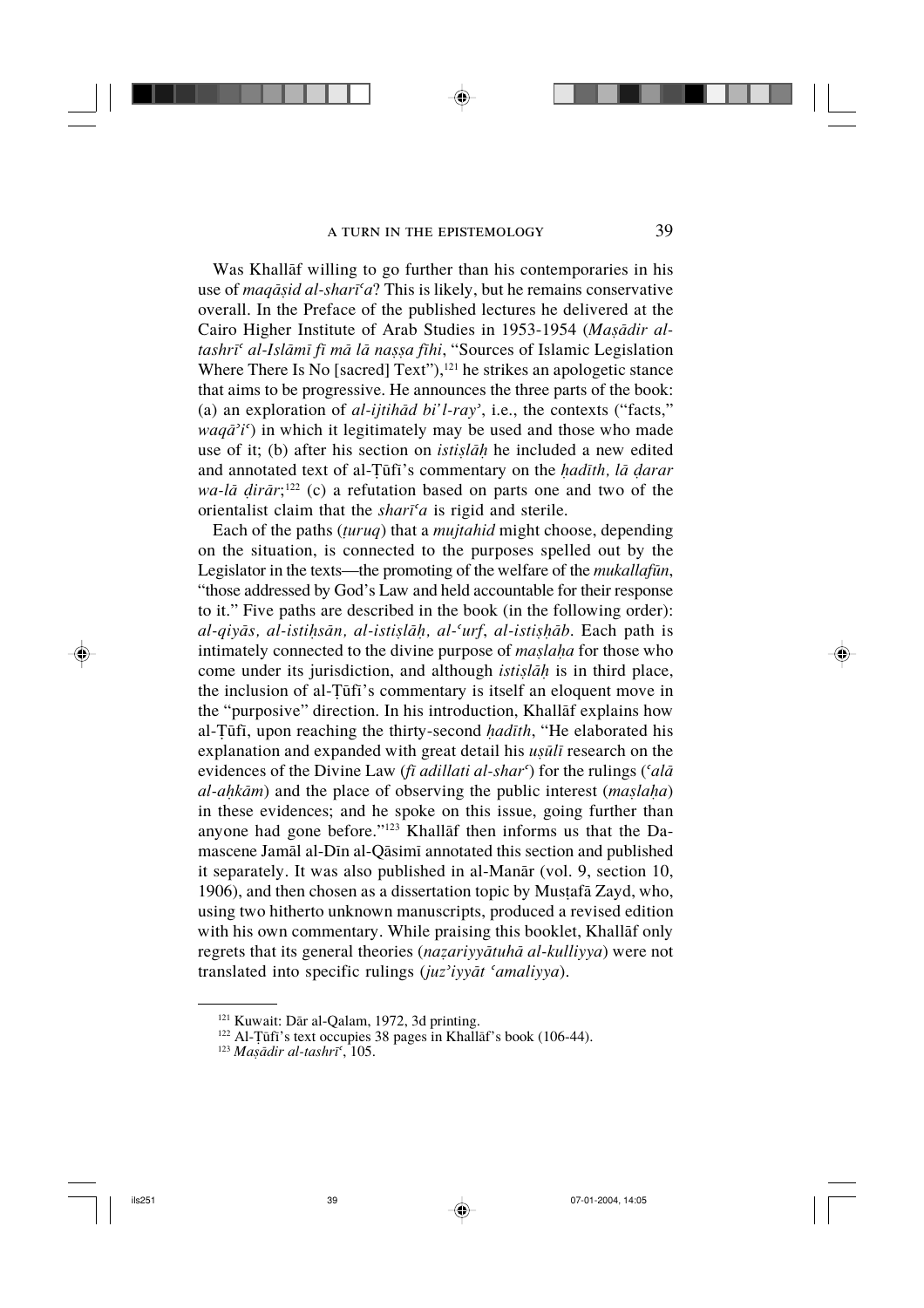Did Khallaf follow al-Tūfi's method? Only to a certain extent. In some cases, the imperatives of legal change override the revealed texts. In the chapter on customary practices, he argues that certain contracts which include an element of risk (insurance, for instance), though forbidden by the *shart<sup>c</sup>a*, should nonetheless be legalized today because our modern economy depends on them.124 His conclusion to the discussion on *istislah* comes in three points. First, he says, all Mālikīs and Hanbalīs agree that all the rulings of the *nass* aim to fulfill people's well-being. Second, the *hadth* "no injury or counterinjury" has the force of a specific (*khāss*), definitive, or categorical  $(q\bar{a}t^{\epsilon}\bar{l})$  text. As conditions of Muslim societies change over time, it is conceivable that the above *hadīth* could overrule a specific injunction of the sacred texts, though only in the sphere of the  $mu'$ <sub>amalat</sub>. Third (and this is perhaps the boldest and most succinct statement of the *maqāsidī* hermeneutic):

The texts, the consensus, and the evidences and signs of the *shart<sup>ca</sup>* are but means to achieve people's well-being (*maṣāliḥ*); and the attention to public interest (*ri<sup>caya al-maslaha*) is one of the evidences (*adilla*)</sup> of the rulings and an indication pointing to them. Thus if we act on the basis of public interest instead of what one of these evidences [in a literal fashion], then we are acting on the basis of a preponderant evidence (*dalīl rājih*, i.e., having weighed the alternatives) instead of a least suitable evidence (*dalīl marjūḥ*), because public interest is [the Law's] primary intention, and the intention has more weight than the means [to achieve it]. For this reason some of the *shari'a's* injunctions have been abrogated, due to a necessary exchange of interests (*tabaddul al*masālih).<sup>125</sup>

Khallaf's assertion of the overriding nature of *maslaha* is seemingly contradicted in his summary of this chapter (and in other places of his book). Here he insists that *ijtihad* cannot be exercised with respect to injunctions based on explicit, categorical texts (*nuṣūṣ ṣarīḥa dat'ivya*), either because they are in the sphere of *'ibadat* or family status, or because the Qur'ān or Sunna text clearly delineates a legal injunction (qat'iyya fī dalālatihā 'alā aḥkāmihā).<sup>126</sup> Furthermore, a judgment based on human welfare must meet three strict conditions: (a) it must concern the priority level of *maslaha*, that of necessity  $(al-dar\overline{u}r\overline{v}yat)$ ; (b) it must be definitive (possible injuries have been

<sup>124</sup> Ibid., 124-5. Also in Hallaq, *A History of Islamic Legal Theories*, 221.

<sup>&</sup>lt;sup>125</sup> Masādir al-tashrī<sup>c</sup>, 99.

<sup>126</sup> E.g., ibid., 11.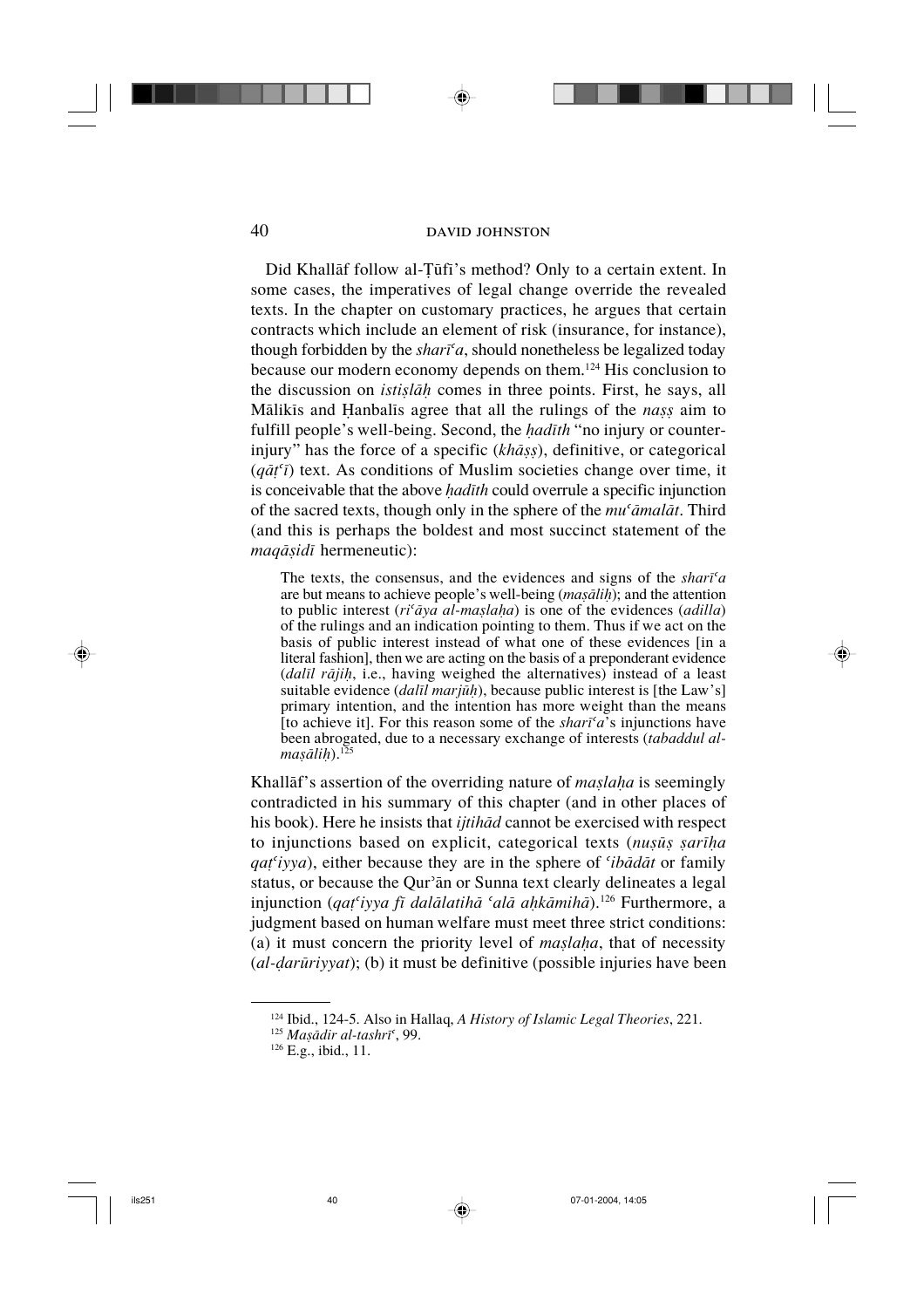carefully weighed against all perceived benefits); (c) it must not contradict any text or prior consensus. Thus even if, in the name of *maslaha*, one questions a husband's right to divorce his wife (though not vice versa), or a daughter's inheriting only half as much of her father's estate as her brother does, they would be wrong to do so. Since the texts are clear, this is only an imagined benefit (*maslaha wahmiyya*).

Conservative as he is in these areas, Khallaf nevertheless embraces the theological and hermeneutical turn advocated by al-Manar before him—as demonstrated by his inclusion of al-Tūfi's controversial treatise. *U*sūl al-figh, after all, is a well-established science with its own carefully defined parameters going back almost ten centuries. Change starts at the theoretical level and then slowly filters down to that of legal rulings in specific and changing situations.

As a student and colleague of Khallaf's, Muhammad Abū Zahra adopted the *maqāsidī* strategy, but in a more guarded way. His *Usūl al-Fiqh* begins with a definition of the discipline. Though much of his presentation is clearly conservative, this definition already sets him at odds with the likes of al-Shāfi'i:

Usūl al-fiqh is the science which identifies the methods devised by the imams who engaged in *ijtihād* (*al-a<sup>3</sup>imma al-mujtahidūn*) in their deducing and exploration of the Islamic legal injunctions (al-ahkām *al-shar<sup>ci</sup>yya*) from the texts (*al-nusūs*), and the building upon them on the basis of the causes (*al-'illal*) upon which they are built. These injunctions, in turn, are related to the benefits (*al-ma*șālih) which the Wise Law (*al-shar<sup>c</sup> al-hakim*) aims to accomplish. These benefits [on behalf of human beings] are highlighted by the Noble Qur'an, and are pointed to by the Prophetic Sunna and the Muḥammadan guidance (al*hudā al-muhammadī*).<sup>127</sup>

There seems to be a tension (if not a contradiction) between Abu Zahra's strong preference for the Ash'ari position on the role of the human mind and his confidence in his assertion that the *ahkām alsharī'a* are tied to human welfare.<sup>128</sup> Apparently, Abū Zahra was not

<sup>&</sup>lt;sup>127</sup> *Uşūl al-Fiqh* (Dār al-Fikr al-'Arabī, 1958), 3.

<sup>&</sup>lt;sup>128</sup> The first section of his second part ("The Legislator") is entitled, "The mind's determining good and evil" (67-72). Here Abū Zahra devotes two pages to the Mu'tazilī position on ethical objectivism (good and evil exist in absolute terms and can be grasped by the mind), then three paragraphs to the Māturīdī/Ḥanafī position, then an even shorter comment on the Ash'arī position. He concludes in agreement with the great majority of the legal experts (*al-fuqahā*<sup>2</sup>) that "the mind cannot establish obligation" (al-'aql la yukallif) because only God is the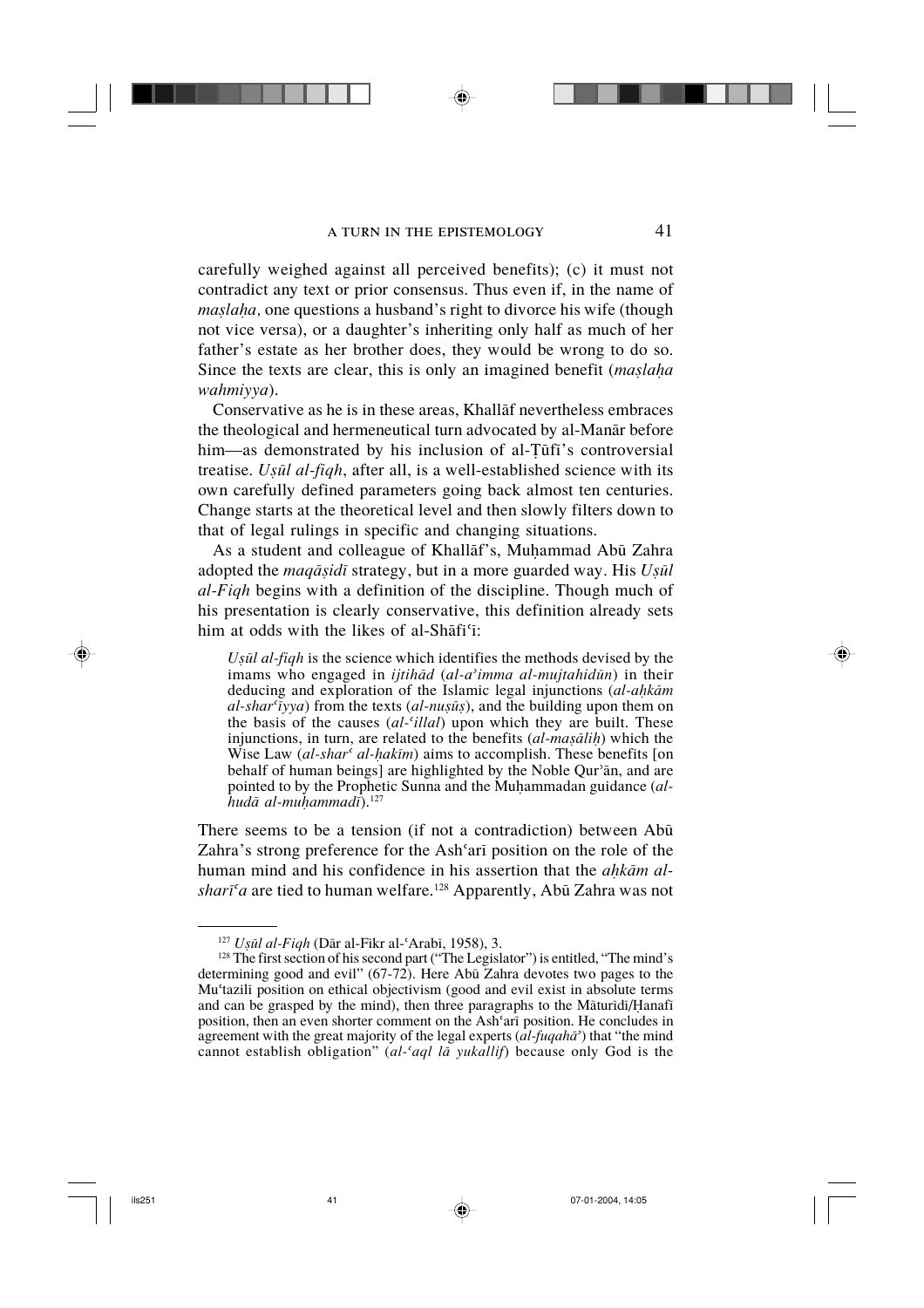aware of the inconsistency. And though the outline to his *Usūl al*-*Figh* is somewhat more traditional than Khallaf's, he ends up in the same place: the actual functioning of *ijtihad* today, with *maqasid al-sharī'a* in the forefront. In his section on *maslaha mursala*, for instance, he confidently declares that "it has been established through research and through the texts that the injunctions of the Islamic Law encompass the well-being of people (*masālih al-nās*)."<sup>129</sup> He then explains that this being so, God's purpose in promoting human welfare is the general fabric behind all the specific commands, prohibitions and injunctions of the texts.

Ab' Zahra then comes to the central epistemological question: the connection between *maslaha* and *nass* ("text"). There are three views, he says: (a) any *maslaha* you see is on the surface of the text and nothing can be said about the intent of the Lawgiver (the Zāhirī school); (b) the intent of *maslaha* is discernible in the text, but only in those cases in which the text clearly gives a rationale for a specific injunction (*ma*slaha comes under the 'illa of qiyās; (c) any *maslaha* that seeks to protect the five necessities of humanity (life, religion, mind, progeny and wealth) is a true one that promotes the purpose of God in the revelation of His *sharī'a*, whether it is mentioned in a text or not. The last position is, of course, his own. But he also attributes to Malik b. Anas, who stipulated three conditions for recourse to *maslaha mursala*. The first is "a concordance between the benefit (*maslaha*) which is considered a source (*asl*) standing on its own and the purposes of the Lawgiver, without this benefit negating any other source (*a◊l*)." Here are the next two:

2. That it be reasonable in itself, agreeing with the appropriate, reasonable descriptions, which, if explained to intelligent people (ahl al-'uqul) would meet with acceptance.

3. That if it were acted on, it would remove a necessary hardship (*haraj*), such that if the course of reasonable benefit were not decided, people would experience hardship, as God—may be He exalted—has said,

Legislator—even if the Hanafis say the intellect can discern good and evil as separate entities. Thus, he agrees with Khallaf, who straightforwardly says he follows the Māturīdī position on this (*Les Fondements*, 146-8). Further, he writes that because God has attached consequences (reward and punishment) to human actions, human reason can begin to sort out what is commanded and what is not. In the end, however, he is much more hesitant than Khallaf in this area, and he sounds like a strict Shafi<sup>c</sup> at times (e.g., 72).

<sup>&</sup>lt;sup>129</sup> Dār al-Fikr al-'Arabī, 1957, 265.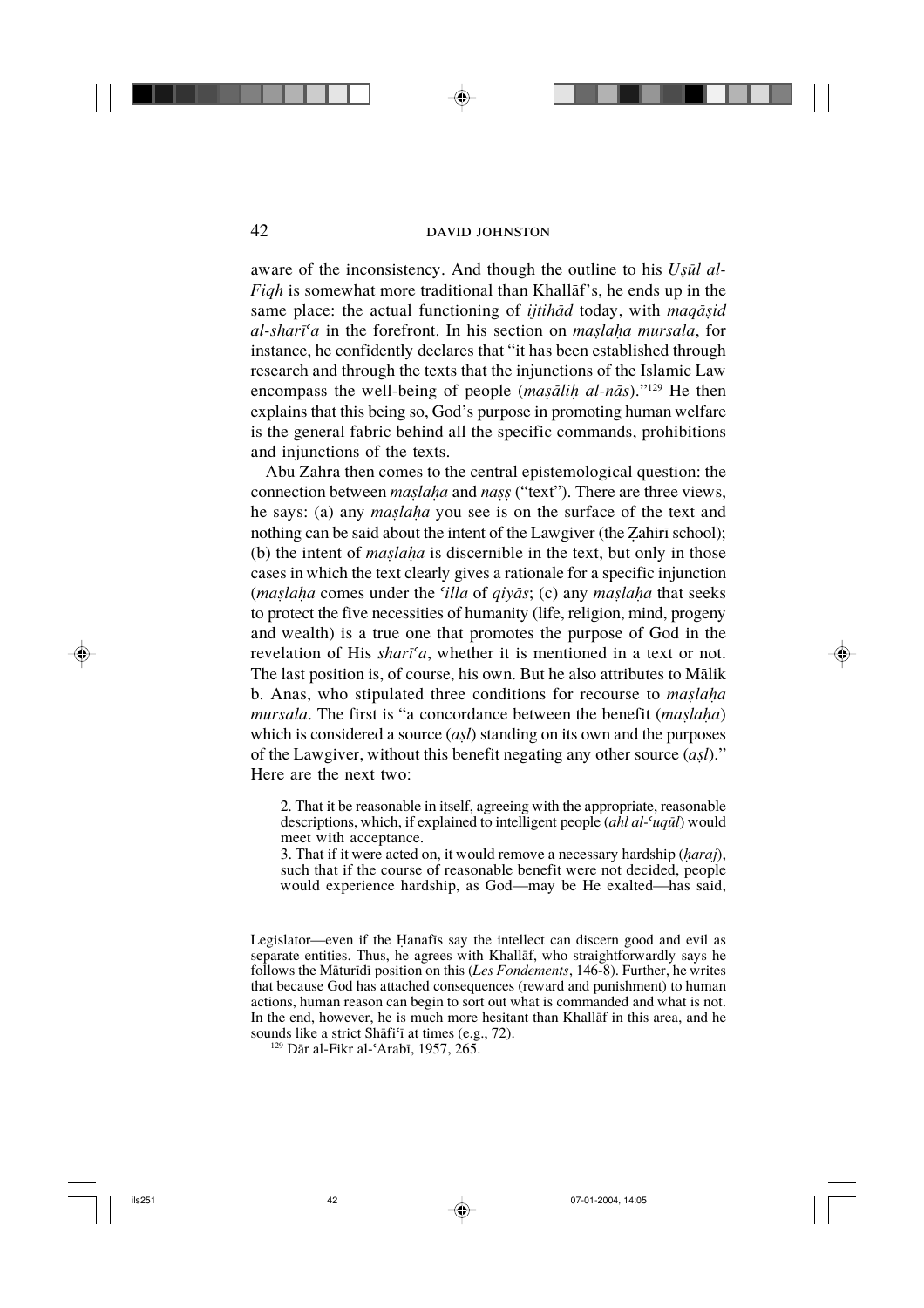"[God] has not imposed on you any difficulties (*haraj*) in religion"  $(Q. 22:78).<sup>130</sup>$ 

This position allows a much greater role to human reason than al-Ash'ari would have granted. Moreover, by saying that God intended to attach his commands to human benefit, thus laying bare certain general principles that can be extended into other areas not covered by the texts, Abū Zahra has crossed an epistemological threshold and, as a result, can avail himself of a useful interpretive tool: the discerning of God's purposes in the Law—*maqā* șid al-sharī<sup>c</sup>a. This is borne out in the last part of his *U*sūl. The last three headings are as follows: "The purposes of the Law's injunctions," "The conditions for *ijtihād*," and "The giving of legal opinions—or fatwas" (*al-ifta*<sup>2</sup>). Yet, as mentioned above, he remains cautious. When he considers the purposes of the Divine Law, he finds that they are three: (a) the individual's spiritual formation (*tahdhib*) through the properly religious injunctions; (b) justice at all levels, and in particular, social justice; (c) human welfare (*maslaha*), which is inscribed in all of God's commands—"true welfare" and not the lower passions (*ahwa*<sup>2</sup>) toward which people may instinctively gravitate.<sup>131</sup> Whereas this third category might have appeared as the least important of the three, it monopolizes the rest of the section.

Under the rubric "*al-ma*șlaha al-mu'tabara" (" welfare accredited by the texts"—as opposed to the *mursala* kind), Abū Zahra launches into a theological discussion, covering the five areas of human experience that the Law seeks to protect (life, religion, progeny, possessions and mind), and then the three levels of human benefit (necessary, needful, leading to a better quality of life). Though all jurists agree that *maslaha* is attached to God's commands, he maintains, there is a disagreement about how this can be connected to God's will.

A first group (Ash'aris and Zahiris) denies that God is required to connect his statutes with human benefit. Any kind of *'illa* we attribute to God would give human reason an edge over revelation. The second group (some Shafi's and Hanafis) consider that the welfare dimension may serve as an "efficient cause," but only as attached to the order itself, and without making a statement about God's will. Finally, there are those who maintain that God promised to bring mercy and guidance through His Law, and therefore, *maslaha* is tied to all of the *shart<sup>c</sup>a*'s

<sup>130</sup> Ibid., 267.

<sup>131</sup> Ibid., 351-3.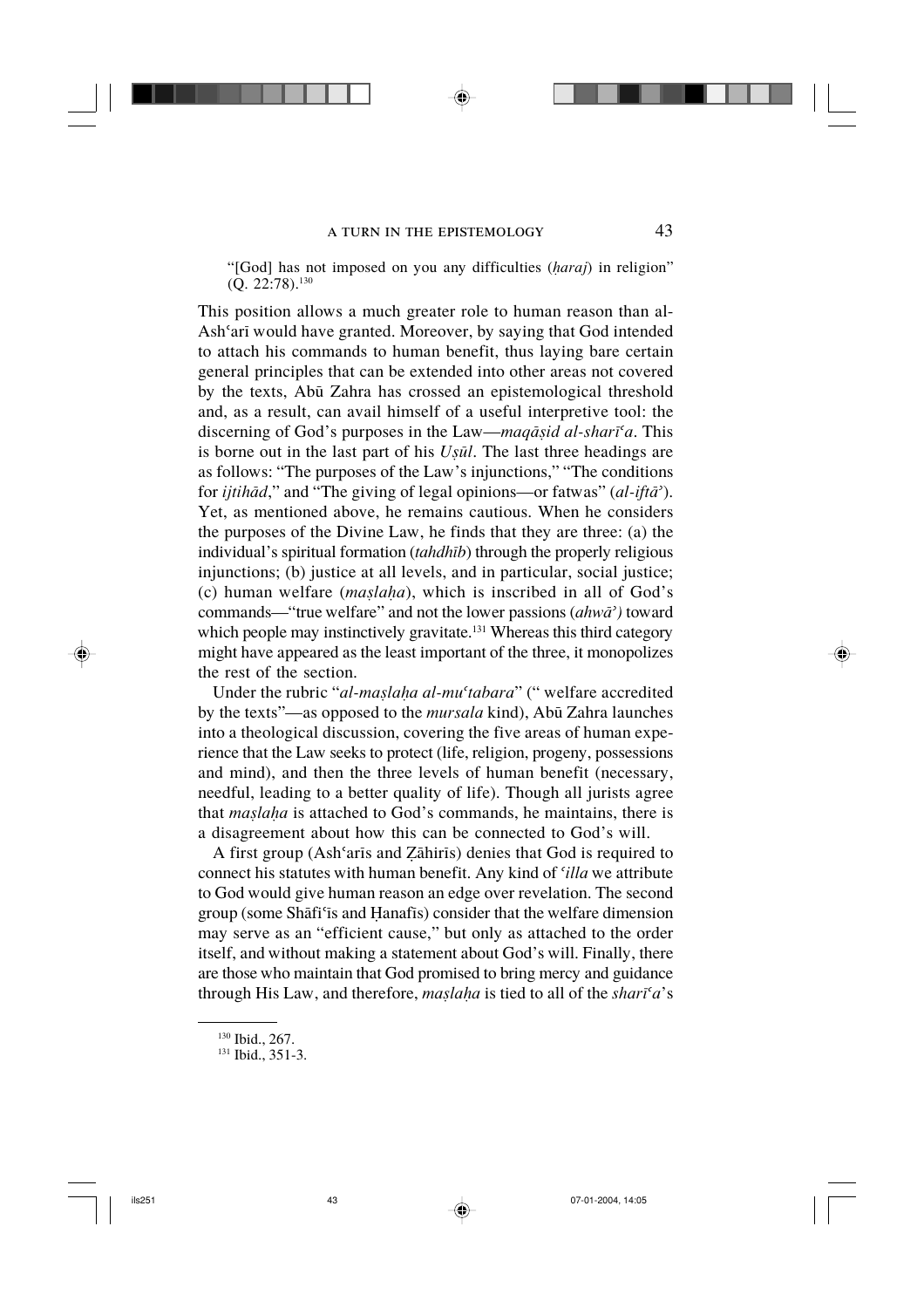injunctions. In the end, this is only a theoretical debate, declares Abu Zahra, which has no bearing on how the jurists go about their task, for all agree that "there is no command put forth by Islam except that it contains benefit for humankind."132 But this is tantamount to saying that everybody agrees with the third group—a clearly Mu'tazili position. Ironically, by proclaiming that theology is unimportant, he concedes his own unwillingness to get to the bottom of the relationship between reason and revelation; and significantly, in this whole discussion, he omits the adjective (or noun) Mu<sup>c</sup>tazili. Apparently, in legal circles, this is the worst fault of which one could be accused.

Nor are contemporary *usūlis* more forthcoming on this issue. But the *maqāṣidī* approach seems to be gaining ground. Muhammad Hashim Kamali, for instance, in a paper presented to the *Shart<sup>c</sup>a* Symposium in Malaysia in September 1989, lays down what he sees as the theoretical framework of Islamic *fiqh*. He writes, "With regards to matters on which there is no *nass* or *ijmā*<sup> $\epsilon$ </sup>, *ijtihād* is to be guided by the general objectives of the *Sharī*<sup>c</sup>ah (*maqāṣid al-Sharī<sup>c</sup>ah*). This type of *ijtihād* is usually referred to as *ijtihād bi al-ra'y*, or *ijtihād* which is founded on opinion."<sup>133</sup> His next section is "Objectives of *Sharī'ah*" (*Maqāṣid al-Sharī'ah*)." Here he reproduces almost verbatim Abū Zahra's three objectives: spiritual formation, justice and human welfare.<sup>134</sup>

In Kamali's discussion of the third objective of *shart'a*, "Consideration of Public Interest (*Maslaha*)," al-Shāṭibī takes center stage:

In his pioneering work, al-Muwāfaqāt fī Uṣūl al-Sharī'ah, al-Shāṭibī has in fact singled out *maslaha* as being the only overriding objective of *Sharī'ah* which is broad enough to comprise all measures that are beneficial to the people, including the administration of justice and *fibādāt*. He places fresh emphasis on *maqāṣid al-Sharī'ah*, so much so that his unique contribution to the understanding of the objectives and philosophy of the *Sharī'a* is widely acknowledged.<sup>135</sup>

This means that there is no ruling (*hukm*) in the *shart<sup>c</sup>a* that does not aim at securing a *maslaha* for those who obey it. Conversely, its

135 Ibid., 228.

<sup>132</sup> Ibid., 356.

<sup>133 &</sup>quot;Sources, Nature and Objectives of Shariah," *The Islamic Quarterly* 33, 4 (1989): 215-35, at 224.

<sup>134</sup> Ibid., 226. Here Kamali references **Tzz al-Dīn 'Abd** al-Salām (d. 660/1263), whose Qawa<sup>c</sup>id al-ahkām fī maṣālih al-anām was published in 1968, whose theory of *ma*slaha was marked by his Sufi orientation (cf. Masud, *Islamic Legal Philosophy,* 161-2).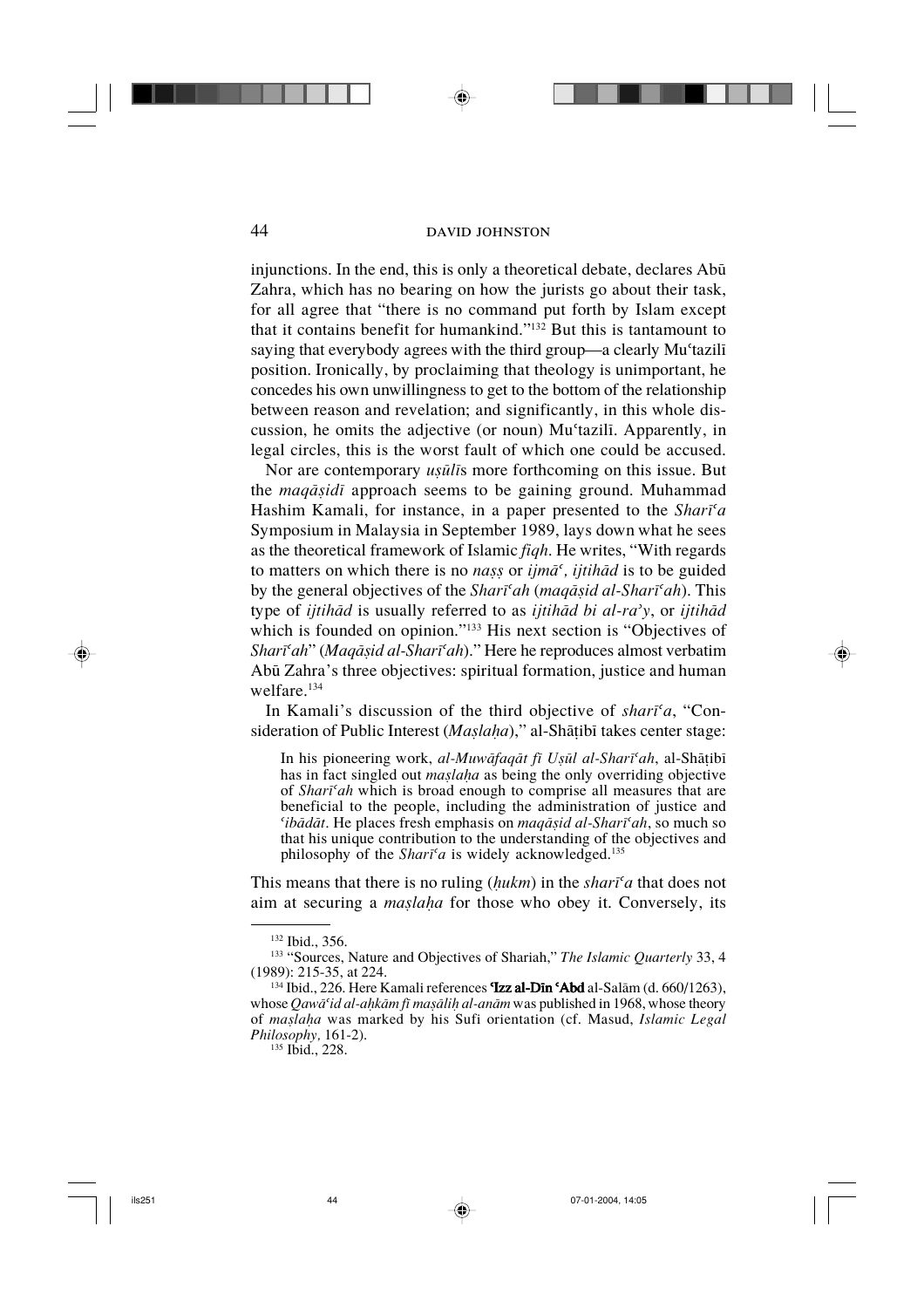prohibitions seek to prevent evil and corruption (*mafsada*). Kamali then details the three types of *maslaha* that al-Shāṭibī borrowed from al-Ghazālī (*darūriyyāt, hājiyāt, taḥsīniyyāt*) and discusses the five categories of *darūriyyāt*. But now he follows al-Shāṭibī, who moves beyond al-Ghazālī, arguing that consideration of public interest (not primarily of individual benefit) is a variable "whose validity is independent of relative convenience and utility to particular individuals." He writes:

This is so, as al-Shātibī explains, because the *Sharī'ah* is eternal and timeless in its validity and application. Hence the interest which it seeks to uphold must also be objective and universal, not relative and subjective. ... The objectivity of *maṣlaḥah* is measured by its relevance and service to the essential *masālih*, which are clearly upheld by *Sharī'ah. Maslahah* is basically a rational concept and most of the *masalih* of (*masalih aldunyā*) [sic] are identifiable by human intellect, experience and custom even without the guidance of *Shari'ah*.<sup>136</sup>

Is this a bold step forward in relation to most classical jurists? Kamali is silent on this. However, in his conclusion, after surveying the extensive damage wrought by Western colonialism to the Muslim psyche, he makes an urgent call for an "imaginative reconstruction and *ijtih®d* entailing revision and modification of the rules of *fiqh* so as to translate the broad objectives of the *Shart<sup>c</sup>ah* into the laws and institutions of contemporary society."137 Kamali outlines some concrete proposals on the juridical and political levels in his *Principles of Islamic Jurisprudence*. 138 He advocates, for example, that Muslim jurists be given a voice in the parliament of Muslim countries and that laws be enacted in the spirit of *shart<sup>c</sup>a*—a rather vague wish

<sup>136</sup> Ibid., 230. Kamali has a footnote in this section referring to Masud's *Islamic Legal Philosophy*.

 $137$  Ibid., 232. This kind of thinking was the trademark of the late Isma<sup> $\epsilon$ </sup>l al-Farūqī. In an article entitled "Islam and Human Rights," Farūqī speaks of the "Islamic bill of human rights" enshrined in the  $shar\bar{t}a$ , the spirit of which "was promulgated by God for all places and times" (*The Islamic Quarterly* 27, 1, 1983, 12-30, at 12). Aside from these "axiological postulates," the letter of the law, or the application of *shart<sup>c</sup>a* to specific times and contexts is "ever-open to reinterpretation by humans" (ibid.). "For the overwhelming majority of Muslims (the adherents of the Hanafi, Maliki, and Ja'fari schools or *madhahib* of law) to establish critically—i.e., empirically—the requisites of public welfare and to subsume them, either through *istihsān* (juristic preference) or *maşlahah* (juristic consideration of the commonweal), under the *Maqāsid al-Sharī'ah* (the general purpose of the law), is the pinnacle of juristic wisdom and Islamic piety" (ibid., 13).<br><sup>138</sup> Cambridge, UK: Islamic Texts Society, 1991, Revised Ed.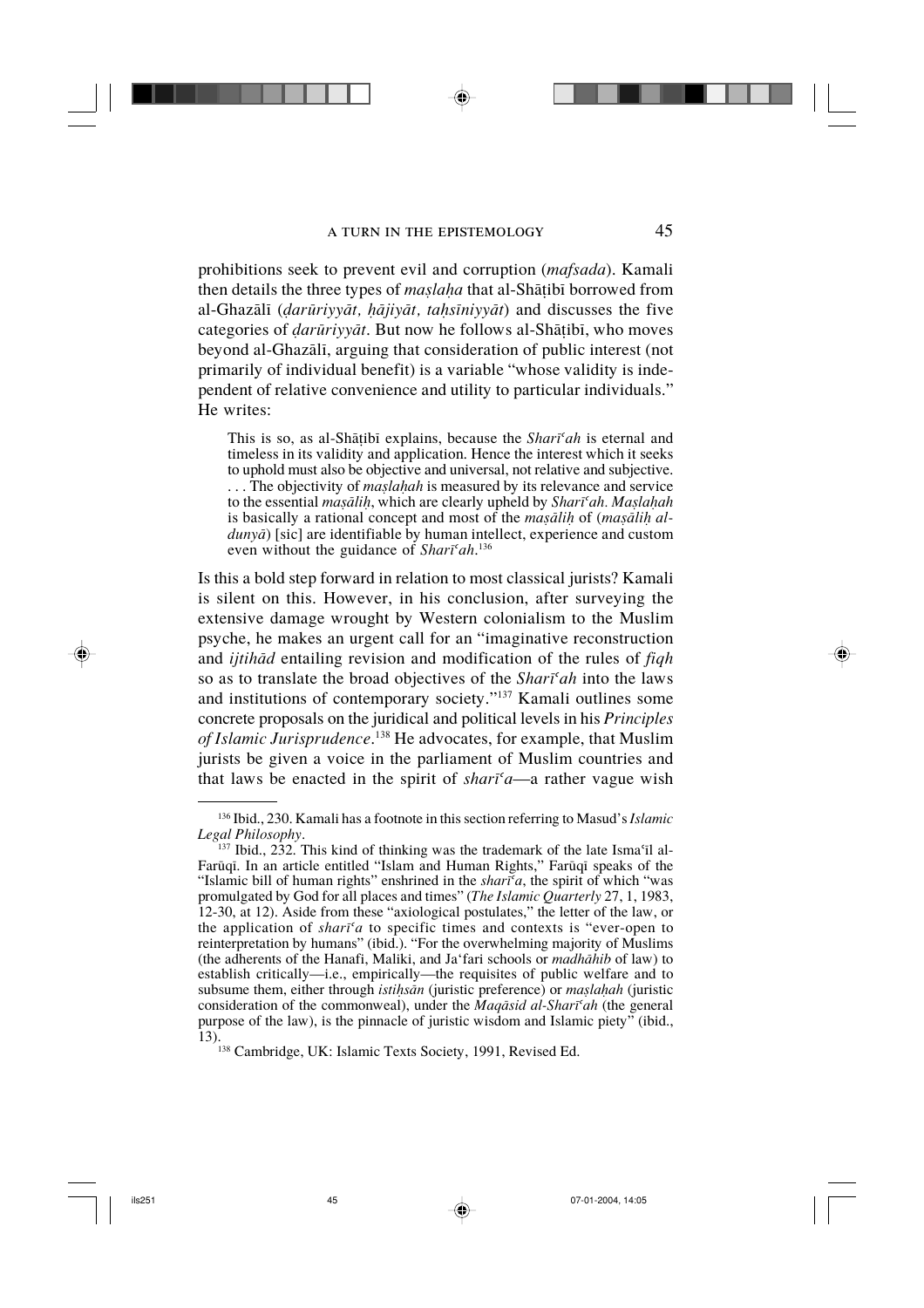that will offend neither the conservatives nor the progressives, since he offers no opinion on the status of the legal structures inherited from the West.

#### *Evaluation*

In this essay I have attempted to uncover some theological themes that lie beneath the twentieth-century Islamic reformist movement and its evolving legal theory, and the connection of these themes to the parallel (but distinct) debates in Islam before or after al-Ghazali. The central issues revolve around the nature of ethical truth (ontology), the capacity of human beings to make moral judgments (epistemology), and the jurist's relative approach to the specific rulings of the texts and the more general ethical principles referred to therein (hermeneutics).

While consciously attempting to avoid a reductionist approach, I would still point out the impact of sociopolitical factors on the evolution of legal/theological positions. One takes a look at the moral victory of Ahmad b. Hanbal under the duress of the *mihna* (soon followed by the political victory of orthodox Islamic theology), and one can agree with H. A. R. Gibb who called this turn away from a "created Qur'an" the "decisive moment" in Islamic history—"the moment at which Islam rejected the conceptions [Greek speculative thought] which were, later on, to exercise a determining influence in Western civilization."139 Then with the progressive erosion of central caliphal power, jurists began to separate the ideal *shar®a* injunctions in religious affairs (including family status law) from the necessary development of public law, already firmly in the executive and legislative hands of princes with little concern or knowledge of Islamic law. It is in this context that the discipline of *siyāsa shar'iyya* developed, and that al-Ghazali presented his innovative scheme to increase the role of public interest (*maslaha mursala*) among the sources of law—a tacit approval of Mu'tazili objectivism, while still claiming to be faithful to Ash'arī traditionalism. Finally, it is within the framework of post-Mongol Islamdom that Ibn Taymiyya called for the renewal of *ijtihad* and crafted a theology that pavied the way for natural law at least in the political sphere. Henceforth, reason and revelation renew

<sup>139</sup> *Modern Trends in Islam* (Chicago: The University of Chicago Press, 1947), 19.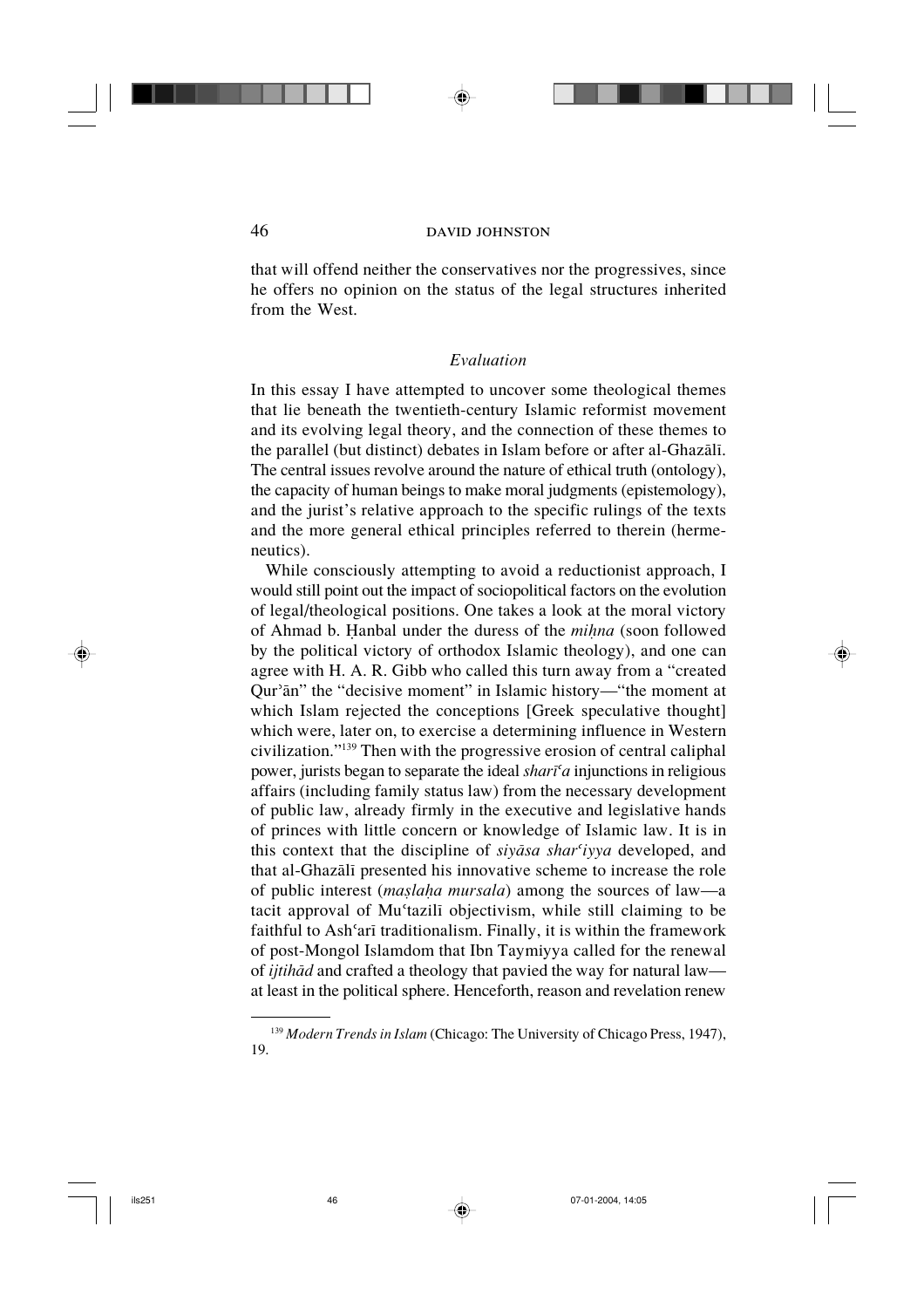their mutual cooperation, and especially in eighteenth- and nineteenthcentury India and Egypt, when Muslims called upon an Umma in decline to shake off the straightjacket of *taqlid*, and exercise *ijtihad* in order to face the challenges of western modernity.

Other factors came into play besides political upheavals, to be sure. Yet theology is always shaped by its context, and, as the theology of the twentieth-century *uṣūlīs* sampled in this essay demonstrates, sociocultural pressures eventually affected even the production of legal theory—by nature staunchly conservative. Just the same, it may hardly be said that a progressive adoption of what I have been calling a *maqāsidī* perspective represents a wholesale re-adoption of Mu<sup>c</sup>tazilism. If anything, this study reveals the inner tensions and continuing contradictions of legal theorists who, on the heels of Rashid Rida, seem to embrace a Mu'tazili-like ethical objectivism and partial rationalism and yet fail to draw out the consistent implications of making the purposes of the *shari<sup>c</sup>a* (with *maslaha* in the forefront) take precedence over the traditional *qiyās* and *ijmā*<sup>c</sup>. This is because of the textualist stance they inherited from the first  $u\overline{s}u\overline{l}$ <sup>140</sup> The early *usūlī* theories (attributed to al-Shāfiʻī), which required that every new ruling in areas not covered by the texts fall under *qiyās* and *ijmā*<sup>c</sup>, were largely developed in order minimize the scope of human judgment in legal reasoning. Naturally this position became untenable with the rapid social changes experienced by the Muslim world in the last century. The new purposive strategy did open some flexibility in the positive application of traditional *shart<sup>c</sup>a* in the sphere of *mu<sup>c</sup>amalat*, but the tension remained between a literal interpretation of the received corpus of *figh* (including a small body of qur'anic legal rulings) and the new realities of modern society (including a massive injection of western secular statutory law).<sup>141</sup>

This unresolved tension will only grow more acute in the future, when the Muslim world faces at least three formidable challenges: the military and ideological pressures of a new world power (U.S.A.) that seemingly controls it on all sides; the confrontation between the Umma and the dynamics of international law and norms of human rights in a world of nation-states; and finally, the strident debates

<sup>140</sup> Moosa calls this "logocentrism" in his article "The Poetics and Politics" (see note 42).

<sup>&</sup>lt;sup>141</sup> Again, see Layish for a detailed analysis of this phenomenon ("The Contribution of the Modernists").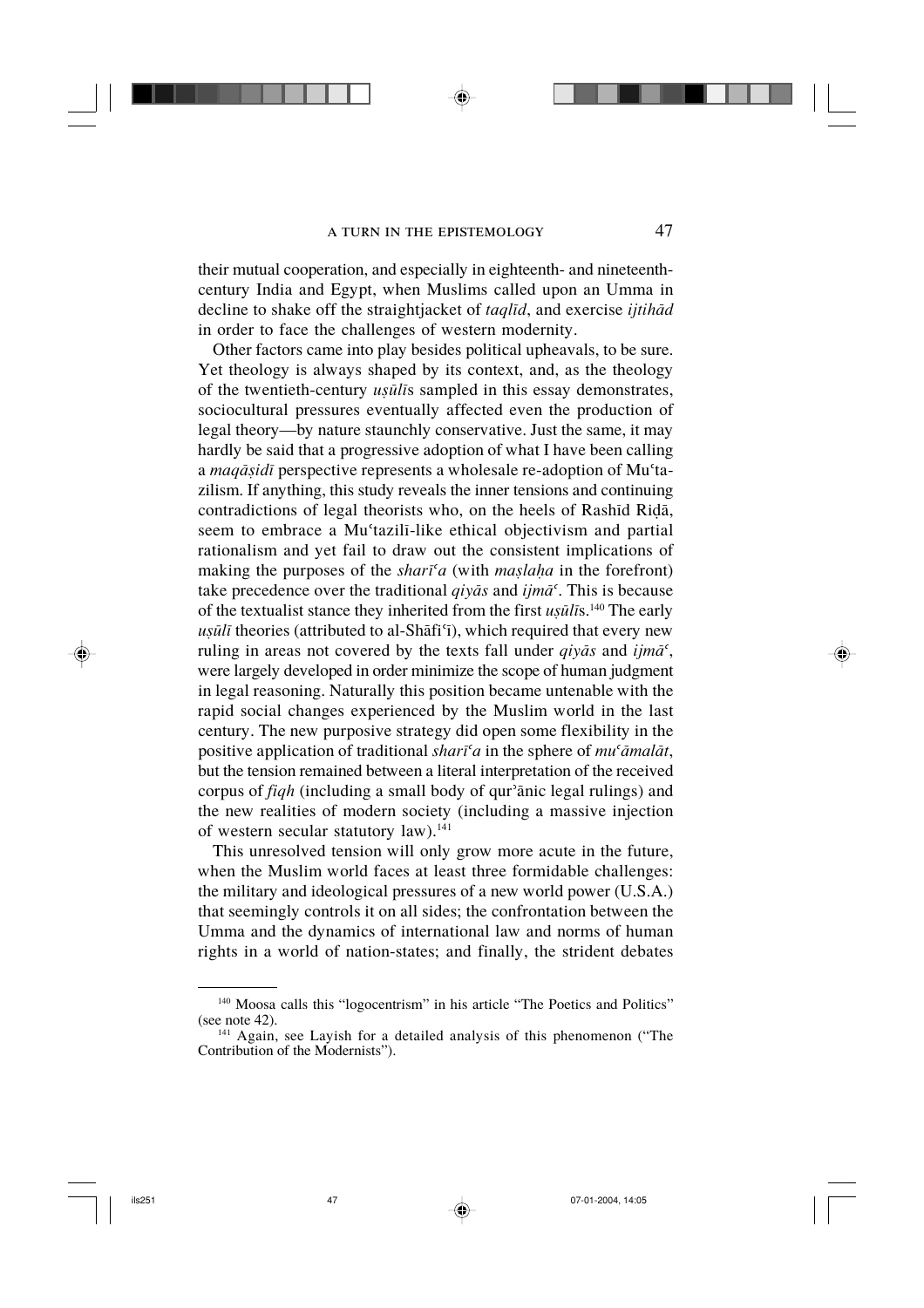between Muslim traditionalists, neo-revivalists and progressives. The crucial finding of this investigation, I would argue, is the tension created by hermeneutics. The *maqāṣidī* perspective points instinctively to a divine text contextualized by God for a seventh-century target audience. If the historicity of the Qur'an is acknowledged (by Fazlur Rahman and many since then), then Islamic legal theory, now irreversibly "purposive," may perhaps develop a new, consistent methodology that responds to the needs of Muslims in their present context.<sup>142</sup> Scholars such as Ebrahim Moosa,<sup>143</sup> Mohammad Hashim Kamali,<sup>144</sup> and Soualhi Younes<sup>145</sup> have recently published articles illustrating this strategy. Each one observes that the specific rulings of the text (which were context-specific) will have to be revised in certain instances.<sup>146</sup> Another scholar who illustrates a *maqāṣidī* strategy, amply quoting from traditional sources yet with a postmodern hermeneutical twist, is Khaled Abou El Fadl.<sup>147</sup>

## *Last Words*

We began this essay by stating the obvious linkage between law and theology in Islam. Abū Zahra nicely typifies what Abdulaziz Sachedina has called the epistemological crisis in contemporary Islamic thought.<sup>148</sup> If this crisis is to be solved, somehow the connection between *kalām* and *uşūl al-fiqh*, *sharī'a* and *fiqh* must be made, and then its implications seriously articulated in the light of Enlightenment rationalism, and even more importantly, in light of postmodern epistemology.<sup>149</sup>

<sup>&</sup>lt;sup>142</sup> See Hoebink's excellent article on the spectrum of recent hermeneutical positions ("Thinking about Renewal in Islam," see note 56).

<sup>&</sup>lt;sup>143</sup> "The Poetics and Politics," and "The Dilemma of Human Rights Schemes," *The Journal of Law and Religion* 15, 1&2 (2000-2001), 185-215.

<sup>&</sup>lt;sup>144</sup> "Issues in the Understanding of *Jihad* and *Ijtihad*," *Islamic Studies* 41, 4 (2002), 617-34.

<sup>&</sup>lt;sup>145</sup> "Islamic Legal Hermeneutics: The Context and Adequacy of Interpretation in Modern Islamic Discourse," *Islamic Studies* 41, 4 (2002), 585-615.

<sup>&</sup>lt;sup>146</sup> E.g., Kamali writes, According to one of the maxims of *ijtihad* there should be no *ijtihād* in the presence of a clear text (*lā ijtihād ma'a l-na*șș). This may now have to be revised<sup>"</sup> ("Issues," 631). Likewise the traditional definition of *ijmā*<sup>c</sup> has to change in this new context.

<sup>&</sup>lt;sup>147</sup> See my analysis of his approach in "*Maqāṣid al-Sharī'a*: A Promising Hermeneutic for Islamic Law and Human Rights?" (forthcoming)

<sup>148</sup> *The Islamic Roots of Democratic Pluralism*, 56.

<sup>&</sup>lt;sup>149</sup> For an introduction to the growing Muslim discussion on this issue, see two books which originally were to be published as one: Ernest Gellner, *Postmodernism,*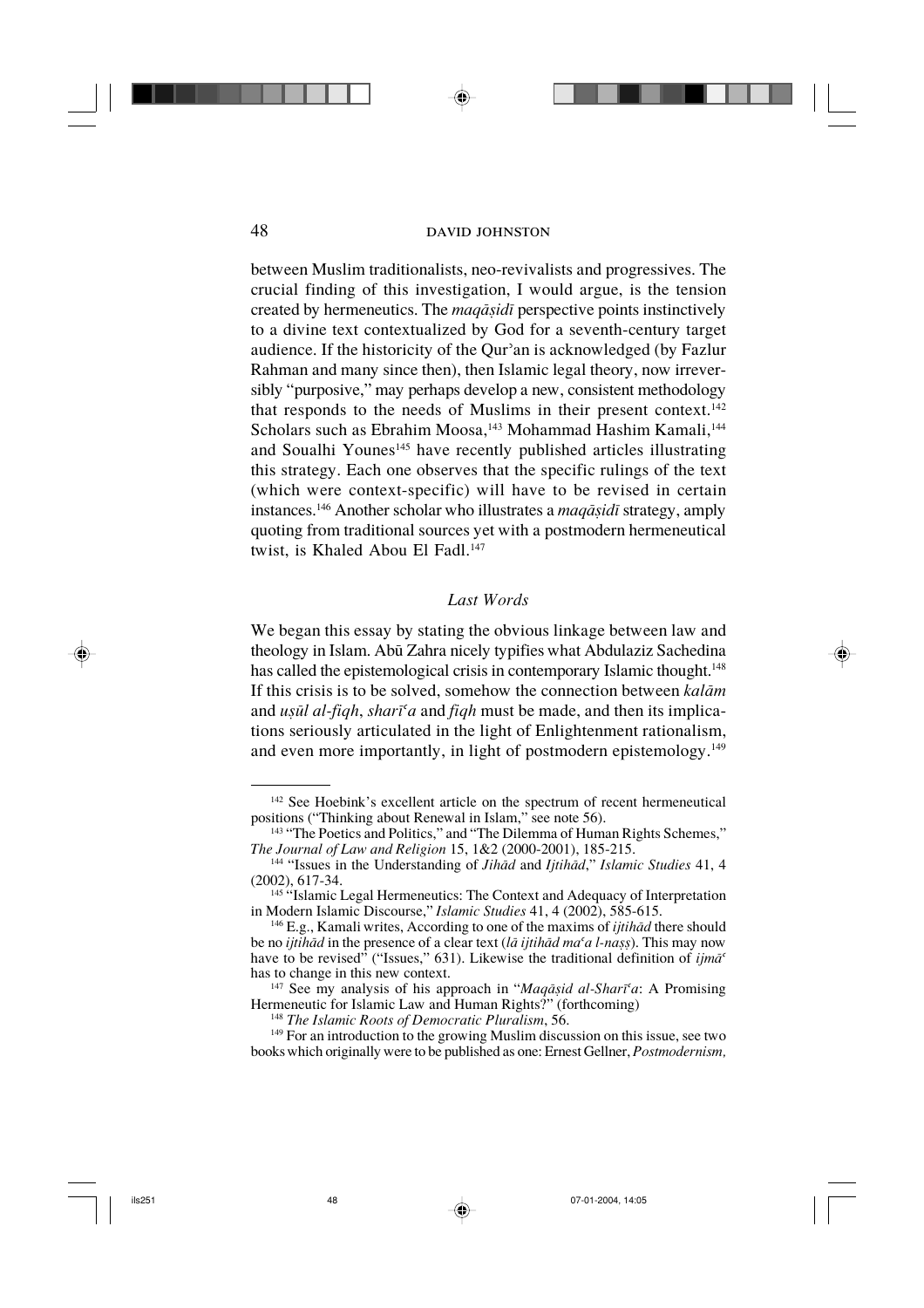Kemal A. Faruki would have agreed with his compatriot, Fazlur Rahman, who saw in a new awareness of hermeneutics the key to an Islamic reformation.150 Here religious scholars or lay people are consciously engaged in a dynamic interaction, both with the text and with their world. Meaning comes from the interpreter's scrutiny of this double horizon of the text's historical setting and his or her own.151 But Faruki took went one step further than Rahman, distinguishing "between the legal imperatives of Islam as they are (*shart<sup>c</sup>a*) and the legal imperatives of Islam as the human intellect understands them ( $fiqh$ ); between reality as it is and reality as it is understood."<sup>152</sup> How far in that direction the *u*suli focus on human benefit and necessity in the purposes of the Law will proceed—or whether this "purposive" strategy can be dubbed "utilitarian"—is a matter for debate.

What is certain is that the *maqāsidī* strategy has been gaining momentum,<sup>153</sup> and spilling over into *figh* more generally. To be sure, further research is required if we are to understand more fully current developments in *u*sūl al-figh. In particular, a closer look should be given to the seeming contradiction between the popularity of al-Tufi

*Reason and Religion* (London: Routledge, 1992), and Akbar S. Ahmed, *Postmodernism and Islam: Predicament and Promise* (London: Routledge, 1992). See also the present author's dissertation, "Toward Muslims and Christians as Joint Caretakers of Creation in a Postmodern World" (Pasadena, CA: Fuller Seminary Dissertation, 2001). Finally, S. Parvez Manzoor's review of Jürgen Habermas' *Between Facts and Norms: Contributions to a Discourse of Law and Democracy*, tr. William Rehg (Cambridge, MA: MIT Press, 1996), raises these issues from a Muslim perspective: "Faith and Law: At the Crossroads of Transcendence and Temporality," in *Muslim World Book Review*, 18, 3 (1998).

<sup>&</sup>lt;sup>0</sup> Islamic Jurisprudence (Karachi: Pakistan Publishing House, 1962).

<sup>151</sup> *Islam and Modernity: Transformation of an Intellectual Tradition* (University of Chicago Press, 1982). See also Ebrahim Moosa's Introduction to the edited version of Rahman's *Revival and Reform in Islam: A Sudy in Islamic Fundamentalism* (Oxford: Oneworld, 2000).

<sup>152</sup> *Islamic Jurisprudence*, 252.

<sup>&</sup>lt;sup>153</sup> I have found five other *Uşūl* works published since 1995 with *maqāṣid alsharī'a* in their titles: (1) 'Abdallāh Muḥammad al-Amīn al-Nu'ayyim, Maqāṣid *al-Sharī'a al-Islāmiyya* (Khartūm: al-Haraka al-Islāmiyya al-Tullābiyya, 1995; (2) Muḥammad Saʿad b. Aḥmad b. Maṣūd Yūbī, *Maqāṣid al-Sharīʿa al-Islāmiyya* wa-'alāqātuhā bi'l adilla al-shar'iyya (al-Riyad: Dār al-Hijra li'l-Nashr wa'l-Tawzī<sup>c</sup>, 1998); (3) Nūr al-Dīn Būthawrī, *Maqāṣid al-Sharī<sup>c</sup>a: tashrī<sup>c</sup> al-Islām almu*<sup>c</sup>āṣir bayna tumūḥ al-mujtahid wa-quṣūr al-ijtihād: dirāsa muqārana naqdiyya (Bayrūt: Dār al-Talī'a li'l-Tibā'a wa'l-Nashr, 2000); (4) 'Abd al-'Azīz 'Izzat, *Maqāṣid al-Sharī'a wa-uṣūl al-fiqh* ('Ammān: Maṭābi' al-Dustūr al-Tijāniyya, 2000); (5) Jābir al-ʿAlwānī Tāhā, *Maqāsid al-Sharīʿa* (Bayrūt: Dār al-Hādī li'l-Tibā'a wa'l-Nashr wa'l-Tawzī', 2001.